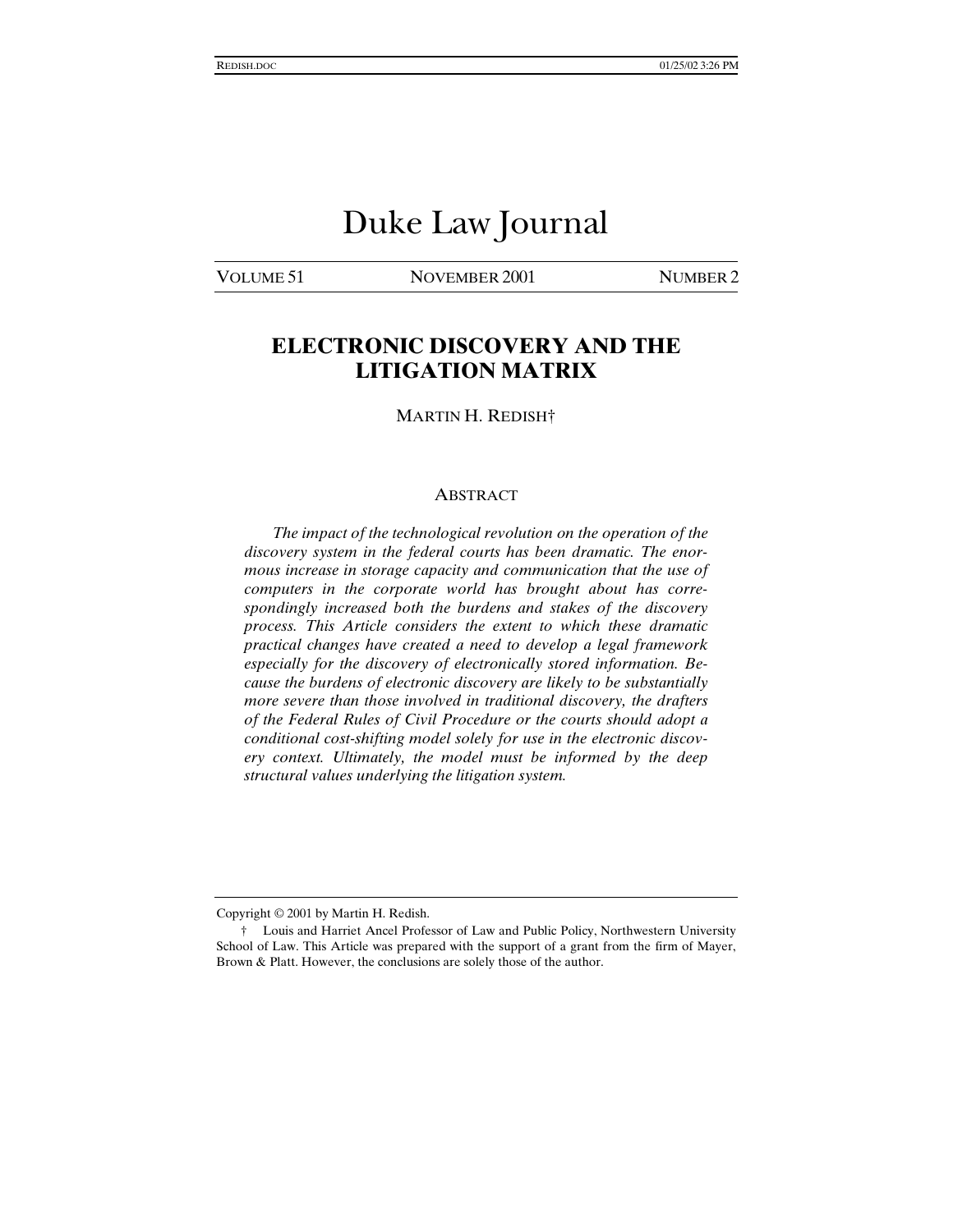# TABLE OF CONTENTS

|     |                                                        | A. The Discoverability of Electronic Evidence571       |  |
|-----|--------------------------------------------------------|--------------------------------------------------------|--|
|     | <b>B.</b>                                              | Judicial Protection Against Burdensome Electronic      |  |
|     |                                                        |                                                        |  |
|     | C.                                                     | Cost-Shifting and Electronic Discovery578              |  |
| II. |                                                        |                                                        |  |
|     | A.                                                     | Technological Aspects of Electronic Discovery583       |  |
|     |                                                        | 1. Internally Produced Document Storage584             |  |
|     |                                                        |                                                        |  |
|     |                                                        |                                                        |  |
|     | <b>B.</b>                                              | The Need for Special Treatment of Electronic           |  |
|     |                                                        |                                                        |  |
|     |                                                        |                                                        |  |
|     |                                                        |                                                        |  |
|     |                                                        |                                                        |  |
|     | III. Placing Discovery Within the Litigation Matrix592 |                                                        |  |
|     |                                                        | A. Formulating the Content of the Litigation Matrix:   |  |
|     |                                                        | The Meta-Goals of the Modern Procedural System593      |  |
|     | В.                                                     | The Litigation Matrix and the Dilemma of Modern        |  |
|     |                                                        |                                                        |  |
| IV. |                                                        | Shaping the Conditional Cost-Shifting Model for        |  |
|     |                                                        |                                                        |  |
|     |                                                        | A. The Elements of the Conditional Cost-Shifting       |  |
|     |                                                        |                                                        |  |
|     |                                                        | B. Confining the Conditional Cost-Shifting Model to    |  |
|     |                                                        |                                                        |  |
|     |                                                        | C. The Conditional Cost-Shifting Model and Managerial  |  |
|     |                                                        | Justice                                                |  |
|     |                                                        | V. Spoliation, Electronic Discovery and the Litigation |  |
|     |                                                        |                                                        |  |
|     |                                                        |                                                        |  |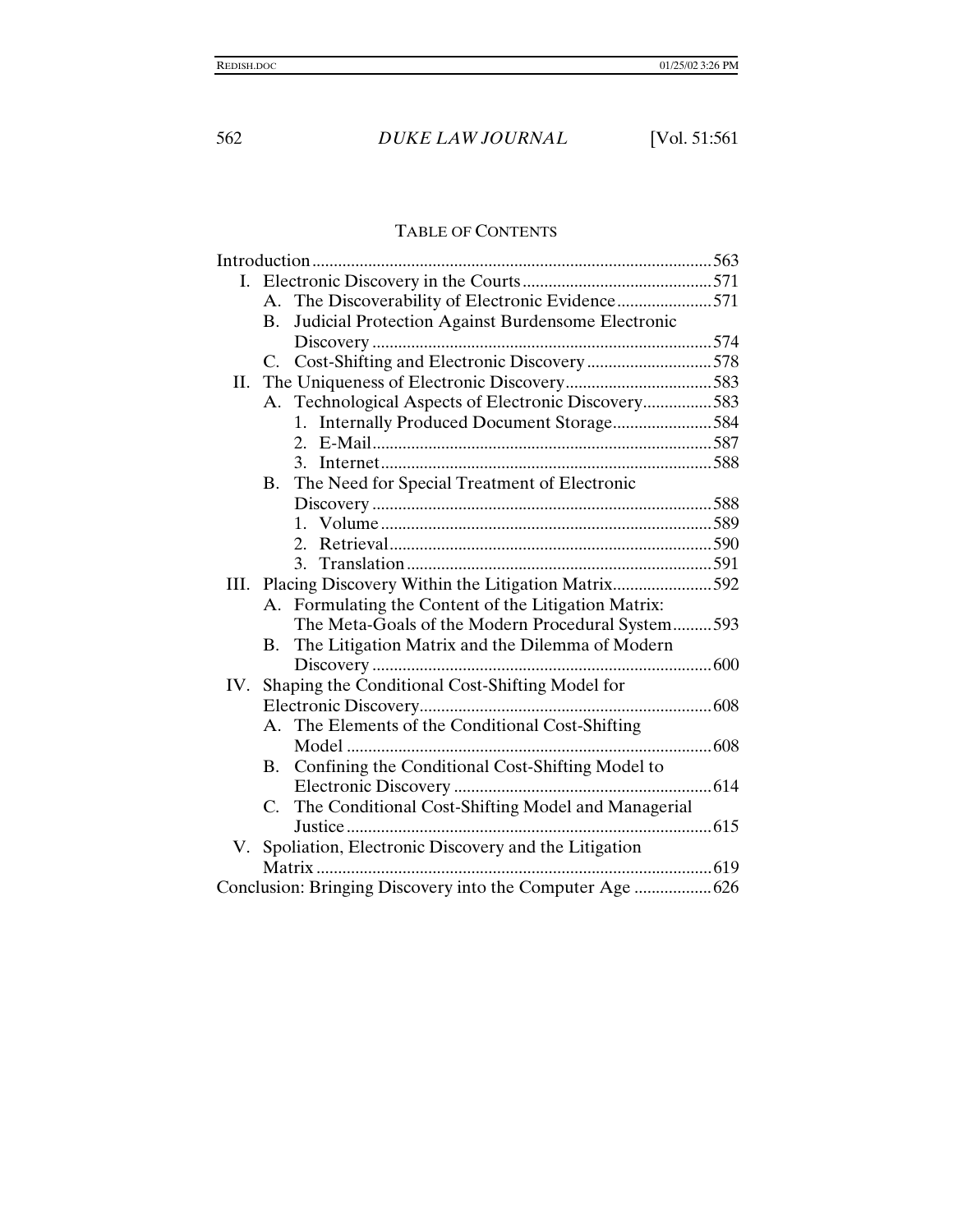It was neither a comet nor a dramatic climactic change that killed off the dinosaurs. They perished because they could not adapt to the digital age.

Jerold S. Solovy & Robert L. Byman<sup>1</sup>

#### **INTRODUCTION**

Since its inception, the modern discovery process has been the subject of substantial controversy.<sup>2</sup> Dispute was widespread at the time of the process's adoption as part of the Federal Rules of Civil Procedure in 1938, which made discovery an instrumental part of the revolutionary notice pleading system, $3$  and the debate has continued vigorously ever since. Indeed, in the last generation the discovery process in the federal courts has been modified substantially on four separate occasions.<sup>4</sup> Yet many in the legal community remain unsatisfied.<sup>5</sup> Such vigorous disagreements should not be surprising, because in important ways the discovery process is reminiscent of humankind's discovery of fire: While capable of providing great benefits to society, if misused it also is capable of causing severe harm. By enabling litigants to acquire relevant information that otherwise may be unavailable to them, discovery serves the interests of procedural justice and facilitates enforcement of the societal policy choices embodied in controlling substantive law. But discovery is by no means costless, either to litigants or to society. The numerous and dramatic

<sup>1.</sup> *Digital Discovery*, NAT'L L.J., Dec. 27, 1999, at A16.

<sup>2.</sup> For the most part, the discovery debate has focused on the extent to which courts should restrict litigants' use of discovery to protect against the imposition of excessive costs and burdens. *See generally, e.g.*, Stephen N. Subrin, *Fishing Expeditions Allowed: The Historical Background of the 1938 Federal Discovery Rules*, 39 B.C. L. REV. 691 (1998) (discussing how and why discovery rules have changed since the turn of the twentieth century).

<sup>3.</sup> *Id.* at 710–39. For a discussion of the origins and philosophy of the Federal Rules of Civil Procedure, see generally Richard L. Marcus, *The Revival of Fact Pleading Under the Federal Rules of Civil Procedure*, 86 COLUM. L. REV. 433 (1986).

<sup>4.</sup> The rules affecting or involving discovery were amended in 1980, 1983, 1993 and 2000. FED. R. CIV. P. 30(b), 30(f), 33(c), 34(b), 37(b)–(c), 45(d) (amended 1980); FED. R. CIV. P. 26(a)–(b) (amended 1983); FED. R. CIV. P. 26(a)–(g), 28(b), 29, 30(a)–(f), 31(a), 32(a), 32(c), 33(a)–(d), 34(b), 36(a), 37 (a), 37(c), 37(d), 37(g) (amended 1993); FED. R. CIV. P. 26 (amended 2000).

<sup>5.</sup> *See infra* Part III.B.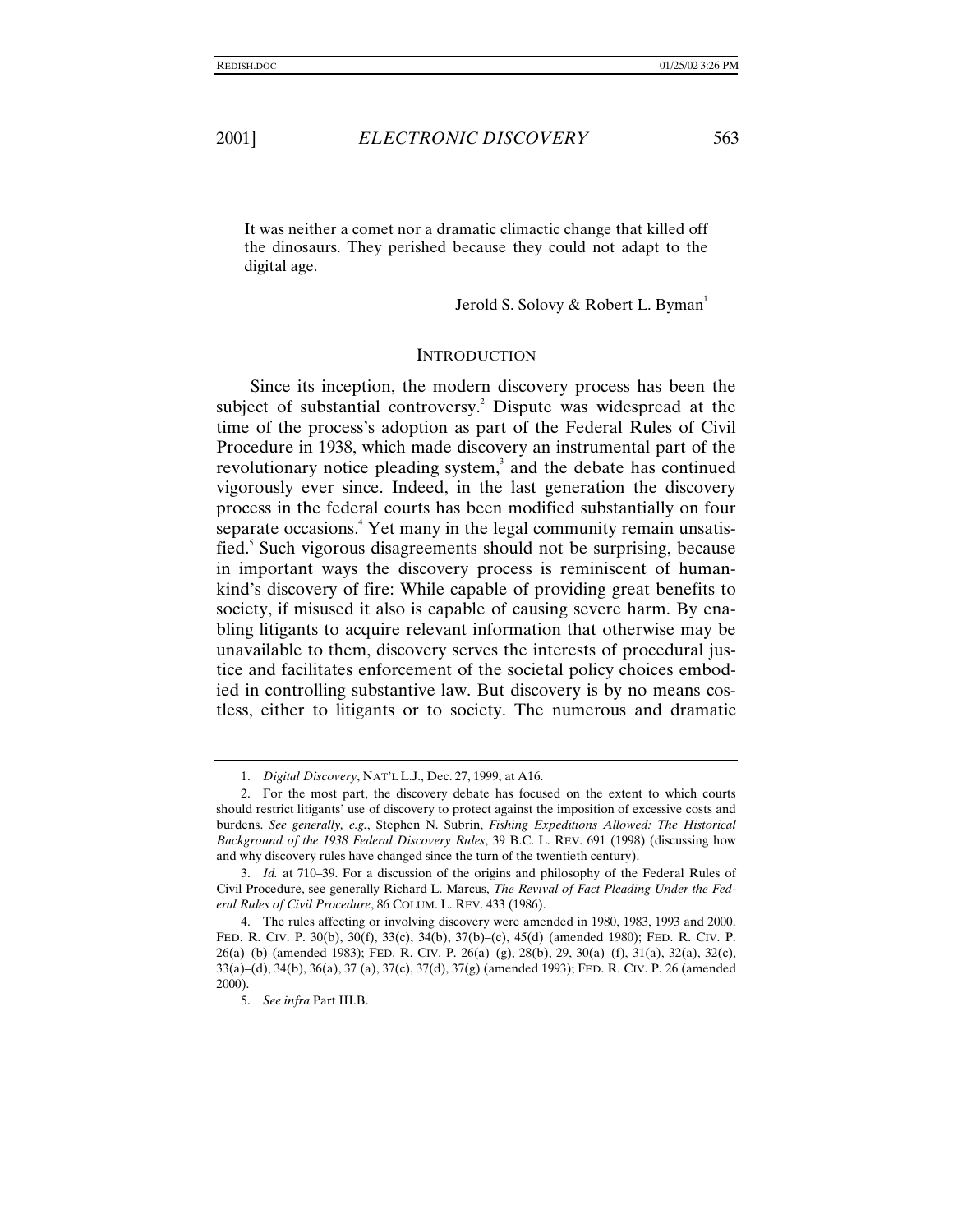shifts in discovery regulation that have plagued the Federal Rules in recent years reflect these tensions.

Although the rules' drafters and revisers over the years appear at least so far—to have failed to fashion a discovery process that satisfies most people, the bad news is that discovery problems are rapidly becoming more complex and pervasive in ways the original drafters of the Federal Rules likely never dreamed about. The technological explosion has altered dramatically both the nature and stakes of those problems. It hardly could be disputed that, in the words of one authority, "[c]omputer technology has revolutionized the way we deal with information and the way we run our businesses. Increasingly, important business information is being created, stored and communicated electronically." 6 Not surprisingly, then, "[t]he discovery of electronic evidence has become the modern litigator's newest tool (or some would say, weapon)."

There are numerous ways in which electronic evidence can be strategically vital in modern litigation. For example, electronic evidence has proven crucial in determining the outcome in cases involving allegations of sexual harassment, disputes over trade secrets, copyright infringement, and insider trading.<sup>8</sup> Indeed, one need only recall the dramatic use of damaging e-mails during cross-examination in the Microsoft antitrust litigation<sup>9</sup> to see how important electronic evidence has become. It is therefore only natural that the discovery of electronic evidence has assumed enormous importance in modern litigation. $10$ 

To be sure, the explosion in communications technology has facilitated the discovery process in important ways due to substantial

<sup>6.</sup> ALAN M. GAHTAN, ELECTRONIC EVIDENCE 1 (1999).

<sup>7.</sup> *Id.* at 10. "As companies and individuals have increased their reliance on their computer systems, lawyers and investigators have begun to realize the valuable electronic treasures that are now being kept in these systems and have started aggressively to target electronic data for discovery and production in all types of cases." *Id.* at 1 (citation omitted).

<sup>8.</sup> *E.g.*, First Tech. Safety Sys., Inc. v. Depinet, 11 F.3d 641, 645–46 (6th Cir. 1993) (trade secrets); Knox v. Indiana, 93 F.3d 1327, 1330 (7th Cir. 1996) (sexual harassment); Harley v. McCoach, 928 F. Supp. 533, 537 (E.D. Pa. 1996) (sexual harassment); Smith v. SEC, 129 F.3d 356, 359–64 (6th Cir. 1997) (insider trading); *see* Mike Tonsing, *Electronic Mail Is Ubiquitous and Its Consequences Are Enormous*, FED. LAW., May 1999, at 56 (describing several cases that involved incriminating e-mail evidence).

<sup>9.</sup> United States v. Microsoft Corp., 147 F.3d 935 (D.C. Cir. 1998).

<sup>10.</sup> *See* Kimberly D. Richard, Note and Comment, *Electronic Evidence: To Produce or Not to Produce, That Is the Question*, 21 WHITTIER L. REV. 463, 464 (1999) ("Electronic evidence is quickly becoming a central focus of litigation discovery in American courts, which presents enormous problems for lawyers.") (citation omitted).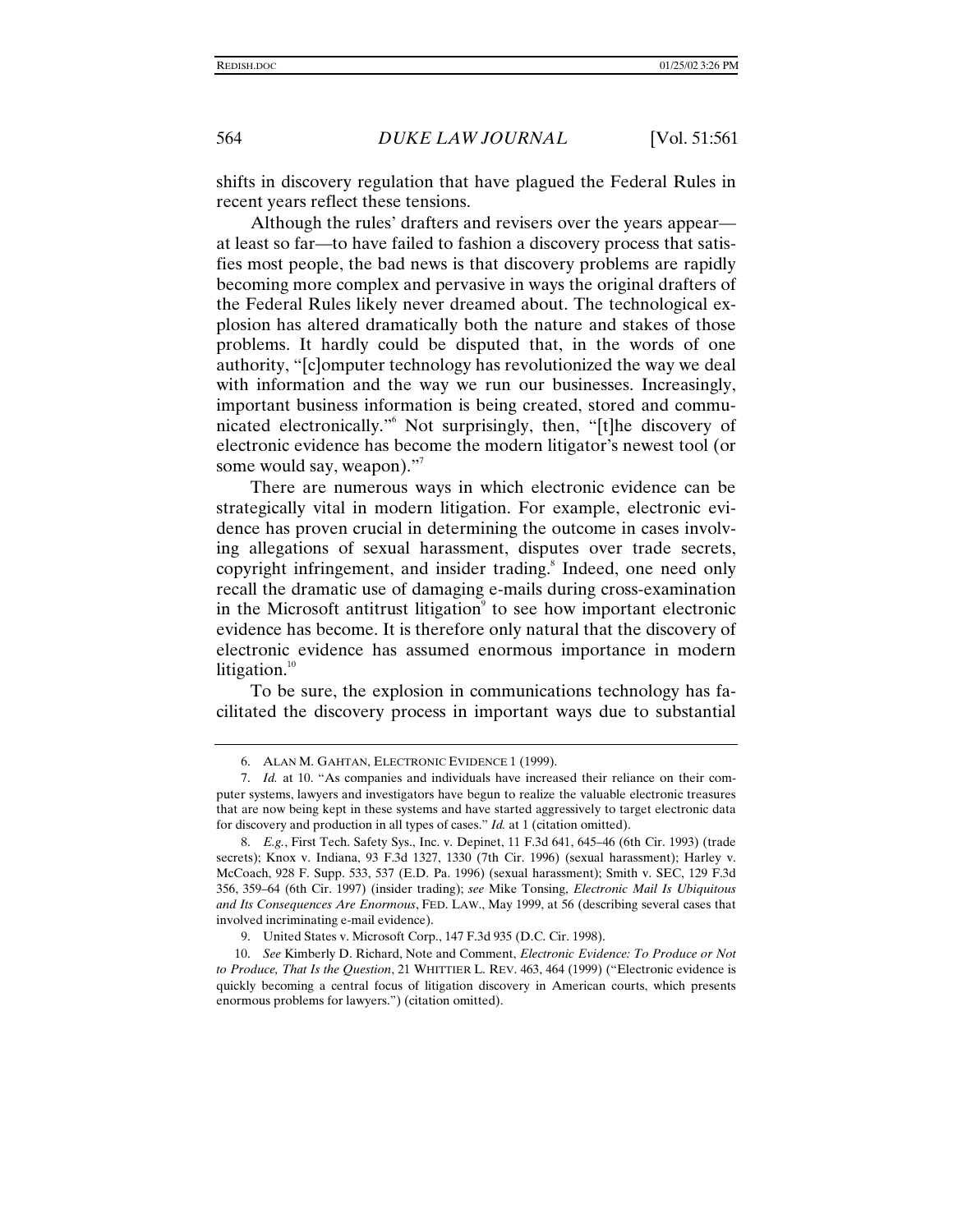improvements in the ease of accessing information. However, once again in a manner reminiscent of the discovery of fire, the technological explosion simultaneously has given rise to an entirely new set of difficulties that threaten to distort the discovery process and significantly skew the delicate balance of values the procedural system serves. $11$ 

The dramatic growth of electronic discovery<sup>12</sup> has given rise to an entirely new set of theoretical and practical disputes, which fall largely into two categories. The first concerns whether the problems electronic discovery causes deserve unique treatment in the Federal Rules of Civil Procedure; the second concerns the determination of what that treatment should be. The first category may be viewed from two different perspectives. Initially, the question arises whether the problems electronic discovery creates are sufficiently distinct from the problems caused by traditional discovery to warrant unique treatment. If one were to answer this question in the negative, then naturally one would not need to deal with the remaining issue of what kind of treatment is merited. However, one could decide that electronic discovery does, in fact, give rise to a unique set of problems, yet nevertheless conclude that special treatment in the Federal Rules is unwarranted. One could reach this conclusion on the basis of the premise that, as a structural matter, the rules should provide relatively limited control over discretion to determine how best to control discovery in individual cases.<sup>13</sup> Alternatively, one could conclude that

<sup>11.</sup> For a detailed description of these values, see *infra* Part III.

<sup>12.</sup> The phrase "electronic discovery" is used here to refer to efforts to discover electronic documents. An electronic document has been defined as "information intentionally created by a computer user and stored in electronic form." Shira A. Scheindlin & Jeffrey Rabkin, *Electronic Discovery in Federal Civil Litigation: Is Rule 34 Up to the Task?*, 41 B.C. L. REV. 327, 333 (2000) (citation omitted). According to other authorities,

<sup>[</sup>w]hile a company's central computer system is the most obvious source of electronic data, an attorney may also want to request information stored on palm pilots, home computers and lap tops. Data may be found in many other places including on floppy disks, back-up tapes, punch cards, e-mail, word processing documents, computerized spreadsheets, accounting files, wide area networks, private sites and voice mail. Additionally . . . some appliances and machines contain central processing units that have some memory capability, and information stored within these units might become relevant, in a particular case.

Dale M. Cendali & Lydia R. Zaidman, *Electronic Discovery*, *in* 1 FOURTH ANNUAL INTERNET LAW INSTITUTE 895, 903 (Practicing Law Institute ed., 2000).

<sup>13.</sup> Such a conclusion would flow from adoption of the so-called "managerial" model of the litigation process, a controversial view that places ultimate discretion in the court to manage the course of the litigation. *See generally* Judith Resnik, *Managerial Judges*, 96 HARV. L. REV. 374 (1982) (asserting that judges play a more active role in litigation than in the past). I discuss court management of discovery further *infra* at Part IV.C.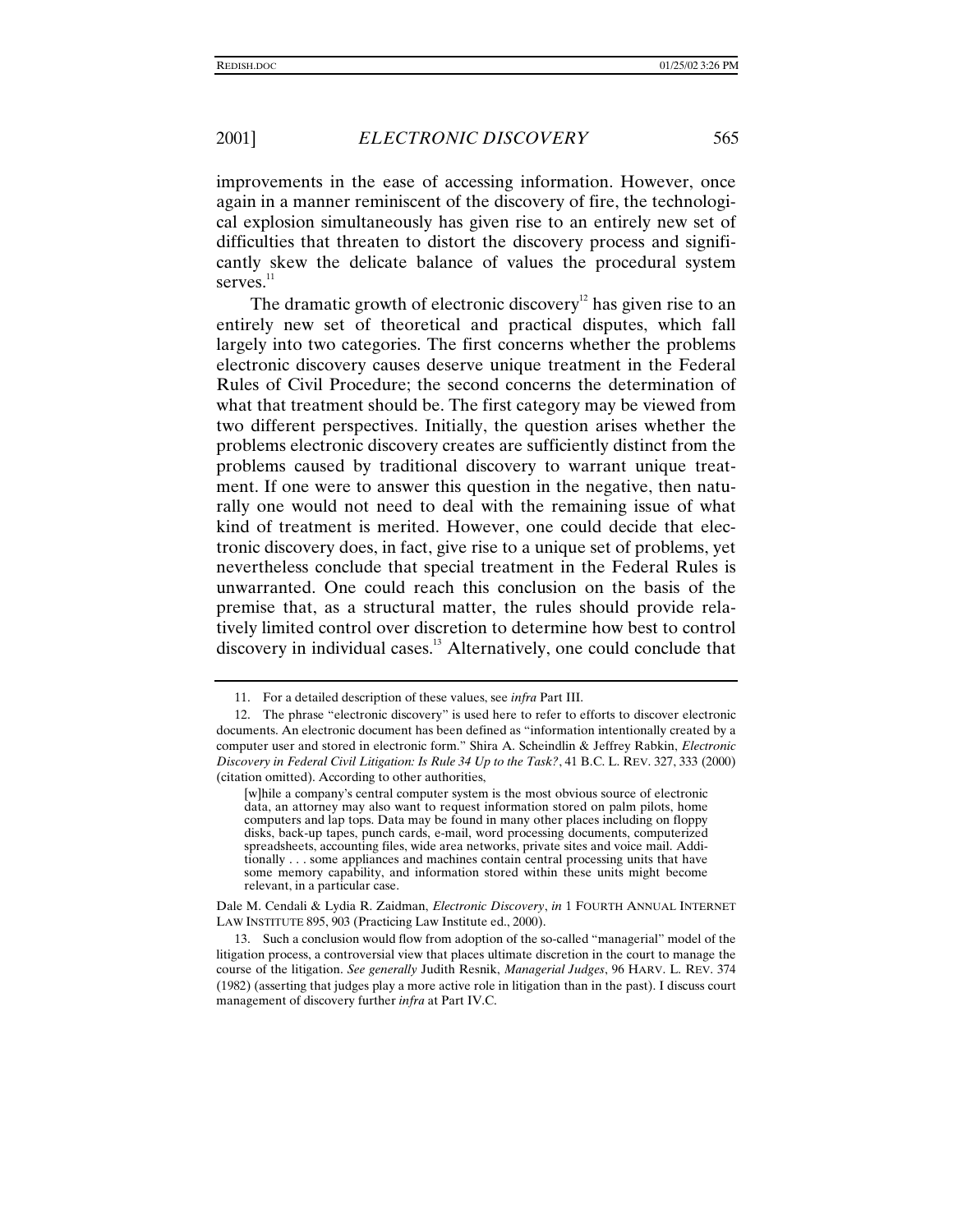the problems to which electronic discovery gives rise do not differ meaningfully from the problems traditional discovery causes and therefore do not deserve unique treatment, even if one rejects the notion that the rules should give judges broad discretion.

Close examination of the technological differences between electronic and traditional discovery and the nature and number of difficulties that flow from them suggests that electronic discovery deserves unique treatment. It is certainly true that electronic discovery bears many similarities to the traditional process, and it is therefore not surprising that electronic discovery causes many of the same problems that traditional discovery causes. Even from this perspective, a strong argument can be fashioned that electronic discovery deserves unique treatment, because electronic discovery is likely to give rise to those same problems more often or more severely than traditional discovery.14 Despite some similarities, the differences between the two forms of discovery are, on both technological and practical levels, fundamental. The resulting difficulties for the adjudicatory system therefore also differ fundamentally.<sup>15</sup>

Thus, the only means by which one could conclude that electronic discovery does not deserve special treatment in the rules of civil procedure would be to commit to the virtually unlimited case-bycase judicial discretion dictated by the "managerial model."<sup>16</sup> This model suffers from many problems, however. Because the model gives judges vast freedom in individual cases, it effectively places society in a policy straightjacket that prevents it from deciding how best to manage discovery problems. Since judges are permitted to fashion solutions to discovery problems in individual cases largely free from categorical direction on the basis of a priori policy choices, society is deprived of the opportunity to make such choices among competing values. This is a cost that on a number of occasions the rules' drafters have been unwilling to bear, and they therefore have chosen to send trial judges particular substantive messages about how value choices are to be made.<sup>17</sup> Another problem with the managerial model is that a commitment to unguided case-by-case discretion lessens predict-

<sup>14.</sup> *See infra* Part II.B.

<sup>15.</sup> *Id.*

<sup>16.</sup> *See supra* note 13.

<sup>17.</sup> *See, e.g.*, FED. R. CIV. P. 26(b)(2) (providing guidelines as to the circumstances under which judges may limit discovery methods).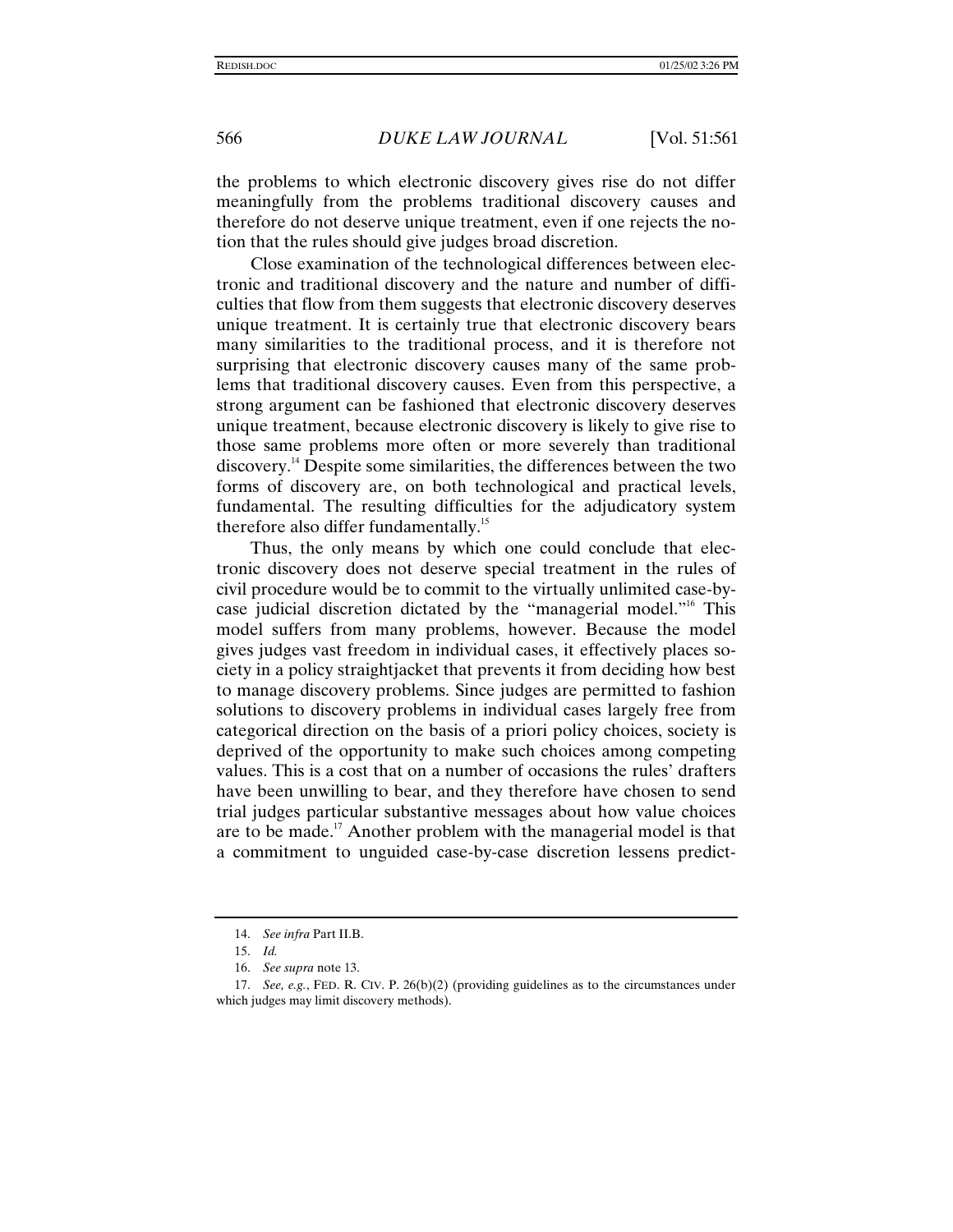ability for litigants, who therefore may be hampered significantly in their efforts to plan their primary behavior. $18$ 

Recognizing both electronic discovery's unique character and the need for the Federal Rules to deal with the resulting problems in some generalized manner may raise more questions than it resolves. For one then must shape specific categorical rules for the treatment of electronic discovery. What the content of those rules should be is not immediately evident.<sup>19</sup> No scholarly work has sought to fashion a model to remedy the problems of electronic discovery by reference to the first principles that provide the foundation of the procedural system. This Article undertakes such an effort.

Procedural issues, like most legal questions, are capable of being viewed on three analytical levels. On the most concrete level, one may consider and debate how legal standards are properly to be applied in an individual case. Such an inquiry may be described as "third-level" analysis. One also may inquire into the proper content of general standards of conduct within the procedural system. Such efforts may be described as "second-level" analysis. Finally, one may examine the normative "deep structure" of intersecting and competing goals and values that lies at the foundation of the modern procedural system. This may be described as "first-level" analysis. Scholarly debate about the procedural system traditionally has focused on second-level analysis, taking for granted the underlying normative goal structure on which generalized rules ultimately are premised. In the case of electronic discovery, scholars' exclusive focus on secondlevel analysis has been largely unsuccessful. Scholars thus far have failed to recognize the need for unique treatment of electronic discovery and therefore have not developed an acceptable method for

<sup>18.</sup> By "primary behavior," I mean the day-to-day personal and commercial planning in which individuals and businesses regularly engage. *See* MARTIN H. REDISH, FEDERAL JURISDICTION: TENSIONS IN THE ALLOCATION OF JUDICIAL POWER 231 (2d ed. 1990) (asserting that a case-by-case balancing approach creates uncertainty in citizens' planning of their social and commercial conduct); *see also infra* Part III.

<sup>19.</sup> To date, there has been a substantial amount of scholarship concerning the problems of electronic discovery. Much of it has been descriptive, focusing on the technological and practical operation of the process. Other scholarly efforts commendably have attempted to fashion normative structural solutions to the problem. *See, e.g.*, Mark D. Robins, *Computers and the Discovery of Evidence—A New Dimension to Civil Procedure*, 17 J. MARSHALL J. COMPUTER & INFO. L. 411, 413 (1999) (reviewing cases in which computer-related discovery has been granted or denied, and recommending specific electronic discovery practices for judges and litigators); Scheindlin & Rabkin, *supra* note 12, at 341–67 (describing the evolution of discovery rules over the past century).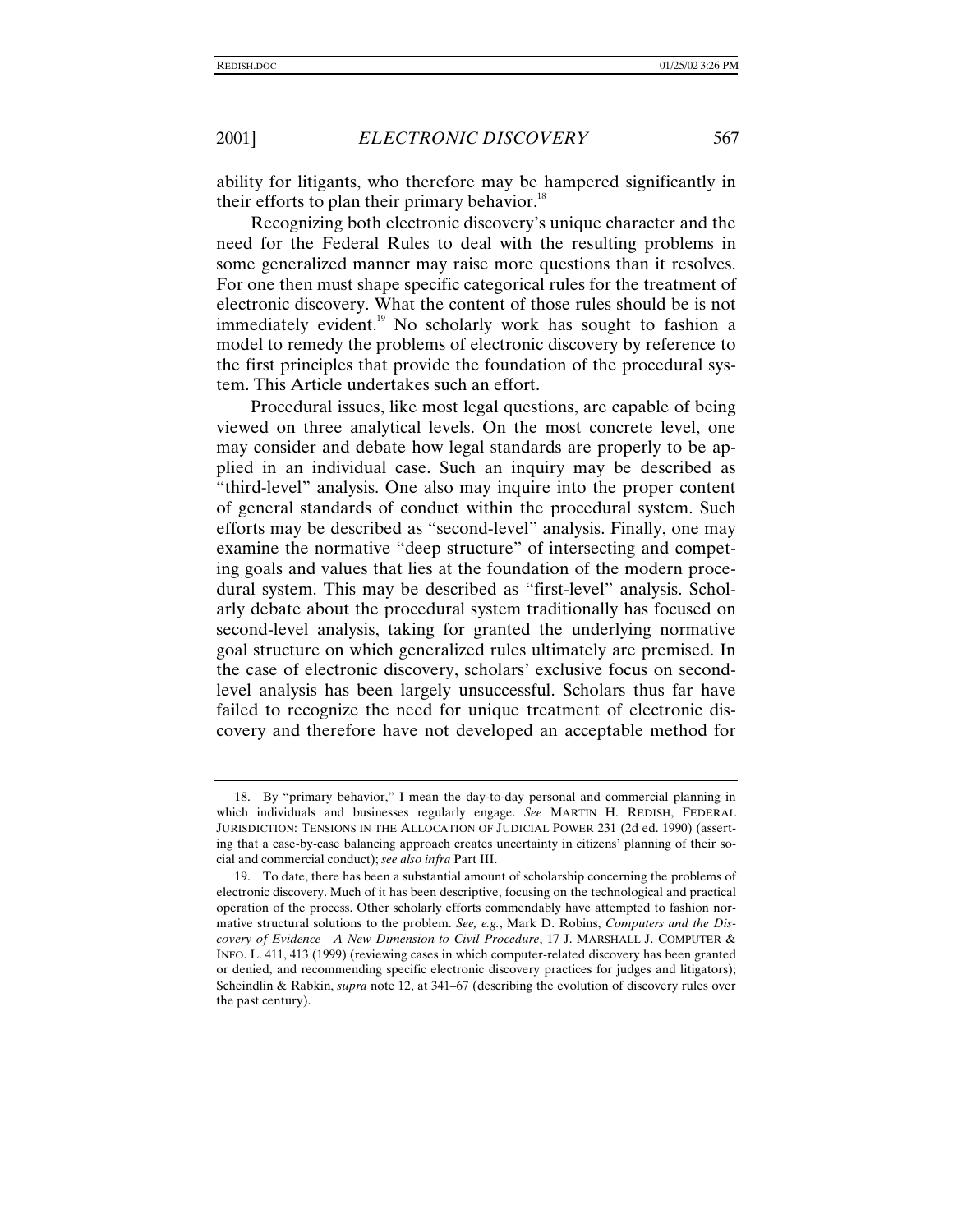shaping that treatment. What is called for, then, is a return to firstlevel analysis: an inquiry into the matrix of abstract meta-goals which provide the normative foundation for the adjudicatory system in the first place.

Such a foundational inquiry possesses vitally important implications for the current debate over electronic discovery. Although detailed examination of the technological and practical operation of electronic discovery demonstrates that the problems to which the process gives rise are to a large extent unique, examination of the litigation system's underlying matrix of normative goals demonstrates an entirely different rationale for the special treatment of electronic discovery. Moreover, examination of the litigation matrix's implications enables one to determine how best to shape the second-level rules that should guide the control of electronic discovery in individual cases.

This Article undertakes such a first-level analysis in an effort both to rationalize the need for electronic discovery's special treatment and to shape an answer to the second-level analytical question of how best to deal with the problems of electronic discovery. While of course there exists no official listing of the systemic meta-goals underlying the civil adjudicatory process, it is appropriate to recognize a consensus view of such foundational and aspirational precepts.

My examination of this litigation matrix<sup>20</sup> and its application to the discovery process demonstrates that although its meta-values are widely accepted on a purely abstract, normative level, they often have been ignored or violated in the modern discovery process. Ironically, even when the rules' drafters commendably have sought to bring the discovery process into conformity with the underlying matrix, they often have adopted measures that contravene other elements of the matrix.<sup>21</sup> As a result, even in the context of traditional discovery the system has operated to a significant extent under rules that are fundamentally inconsistent with the deep value structure underlying

<sup>20.</sup> By "matrix" I refer to the synthesis of the fundamental social, moral, political, and economic values society seeks to foster in shaping its civil litigation process. On occasion, those values will interact in a reinforcing manner because they will be simultaneously advanced by use of a particular procedure. In other instances, however, the values may be in tension or even in direct conflict because use of a particular procedure may simultaneously advance one value while undermining another. For a detailed discussion of both the specific norms that should be recognized as making up this value matrix and the implications of the matrix for issues of electronic discovery control, see *infra* Part III.

<sup>21.</sup> *See infra* Part III.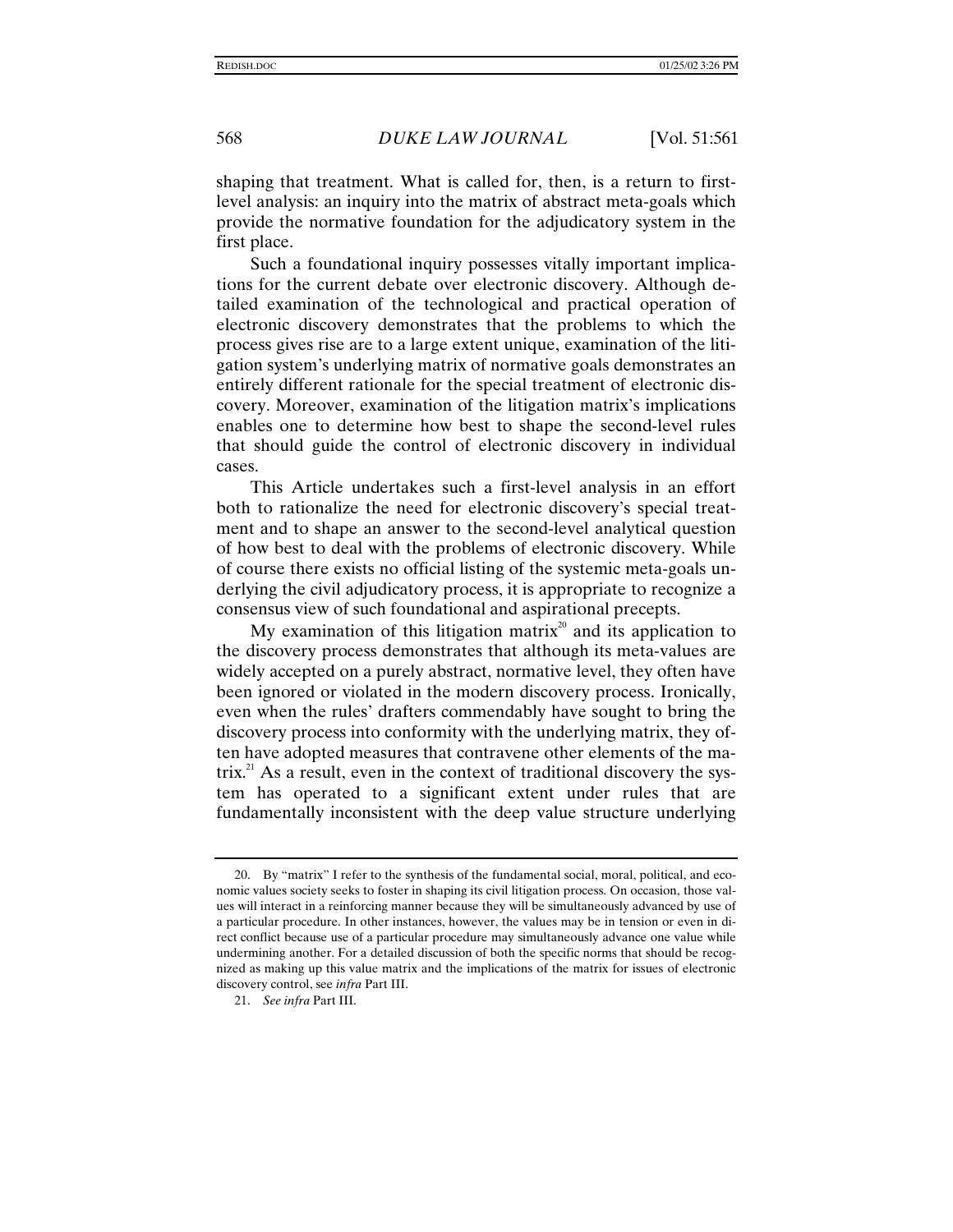modern civil procedure, thereby skewing both the operation and impact of the procedural system. The problem is not simply that the system has allowed the continuation of widespread discovery abuse, although that is largely true. The problems run considerably deeper. They also concern the procedural inefficiencies and substantive distortions that result from the system's choice, in the overwhelming majority of situations, to require the parties to bear the full costs of responding to the discovery requests of other litigants.<sup>22</sup> Because litigants do not bear the costs created by their discovery requests, their incentive to confine those requests in a procedurally efficient manner is significantly distorted. The inescapable result is substantial waste and inefficiency in the conduct of discovery. Moreover, the current method of allocating discovery costs may significantly distort society's economic choices well beyond the four walls of the courtroom. Such distortions are blatantly inconsistent with the meta-values that make up the litigation matrix, which include both concerns for maintaining procedural efficiency and for minimizing the impact of procedural rules on people's primary behavior.

Part I examines the present status of electronic discovery in the courts. It concludes that current doctrine is in a state of confusion that for the most part ignores important differences between electronic and traditional discovery and that fails to provide meaningful guidance to litigants or courts. Part II explores the technological and practical aspects of electronic discovery that distinguish it from traditional discovery. Part III turns to first-level analysis, examining the deep structure underlying the civil adjudicatory system embodied in the litigation matrix. It then considers the implications of the matrix for discovery rules. Part IV develops a model I refer to as the "conditional cost-shifting" model, which, I believe, better realizes the goals of the litigation matrix than does the current structure for controlling discovery. It also explains why that model is appropriately confined to the category of electronic discovery. In addition, it examines the validity and implications of the managerial model of discovery control and explains why the managerial model should not be employed to reject special treatment of electronic discovery.

In theory, at least, the litigation matrix dictates a detailed restructuring of cost allocation in discovery. Under my conditional costshifting model, a litigant's costs of producing documents and data not reasonably available in the ordinary course of business are presump-

<sup>22.</sup> *See infra* Part III.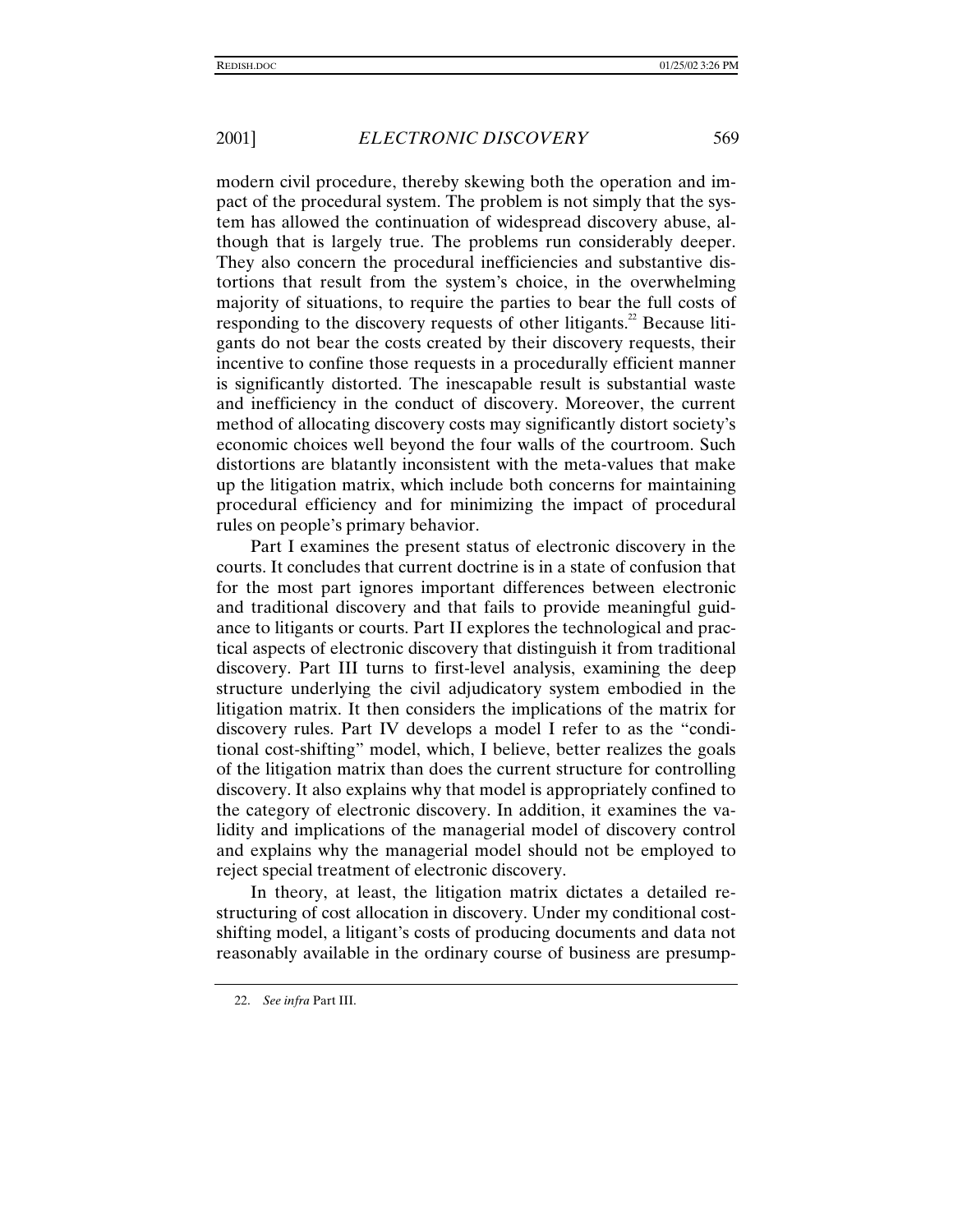tively shifted to the litigant who has made the discovery request. However, if, in an individual instance, the adjudicator determines that such cost-shifting fails to bring about a satisfactory resolution, either because the discovering litigant is unable to bear those costs or because cost-shifting fails to avoid the imposition of significant burdens on the party from whom discovery is sought, the adjudicator is to inquire into the comparative costs and benefits to which the discovery will give rise to determine the propriety of ordering the discovery.

Restructuring the discovery system to make it conform more closely to the normative dictates of the litigation matrix, however, gives rise to an entirely new set of difficulties. For as I will show, such a restructuring is not costless to the values underlying the procedural system. One may best deal with this dilemma, I believe, by confining that restructuring of cost allocation to the electronic discovery arena. Such a limitation restricts the incidental costs of restructuring to the category of cases in which one can predict that the negative effects of the current discovery system are most apparent and the need for restructuring is greatest.

Perhaps the point may best be understood by analogizing to the use of an experimental drug. Because the drug carries potentially harmful side-effects, doctors do not prescribe it to every patient suffering from the illness. Rather, they prescribe it only in cases in which the illness is serious enough to justify the risks inherent in the drug. Like the hypothetical experimental drug, the conditional cost-shifting model proposed here could do much to cure the problems that plague the discovery system. At the same time, however, the model would carry potentially harmful side effects.

For these reasons, the conditional cost-shifting model should be confined to cases of electronic discovery. Because of electronic discovery's differences from traditional discovery, it is reasonable to predict that electronic discovery is likely to give rise to the problems associated with traditional cost-allocation rules in a substantially intensified form, as compared to traditional discovery. It is therefore possible to predict that imposition of the harms associated with the modified cost-shifting model are justified only in the context of electronic discovery.

Part V explores a related discovery issue, the rules for regulating and punishing a litigant's spoliation of evidence, in the context of electronic discovery. While spoliation issues have not been dealt with in the Federal Rules of Civil Procedure, their common law development by the courts naturally has enormous implications for a litigant's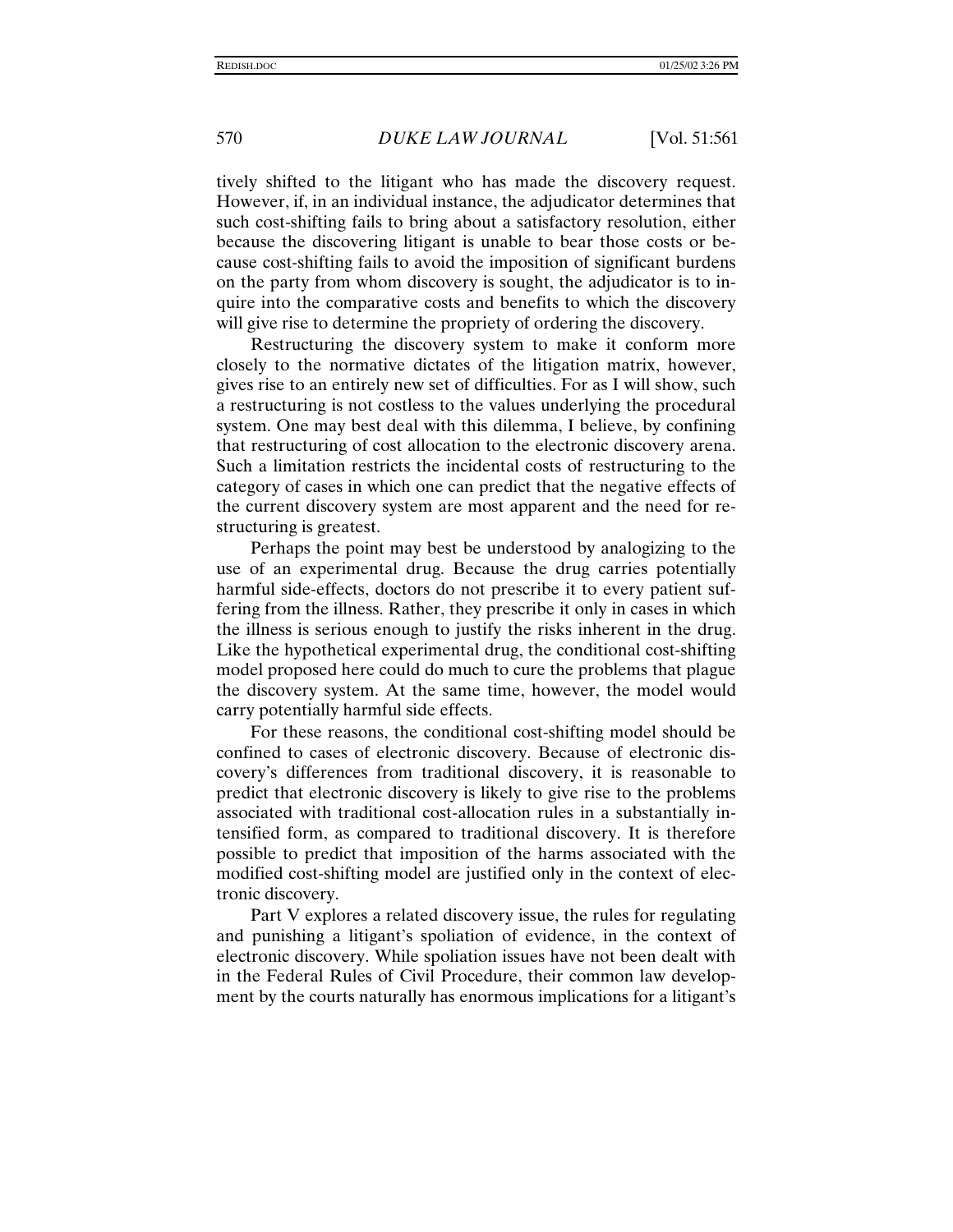conduct during discovery. As in the case of discovery, courts too often ignore the unique implications of electronic record-keeping for the fashioning of spoliation rules. Part V concludes that electronically shared information deserves special treatment in the spoliation context, as well as in the discovery context, and presents a model of spoliation control for electronic evidence that is consistent with the normative dictates of the litigation matrix.

#### I. ELECTRONIC DISCOVERY IN THE COURTS

#### *A. The Discoverability of Electronic Evidence*

In examining the current treatment of electronic discovery in the courts, it is necessary to consider four issues. The first concerns the discoverability of electronic evidence: To what extent do the existing discovery rules apply to electronic evidence? The second involves the extent to which the courts are willing to protect parties from burdensome or expensive electronic discovery. The third focuses on the extent to which courts are willing to shift the costs of electronic discovery from the responding party to the requesting party. The final issue concerns the extent to which, in resolving the three prior issues, courts treat electronic discovery differently from traditional discovery.

The answer to the first question seems clear. In the words of one federal district court, often echoed by other decisions, "[i]t is now axiomatic that electronically stored information is discoverable under Rule 34 of the Federal Rules of Civil Procedure if it otherwise meets the relevancy standard prescribed by the rules."<sup>23</sup> The 1970 amendment to Rule 34 expressly extended the scope of document discovery to include at least certain types of electronically stored material. $^{24}$  In

<sup>23</sup>*.* Bills v. Kennecott Corp., 108 F.R.D. 459, 461 (D. Utah 1985); *see also* Crown Life Ins. Co. v. Craig, 995 F.2d 1376, 1383 (7th Cir. 1993) (construing Rule 34(a)(1) to allow discovery of electronically stored information and data compilations, including raw data); Playboy Enters., Inc. v. Welles, 60 F. Supp. 2d 1050, 1053 (S.D. Cal. 1999) ("Defendant has cited no cases finding that electronically stored data is exempt from discovery."); *In re* Brand Name Prescription Drugs Antitrust Litig., Nos. 94 C 897, MDL 997, 1995 WL 360526, at \*1 (N.D. Ill. June 15, 1995) ("Rules 26(b) and 34 of the Federal Rules of Civil Procedure instruct that computer-stored information is discoverable under the same rules that pertain to tangible, written materials."); Santiago v. Miles, 121 F.R.D. 636, 640 (W.D.N.Y. 1988) ("A request for raw information in computer banks is proper and the information is obtainable under the discovery rules.").

<sup>24</sup>*. See* FED. R. CIV. P. 34(a) (providing that "[a]ny party may serve on any other party a request . . . to produce . . . any designated documents (including writings . . . and other data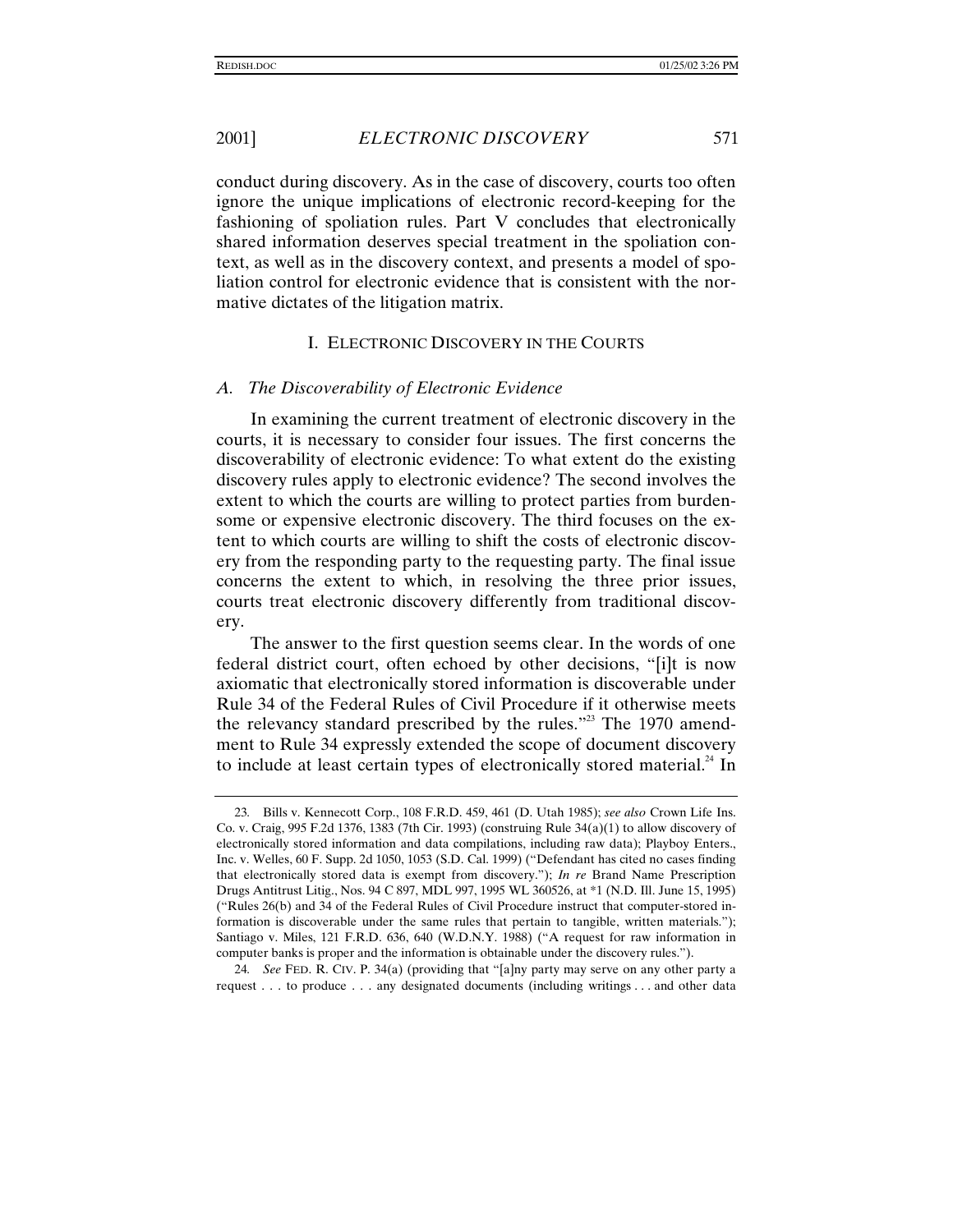its accompanying explanatory note, the Advisory Committee clarified the scope of its change:

The inclusive description of "documents" is revised to accord with changing technology. It makes clear that Rule 34 applies to electronic data compilations from which information can be obtained only with the use of detection devices, and that when the data can as a practical matter be made usable by the discovering party only through respondent's devices, respondent may be required to use his devices to translate the data into useable form. In many instances, this means that respondent will have to supply a printout of computer data. $^{25}$ 

Thus, although doubt may be raised about the ease with which Rule 34 applies to electronic discovery,<sup>26</sup> it is well established that electronically stored data is subject to discovery. Indeed, on occasion courts have even required responding parties to write software to extract requested information and to assist the discovering party in construing information stored on computer tape.<sup>27</sup>

Conceivably, one argument could be that although the 1970 amendment makes clear that computer data is discoverable, the amendment's reach does not necessarily extend to forms of electronically stored data that differ from the normal type of computer data and that were developed after the amendment's enactment—for example, e-mail. However, in the words of one group of commentators, "[t]he absence of any recent decisional law or commentary taking a contrary position illustrates that if there were doubts as to whether Rule 34 permitted discovery of electronic documents such as e-mail when it was amended in 1970, those doubts now have been universally dispelled."<sup>28</sup> The same commentators suggest that doubts exist as to whether Rule 34 extends to some of the newest forms of electronic

compilations from which information can be obtained, translated, if necessary, by the respondent through detection devices into reasonably usable form)").

<sup>25</sup>*.* FED. R. CIV. P. 34 advisory committee's note (1970); *cf. Welles*, 60 F. Supp. 2d at 1053 ("The Advisory Committee Notes to Fed. R. Civ. P. 34 . . . makes [sic] it clear that information stored in computer format is discoverable.").

<sup>26</sup>*. See* Robins, *supra* note 19, at 477 ("[T]he framework of Rule[] . . . 34 does not fit aptly to the discovery of computer-related evidence.").

<sup>27</sup>*. See, e.g.*, *Bills*, 108 F.R.D. at 461 (citing Nat'l Union Elec. Corp. v. Matsushita Elec. Indus. Co., 494 F. Supp. 1257 (E.D. Pa. 1980), in which the court required the responding party to develop programs to collect, to read, and to interpret the requested information for the discovering party).

<sup>28</sup>*.* Scheindlin & Rabkin, *supra* note 12, at 350–51.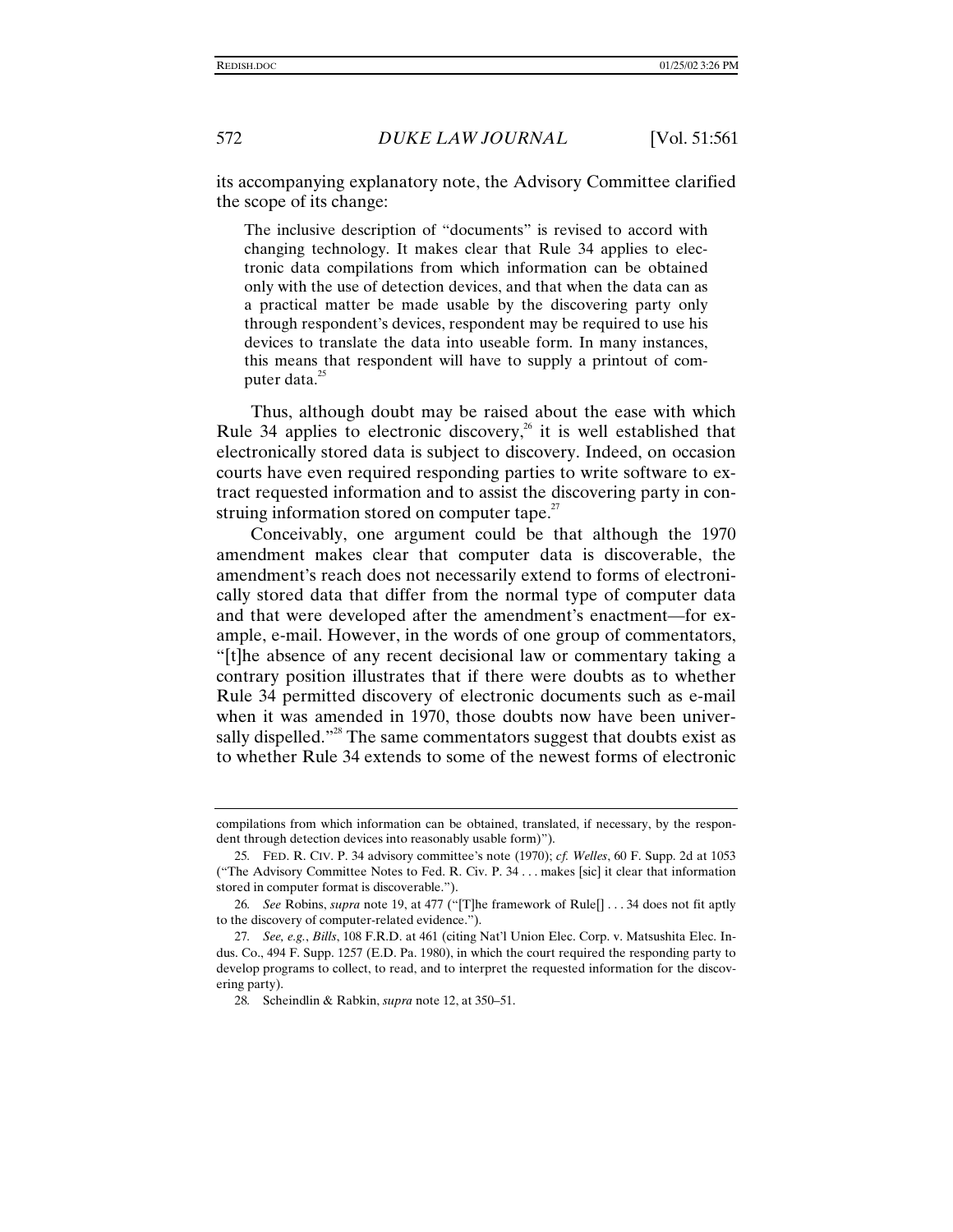storage.<sup>29</sup> But other commentators are probably correct in predicting that as courts become more comfortable with electronic discovery, they will continue to extend the reach of the category of discoverable material to newer and more esoteric forms of electronically stored  $data.<sup>30</sup>$ 

Although some questions remain concerning the outer reaches of Rule 34's application to electronic discovery, these questions pale in comparison to the uncertainties plaguing some of the terms and conditions that are to be imposed on electronic discovery's production. The case law is largely inconsistent, primarily because the rules either fail to deal adequately with these discovery issues or fail (by design) to provide judges with substantial guidance in individual cases. $31$  Although commentators have noted this lack of guidance and resultant unpredictability in the context of electronic discovery,<sup>32</sup> the problem—if, indeed, it is accurate to characterize it as a problem<sup>33</sup>—appears not to be so limited. Rather, the intended structure of discovery control generally vests considerable authority in the adjudicator in the individual case. Thus, although Rule  $26(c)$  allows a court to issue protective orders against oppressive or harassing discovery,<sup>34</sup> and

<sup>29</sup>*. Id.* at 351 ("[W]hether the Rules permit discovery of the newest forms of electronic evidence such as cookies, temporary files and residual data remains an open question.").

<sup>30</sup>*.* Edward Flanders et al., *What Every Company Needs to Know About Electronic Evidence Discovery*, METRO. CORP. COUNSEL, Sept. 1999, at 16.

<sup>31</sup>*. See, e.g.*, Fennell v. First Step Designs, Ltd., 83 F.3d 526, 532 (1st Cir. 1996) ("Discovery matters are for the informed discretion of the district court, and the breadth of that discretion in managing pre-trial mechanics and discovery is very great.") (citation omitted).

<sup>32.</sup> According to Scheindlin and Rabkin, courts ruling on Rule 34 motions concerning electronic discovery "have generally approached these questions in a highly fact-specific manner, producing few general principles to aid in the resolution of similar disputes." Scheindlin & Rabkin, *supra* note 12, at 361. As a result, "[t]he courts are left to develop procedural standards regarding electronic discovery under Rule 34 in the absence of express guidance from the Rules themselves. To date, however, little consensus has developed as to what these principles should be." *Id.*; *see also* Robins, *supra* note 19, at 412 ("[C]ourts are hindered not only by technological obstacles to understanding the issues [created by electronic discovery] but also by the lack of any coherent body of law organizing the handful of relevant precedents in this largelydiscretionary realm of adjudication."); James J. Marcellino & Anthony A. Bongiorno, *E-Mail Is the Hottest Topic in Discovery Disputes*, NAT'L L.J., Nov. 3, 1997, at B10 ("Decisions in [the electronic evidence] area have been ad hoc and fact-specific.").

<sup>33.</sup> The model of individualized decisionmaking in discovery is traditionally associated with a managerial approach, which has been the subject of controversy. *See infra* Part IV.C.

<sup>34.</sup> Federal Rule of Civil Procedure 26(c) provides in relevant part:

Upon motion by a party or by the person from whom discovery is sought . . . and for good cause shown, the court . . . may make any order which justice requires to protect a party or person from annoyance, embarrassment, oppression, or undue burden or expense . . . .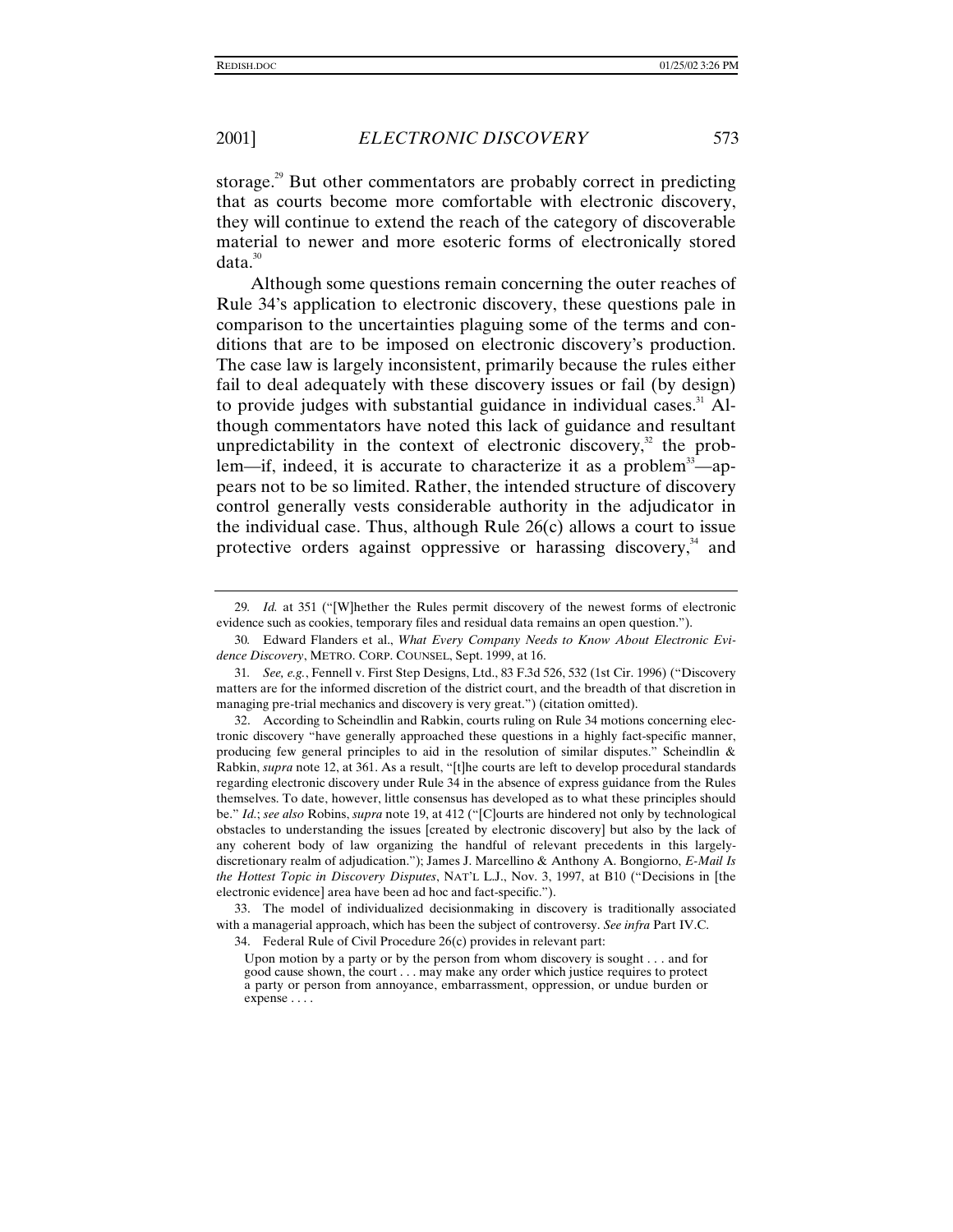Rule  $26(b)(2)$  directs the court to prevent or control unduly burdensome discovery, $35$  neither provision provides a court with substantial guidance as to the meaning of those phrases. Though such broadbased discretion gives rise to obvious problems,<sup>36</sup> there appears to be no reason to believe that the structure will change in the foreseeable future. Because courts generally have treated electronic discovery interchangeably with traditional discovery, $37$  they tend to approach both types of discovery with the same methodologies. Hence, absent some formalized recognition of the special needs of electronic discovery, "courts will probably continue to balance . . . factors . . . in an ad hoc fashion, while avoiding the question of whether a fundamental recalibration is needed." 38

#### *B. Judicial Protection Against Burdensome Electronic Discovery*

On a number of occasions courts have expended considerable effort in determining whether discovery of electronic evidence should be limited or precluded because it would be unduly burdensome. In

FED. R. CIV. P. 26(b)(2). The rule was added in 1983 as a means of increasing a court's powers to prevent discovery abuse. 8 CHARLES A. WRIGHT, ARTHUR R. MILLER & MARY KAY KANE, FEDERAL PRACTICE AND PROCEDURE § 2008.1 (2d ed. 1994). However, since its addition the rule "seems to have created only a ripple in the case law, although some courts now acknowledge that it is clearer than it was before that they should take responsibility for the amount of discovery in cases they manage." *Id.*

36. As Judge Easterbrook notes:

Multi-factor standards cut down on loopholes—the bane of rules—but at great cost. When there is no rule of decision but only an injunction to consider everything that turns out to matter, lawyers and clients cannot tell in advance—that is, when planing conduct and conducting litigation—what the judge . . . will think matters.

Frank H. Easterbrook, *Discovery As Abuse*, 69 B.U. L. REV. 635, 640 (1989) (footnote omitted); *see also* Richard L. Marcus, *Discovery Containment Redux*, 39 B.C. L. REV. 747, 774 (1998) ("Determining what is too much in a given case is often quite difficult for a judge, and a rule change does not make it easier.").

37. *See supra* note 23 and accompanying text; *see also* Linnen v. A.H. Robins Co., No. 97- 2307, 1999 WL 462015, at \*6 (Mass. Super. Ct. June 16, 1999) ("A discovery request aimed at the production records retained in some electronic form is no different, in principle, from a request for documents contained in an office file cabinet.").

38. Robins, *supra* note 19, at 483.

FED. R. CIV. P. 26(c). Among other things, the rule authorizes the court to order "that the disclosure or discovery not be had." FED. R. CIV. P.  $26(c)(1)$ .

<sup>35.</sup> Federal Rule of Civil Procedure 26(b)(2) provides in relevant part:

The frequency or extent of use of the discovery methods otherwise permitted under these rules . . . shall be limited by the court if it determines that . . . the burden or expense of the proposed discovery outweighs its likely benefit, taking into account the needs of the case, the amount in controversy, the parties' resources, the importance of the issues at stake in the litigation, and the importance of the proposed discovery in resolving the issues.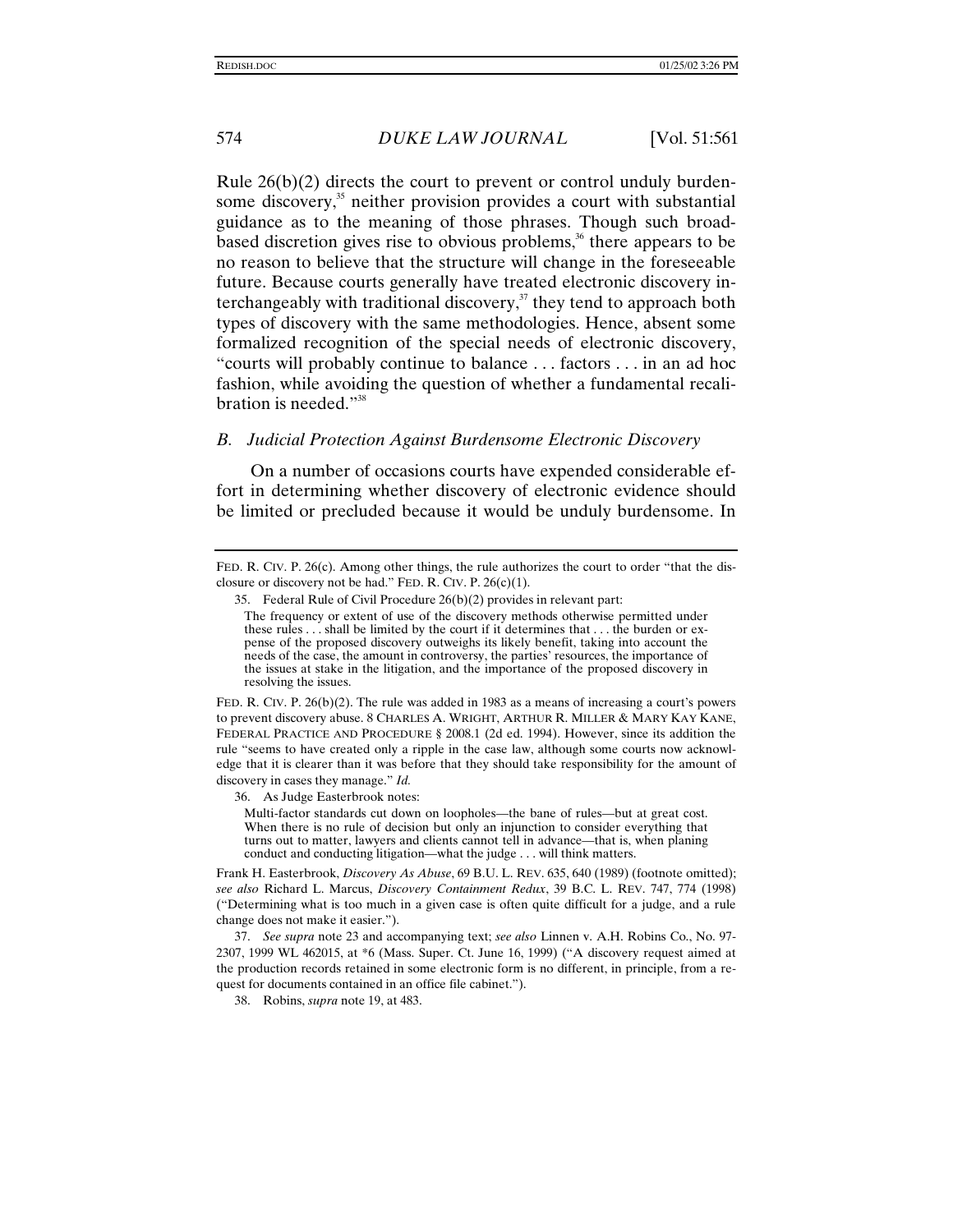so doing, however, they have not always agreed whether obvious technological differences between electronic discovery and traditional discovery should be acknowledged. No one appears to dispute the fact that courts retain at least as much authority to protect against burdensome electronic discovery as they do to protect against burdensome traditional discovery.<sup>39</sup> The issue, rather, is whether courts should recognize that electronic discovery gives rise to a special set of difficulties that call for more vigorous judicial intervention than the discovery process normally provides. On the whole, the answer appears to be no. Courts have held, as they generally do in traditional discovery, that inconvenience and expense usually are not valid reasons for the denial of electronic discovery.<sup>40</sup> Courts have applied this reasoning even where the responding party must bear the additional expense of translating electronic data into a usable form.<sup>41</sup>

In several instances, however, courts—relying on traditional tools of discovery control—have protected against burdensome electronic discovery. For example, in *Williams v. Owens-Illinois, Inc.*, 42 the defendants produced wage cards containing certain requested statistical information.<sup>43</sup> The plaintiffs then sought to compel production of computer tapes the plaintiffs alleged contained information relevant to the previously produced cards.<sup>44</sup> The court of appeals upheld the trial court's refusal to grant the production request, even though it would require the plaintiffs to spend more money to interpret the wage cards.45 More recently, a district court in *Playboy Enterprises, Inc. v. Welles*<sup>46</sup> held that in permitting discovery of electronically stored data, the producing party must be "protected against undue

<sup>39</sup>*. See* Murlas Living Trust v. Mobil Oil Corp., No. 93 C 6956, 1995 WL 124186, at \*5 (N.D. Ill. Mar. 20, 1995) (applying protective orders under Rule 26(c), which are equally available in both traditional and electronic discovery, to requested discovery of a computer database).

<sup>40</sup>*. See, e.g.*, Toledo Fair Hous. Ctr. v. Nationwide Mut. Ins. Co., 703 N.E.2d 340, 354 (Ohio Ct. Com. Pl. Jan. 17, 1996) ("[I]nconvenience and expense, by themselves, do not justify denying discovery.").

<sup>41.</sup> *See* Daewoo Elec. Co. v. United States, 650 F. Supp. 1003, 1006 (Ct. Int'l Trade 1986) ("The normal and reasonable translation of electronic data into a form usable by the discovering party should be the ordinary and foreseeable burden of a respondent in the absence of a showing of extraordinary hardship.").

<sup>42</sup>*.* 665 F.2d 918 (9th Cir. 1982).

<sup>43.</sup> *Id.* at 932.

<sup>44.</sup> *Id*.

<sup>45.</sup> *Id*. at 933.

<sup>46. 60</sup> F. Supp. 2d 1050 (S.D. Cal. 1999).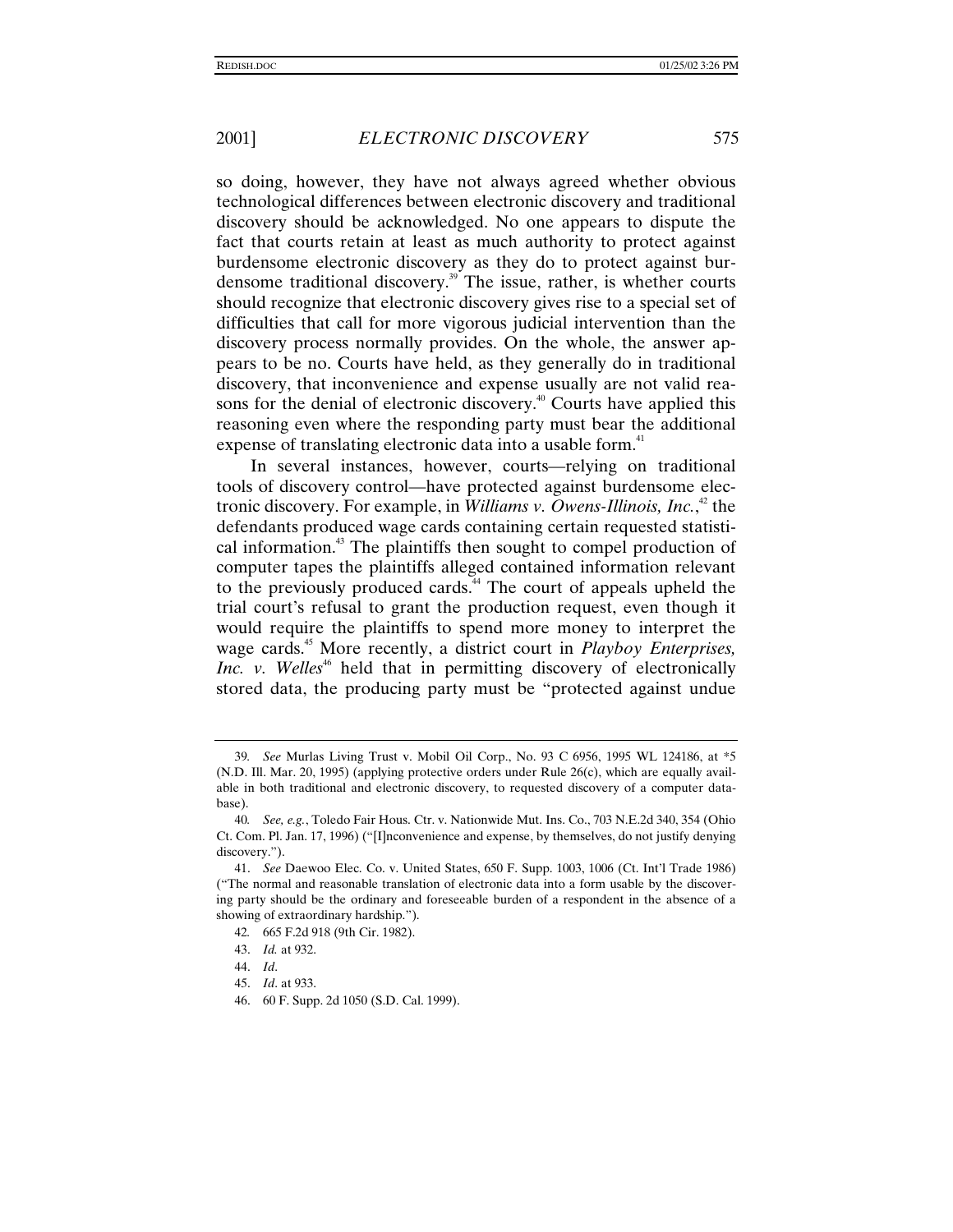burden and expense and/or invasion of privileged matter."<sup>47</sup> The plaintiff had requested access to the defendant's personal computer hard drive to attempt to recover deleted files, to review certain e-mail messages, and to produce relevant documents.<sup>48</sup> The plaintiff argued that it needed access to defendant's hard drive because the defendant's practice of deleting e-mail messages made it impossible to produce the information in paper form.<sup>49</sup> The court determined that it was likely that the defendant's hard drive contained the relevant information, but in allowing the plaintiff access it outlined a specific protocol to ensure protection against an invasion of privileged matter.<sup>50</sup> The court appointed a neutral computer expert to serve as an officer of the court and create a "mirror image" of defendant's hard drive.<sup>51</sup> The court allowed defense counsel to review the recovered documents and to produce only those documents that were responsive and relevant.<sup>52</sup>

Perhaps the most interesting of these cases is the First Circuit's decision in *Fennell v. First Step Designs, Ltd.*53 There the plaintiff in a retaliatory discharge case had responded to defendant's motion for summary judgment with a request for additional time for discovery pursuant to Rule  $56(f)$ ,<sup>54</sup> which allows a court to grant such a request if the party opposing summary judgment is able to "'articulate a plausible basis for the belief that *discoverable* materials exist which would raise a trial worthy issue."<sup>55</sup> In affirming the district court's refusal to grant the plaintiff's request for further discovery, the court of appeals

52. *Id.*; *see also In re* Gen. Instrument Corp. Sec. Litig., No. 96 C 1129, 1999 WL 1072507, at \*6 (N.D. Ill. Nov. 18, 1999) (applying the cost-benefit analysis of Rule 26(b)(2) to deny requested electronic discovery because of the substantial number of documents already produced and the low probability that additional discovery would help prove the plaintiffs' case).

- 53*.* 83 F.3d 526 (1st Cir. 1996).
- 54. Rule 56(f) provides that:

Should it appear from the affidavits of a party opposing the [summary judgment] motion that the party cannot for reasons stated present by affidavit facts essential to justify the party's opposition, the court may refuse the application for judgment or may order a continuance to permit affidavits to be obtained or depositions to be taken or discovery to be had or may make such other order as is just.

#### FED. R. CIV. P. 56(f).

55. *Fennell*, 83 F.3d at 532 (alteration in original) (quoting Price v. Gen. Motors Corp., 931 F.2d 162, 164 (1st Cir. 1991)).

<sup>47.</sup> *Id.* at 1053.

<sup>48.</sup> *Id.* at 1051.

<sup>49.</sup> *Id.* at 1053.

<sup>50.</sup> *Id.* at 1054–55.

<sup>51.</sup> *Id.* at 1055.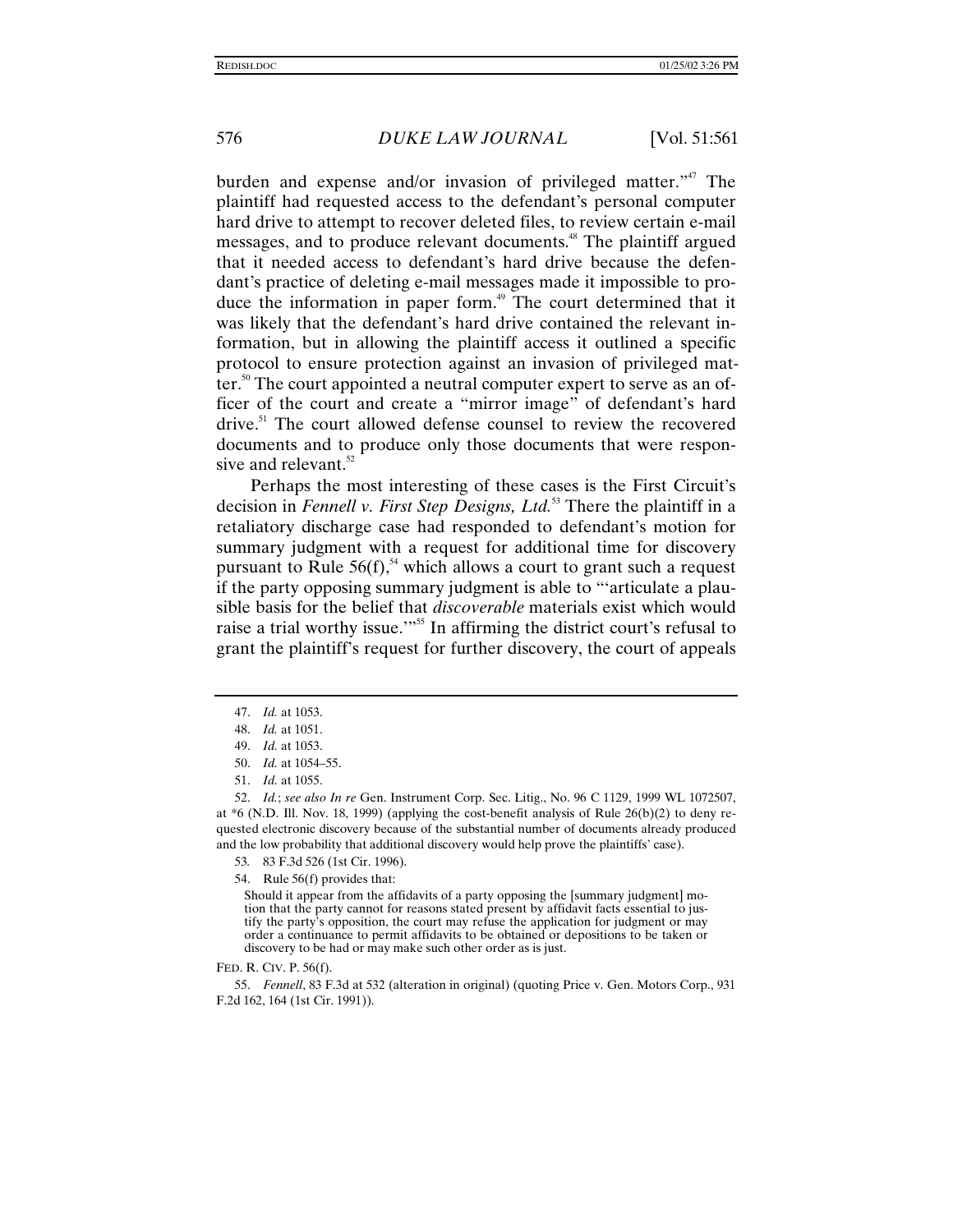noted that "[i]n determining whether material is 'discoverable,' the court should consider not only whether the material actually exists, but the burdens and expenses entailed in obtaining the material."<sup>56</sup>

It is difficult to know how much to glean from *Fennell*. On the one hand, the case involved electronic discovery, and the court appeared to impose a fairly demanding standard before discovery could be justified. Arguably, then, the case could be construed to stand for the proposition that courts should carefully consider burdens on the respondent whenever electronic discovery is sought. It probably would be a mistake to read the case this broadly, however. First, though the case involved electronic discovery, nothing in the court's reasoning seemed to turn on that fact. Moreover, in affirming the district court's refusal to authorize further discovery, the court emphasized that "[d]iscovery matters are for the informed discretion of the district court, and the breadth of that discretion in managing pre-trial mechanics and discovery is very great."<sup>57</sup> It is likely, then, that the court would have affirmed the district court's decision whichever way it had come out. Finally, the fact that the case concerned a motion for an extension of discovery under Rule 56(f) arguably also distinguishes it from the normal discovery situation, since such a motion always will come after the time initially allotted for discovery has been completed. The one thing that is indisputable is that at no point in the opinion did the court provide a careful discussion of the unique needs of electronic discovery management. Hence, the doctrinal value of *Fennell* as a basis for establishing a special rule of electronic discovery is extremely limited. Thus, although cases that have imposed significant limitations on the scope of electronic discovery exist,<sup>58</sup> these cases have not recognized in any thoughtful and consistent manner the special needs of electronic discovery. Rather, courts uniformly appear to treat electronic discovery in exactly the same manner as they treat traditional discovery. And, because the ethos of modern procedure is favorable to the widespread availability of discovery, $\frac{5}{3}$  in many cases such an analysis will dictate a decision in favor of the

<sup>56</sup>*. Id.*

<sup>57</sup>*. Id.*

<sup>58.</sup> In addition to the cases already discussed, *supra*, at notes 39–57 and accompanying text, see also Lawyers Title Ins. Co. v. U.S.F. & G., 122 F.R.D. 567, 570 (N.D. Cal. 1988) (refusing to allow wholesale discovery of a computer system without a showing that such discovery would lead to evidence that had not already been produced).

<sup>59.</sup> *See infra* Part III.B.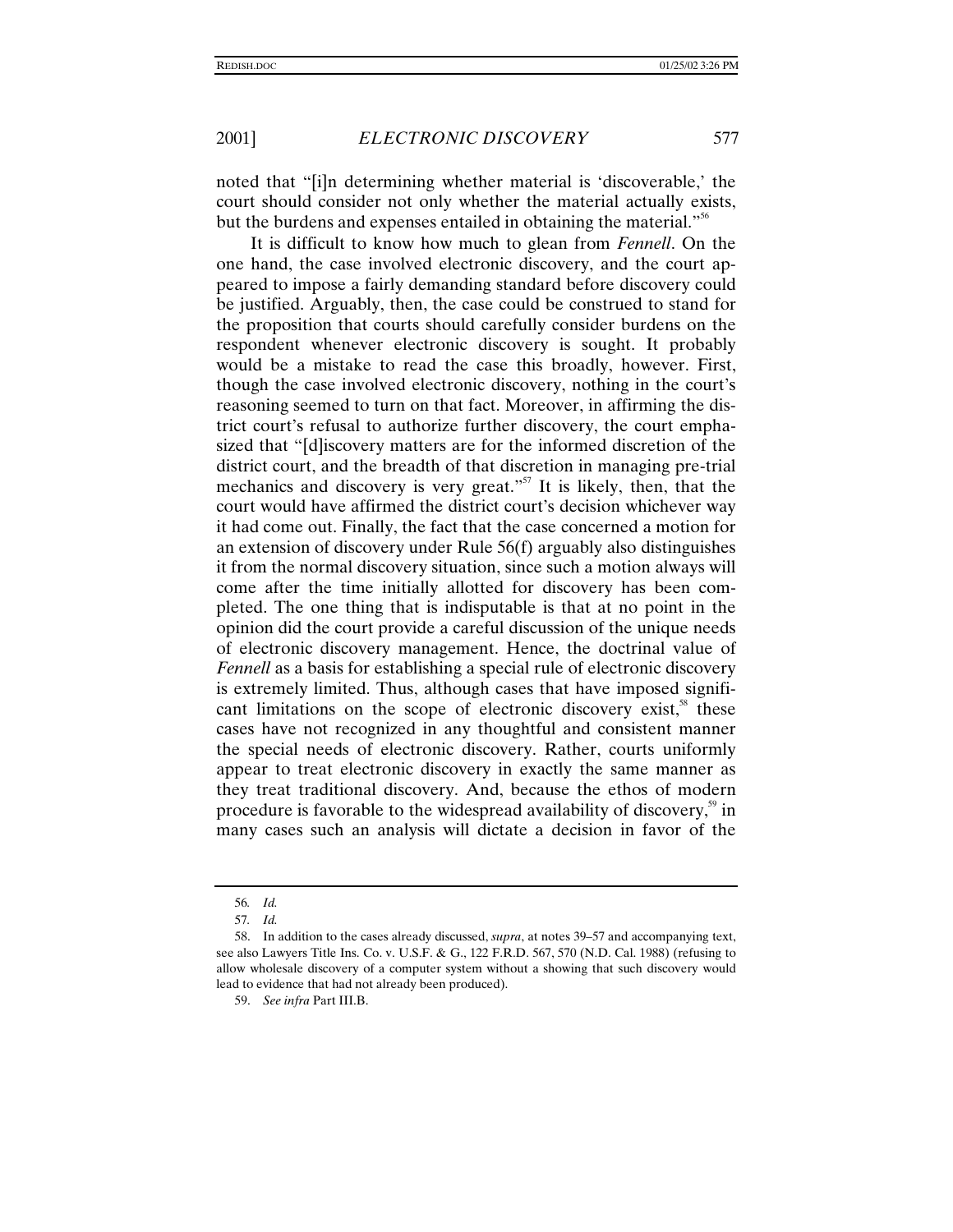party seeking discovery. This is equally true for electronic and traditional discovery.<sup>60</sup>

#### *C. Cost-Shifting and Electronic Discovery*

Of potentially enormous importance to the control of discovery is the issue of cost allocation. Will a party required to respond to a discovery request be forced to bear the full cost of preparing that response, and, if not, on what basis are costs to be allocated? In the area of cost allocation, courts have similarly failed to treat electronic discovery differently than traditional discovery. And that approach with some notable exceptions—is to leave discovery costs where they fall.<sup>61</sup> To be sure, both Rules  $26(c)$  and  $26(b)(2)$  empower a court to shift costs where it deems it necessary.<sup>62</sup> However, the Rules fail to provide any meaningful guidance to the court in exercising this discretion and, in any event, pay no attention to the arguably special needs

<sup>60.</sup> *See, e.g.*, Bills v. Kennecott Corp., 108 F.R.D. 459, 464 (D. Utah 1985) (stating that "information stored in computers should be as freely discoverable as information not stored in computers").

<sup>61.</sup> The Manual for Complex Litigation (Third) provides that "[t]he cost of seeking and responding to discovery is a part of the cost of litigation each party normally must bear, subject only to specific provisions for shifting contained in statutes or rules." MANUAL FOR COMPLEX LITIGATION (THIRD) § 21.433 (1995). The same section notes, however, that "[t]aken together, [Rules 26(c) and 26(b)(2)] give the court broad authority to control the cost of discovery," and that "[r]eference to the court's authority to shift costs will tend to give the parties an incentive to use cost-effective means of obtaining information and a disincentive to engage in wasteful and costly discovery activity." *Id*.

One group of commentators, it should be noted, asserts that "the courts will usually require the requesting party to pay for the responding party's expenses in producing the data." Cendali & Zaidman, *supra* note 12, at 912. However, this assertion does not appear to be supported by the majority of the relevant case law. *See, e.g.*, Eisen v. Carlisle & Jacquelin, 417 U.S. 156, 179 (1974) (noting that, traditionally, each party must bear the "ordinary burden of financing his own suit"). This statement seems to be just as true in the context of electronic discovery. *See* Corinne L. Giacobbe, Note, *Allocating Discovery Costs in the Computer Age: Deciding Who Should Bear the Costs of Electronically Stored Data*, 57 WASH. & LEE L. REV. 257, 267 (2000) ("[W]hen applying Rule 34 in cases involving discovery of electronically stored data, the majority of courts have required that the producing party bear all the costs involved in complying with discovery requests for computer data."). The same commentator notes that "[w]hen presented with defendants' motions to shift the burden of discovery of electronically stored data, most courts simply have denied these motions, even when the costs involved have been exorbitant." *Id*. at 269.

<sup>62.</sup> *See Bills*, 108 F.R.D. at 462 ("Rule 26(c) commonly has been interpreted to grant courts the power to shift the financial burden of discovery where, in the court's discretion, such a shifting is warranted."). The Advisory Committee's note to Rule 26(c), however, "gives the Court no guidance as to how properly to determine whether the burden or expense is 'undue' where discovery of computer stored information is involved." *Id*.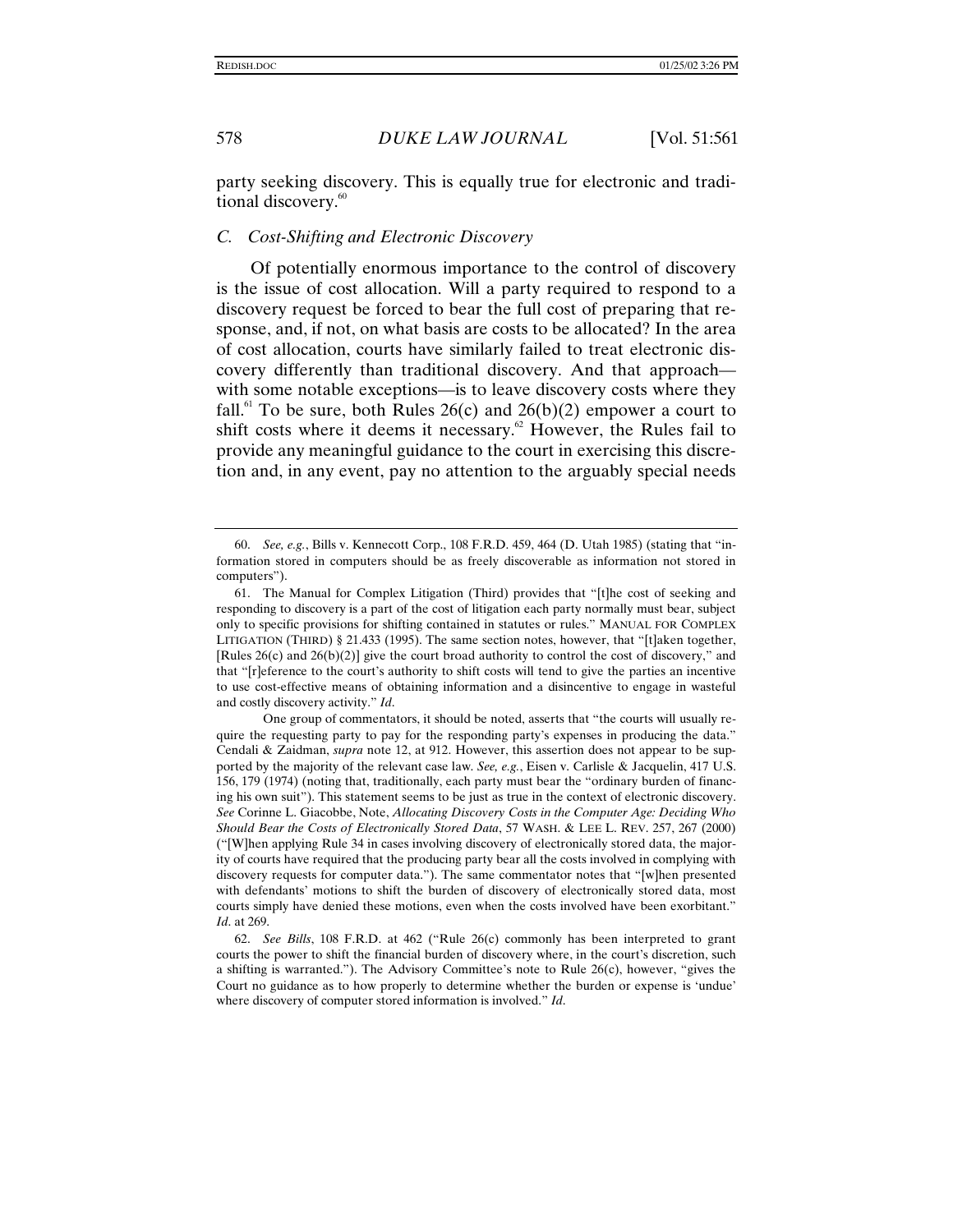of electronic discovery.<sup>63</sup> Thus, courts are, for all practical purposes, free to make cost allocation decisions on the basis of virtually any rationale they may choose to employ. If these choices are consistent with each other or in accordance with the social and political choices that would be made by society as a whole, it is purely fortuitous. Not surprisingly, because of the delegated decisionmaking process, any thoughtful or careful exploration of the possibly unique needs of electronic discovery is basically nonexistent.

In a number of decisions, courts have employed their discretionary authority to shift the costs of electronic discovery. For example, in Anti-Monopoly, Inc. v. Hasbro, Inc., <sup>64</sup> the court required the plaintiff to pay the cost of creating computer programs needed to extract relevant data from the defendant's computer system.<sup>65</sup> For the most part, however, the judiciary has expressed great reluctance to shift electronic discovery costs. Illustrative is the decision of the Northern District of Illinois in *In re Brand Name Prescription Drugs Antitrust Liti*gation.<sup>66</sup> In *Brand Name*, one of the defendants, CIBA, had sought, among other things, to have the court order the class plaintiffs to bear the costs of retrieving e-mail messages responsive to plaintiffs' discovery request.<sup>67</sup> In rejecting this request, the court reasoned:

On the one hand, it seems unfair to force a party to bear the lofty expense attendant to creating a special computer program for extracting data responsive to a discovery request. On the other hand, if a party chooses an electronic storage method, the necessity for a retrieval program or method is an ordinary and foreseeable risk.<sup>68</sup>

<sup>63.</sup> *See* Giacobbe, *supra* note 61, at 281:

<sup>[</sup>One] reason for the inequitable decisions regarding the allocation of discovery costs of electronically stored data is the insufficiency of the Federal Rules of Civil Procedure in addressing the issue. Critics maintain that the rules are too broad and require substantial amendment to address more directly the changes in technology and their impact on litigation.

*See also* Robins, *supra* note 19, at 473 ("In the area of cost-allocation . . . the guidance provided by the rules is far less certain.").

<sup>64.</sup> No. 94 Civ. 2120, 1995 U.S. Dist. LEXIS 16355 (S.D.N.Y. Nov. 3, 1995).

<sup>65.</sup> *Id*. at \*8; *see also* Alexander v. FBI, 188 F.R.D. 111, 117 (D.D.C. 1998) (holding that the Executive Office of the President was not required to completely restore all deleted files and e-mails because the resulting burden would have been excessive).

<sup>66.</sup> Nos. 94 C 897, MDL 997, 1995 WL 360526 (N.D. Ill. June 15, 1995).

<sup>67.</sup> *Id*. at \*1.

<sup>68.</sup> *Id*. at \*2.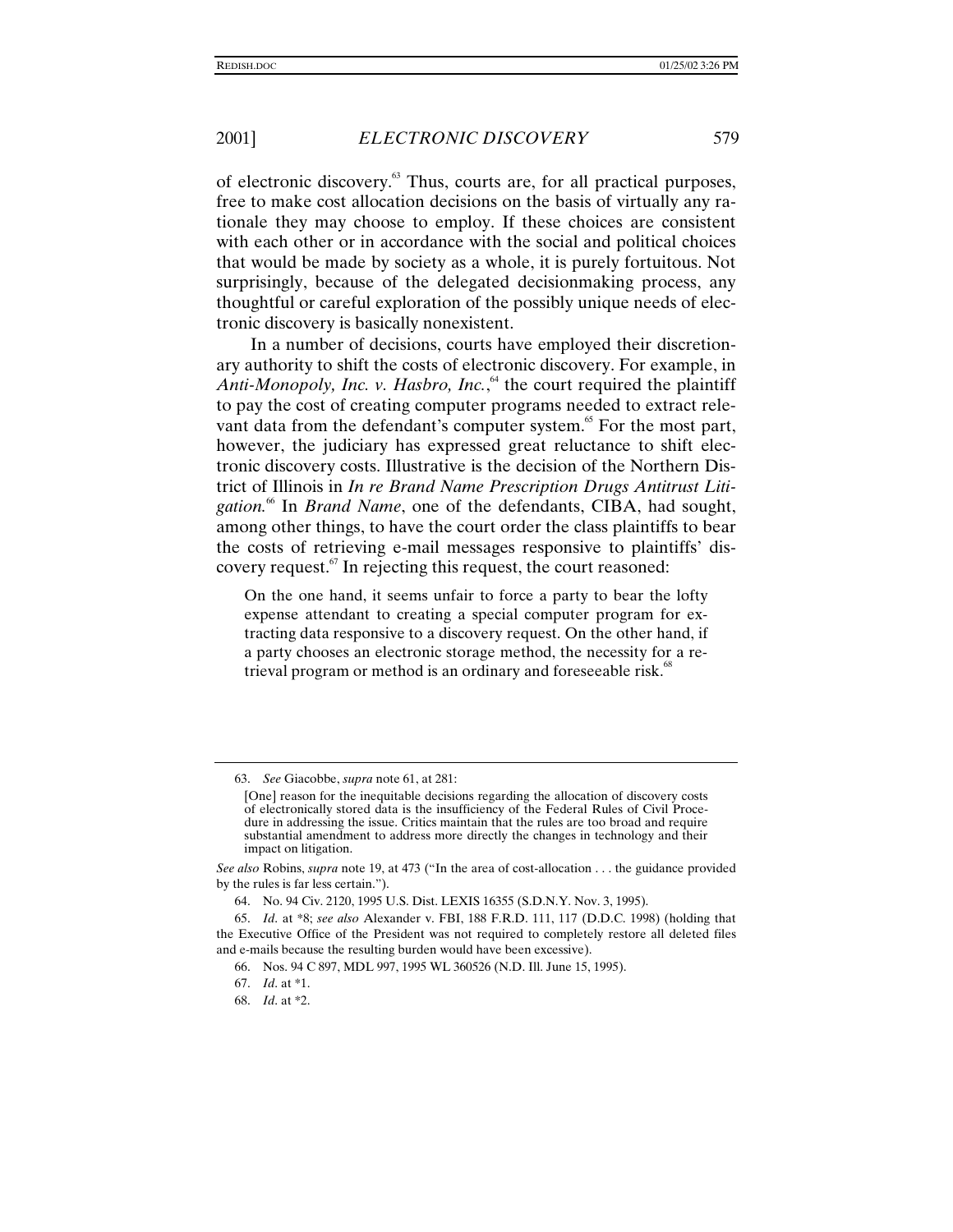The court relied on the reasoning of an earlier decision, *Daewoo Electronics Co. v. United States*, <sup>69</sup> in which the Court of International Trade concluded: "The normal and reasonable translation of electronic data into a form usable by the discovering party should be the ordinary and foreseeable burden of a respondent in the absence of a showing of extraordinary hardship." 70 The *Daewoo* court expressed concern that "new techniques for easing the use of information [might] bec[o]me a hindrance to discovery or disclosure in litigation," in a manner "inconsistent with the guiding principle that information which is stored, used, or transmitted in new forms should be available through discovery with the same openness as traditional forms."<sup>11</sup>

It is hardly an overstatement to suggest that the reasoning in *Brand Name* and *Daewoo* is seriously misguided. On technological, practical, and theoretical levels, the decisions simultaneously oversimplify complex concepts, ignore indisputable realities, and fail to recognize the profound implications that would follow if their rationale were widely followed.<sup>72</sup>

The decisions completely ignore the enormous technological differences between electronic and traditional discovery. Recognition of

 (1) The amount of money involved is not excessive or inordinate; (2) The relative expense and burden in obtaining the data would be substantially greater to the requesting party as compared with the responding party; (3) The amount of money required to obtain the data as set forth by defendant would be a substantial burden to the plaintiffs; (4) The responding party is benefited in its case to some degree by producing the data in question.

*Id.* at 464. According to one commentator, "*Bills* provides an example of the typical manner in which courts handle requests to shift the burden of discovery costs of electronically stored data." Giacobbe, *supra* note 61, at 274.

A similar decision is *Sanders v. Levy*, 558 F.2d 636 (2d Cir. 1977), *rev'd on other grounds sub nom*. Oppenheimer Fund, Inc. v. Sanders, 437 U.S. 340 (1978). The case was a class action suit in which the class plaintiffs requested that the defendants produce a list of the names and addresses of class members from its electronically stored records. *Id.* at 638. The information was needed so that absent class members could be properly notified in accordance with the requirements of Federal Rule of Civil Procedure 23(c)(2). *Id*. The district court determined that the discovery rules, not the class action rule, governed, and the court required the defendants to shoulder the costs of retrieving and producing the requested information at an approximate cost of \$16,000. *Id*. at 641–42. The Second Circuit, sitting en banc, affirmed, agreeing that Rule 34 controlled. *Id*. at 648. The Supreme Court reversed, holding that the class action rule, rather than the discovery rules, controlled. Oppenheimer Fund, Inc. v. Sanders, 437 U.S. 340, 350–55 (1978). However, the Second Circuit decision remains valid precedent for the proposition that when the discovery rules control, costs properly remain on the responding party.

72*. See infra* II.A.

<sup>69. 650</sup> F. Supp. 1003 (Ct. Int'l Trade 1986).

<sup>70.</sup> *Id*. at 1006.

<sup>71.</sup> *Id*. In *Bills v. Kennecott Corp.*, 108 F.R.D. 459 (D. Utah 1985), the court, in denying the defendant's motion to shift the costs of electronic discovery, relied on four criteria: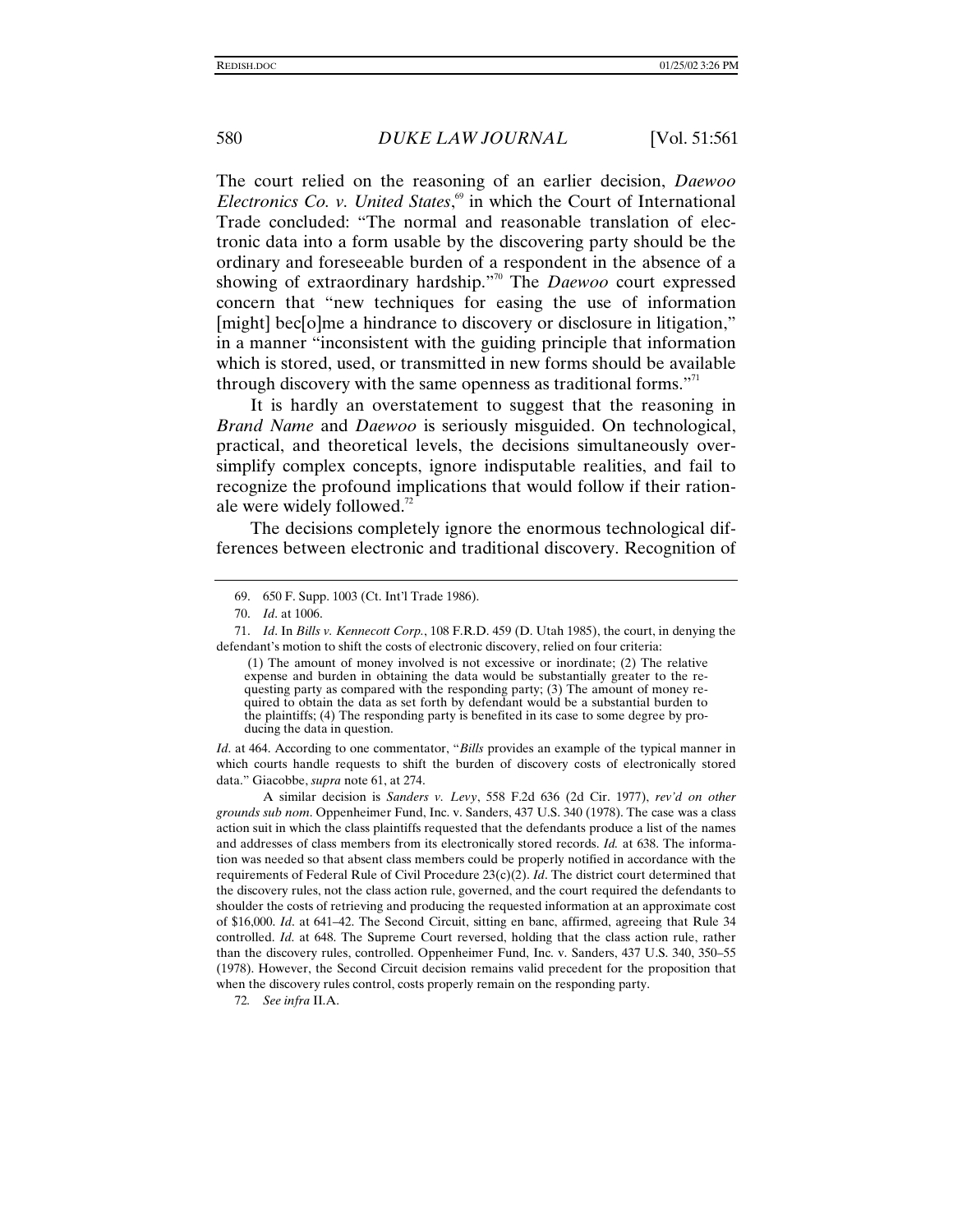these important differences gives rise to two conclusions that must be taken into account if the discovery system is to avoid a dramatic and potentially harmful skewing impact on interests and relationships extending far beyond the courthouse walls. First, because of its unique technological aspects, electronic discovery creates substantial practical difficulties that do not arise in the context of traditional discovery. Second, the costs and burdens that result from these difficulties can be of such a magnitude as to have a profound and unpredictable impact on basic societal choices not directly involving the lawsuit. To ignore these facts will not make them go away or strip them of socioeconomic impact; it will merely allow them to operate without public recognition or systematic regulatory control.

Additionally, *Brand Name* and *Daewoo* improperly treat a commercial defendant's choice to employ a computer-based recordkeeping system as a voluntary  $act.^{73}$  Today it surely defies reality to suggest that any viable commercial enterprise could operate successfully in the modern business world without relying heavily on electronically based methods of information storage and communication. As commentators have correctly noted, "[t]he mushrooming of computers in contemporary life has revolutionized the way we store information and communicate. Increasingly, electronic storage devices have replaced paper document depositories. E-mail and the Internet have begun to replace the telephone as the way people conduct daily personal and business communications." 74 Because the decisions largely premise the conclusion that a party must bear the costs of responding to its opponent's discovery requests on the ground that this cost is a natural consequence of the party's voluntary commercial

<sup>73.</sup> *See Brand Name*, 1995 WL 360526, at \*2 (stating that the plaintiff "should not be forced to bear a burden caused by [the defendant's] choice of electronic storage"); *Daewoo*, 650 F. Supp. at 1006 (noting that "in the absence of a showing of extraordinary hardship," the respondent should reasonably foresee the burden of having to translate "electronic data into a form useable by the discovering party"); *see also* Linnen v. A.H. Robins Co., No. 97-2307, 1999 WL 462015, at \*6 (Mass. Super. Ct. June 16, 1999) (citing *Brand Name*):

<sup>[</sup>T]his is one of the risks taken on by [big] companies which have made the decision to avail themselves of the computer technology now available to the business world . . . . To permit a corporation . . . to reap the business benefits of such technology and simultaneously use that technology as a shield in litigation would lead to incongruous and unfair results.

<sup>74.</sup> Scheindlin & Rabkin, *supra* note 12, at 328; *see also id*. at 331–32 ("Electronic devices have begun to replace paper as the primary means of storing information, just as the Internet has begun to replace the postal system as the primary means of transmitting information.").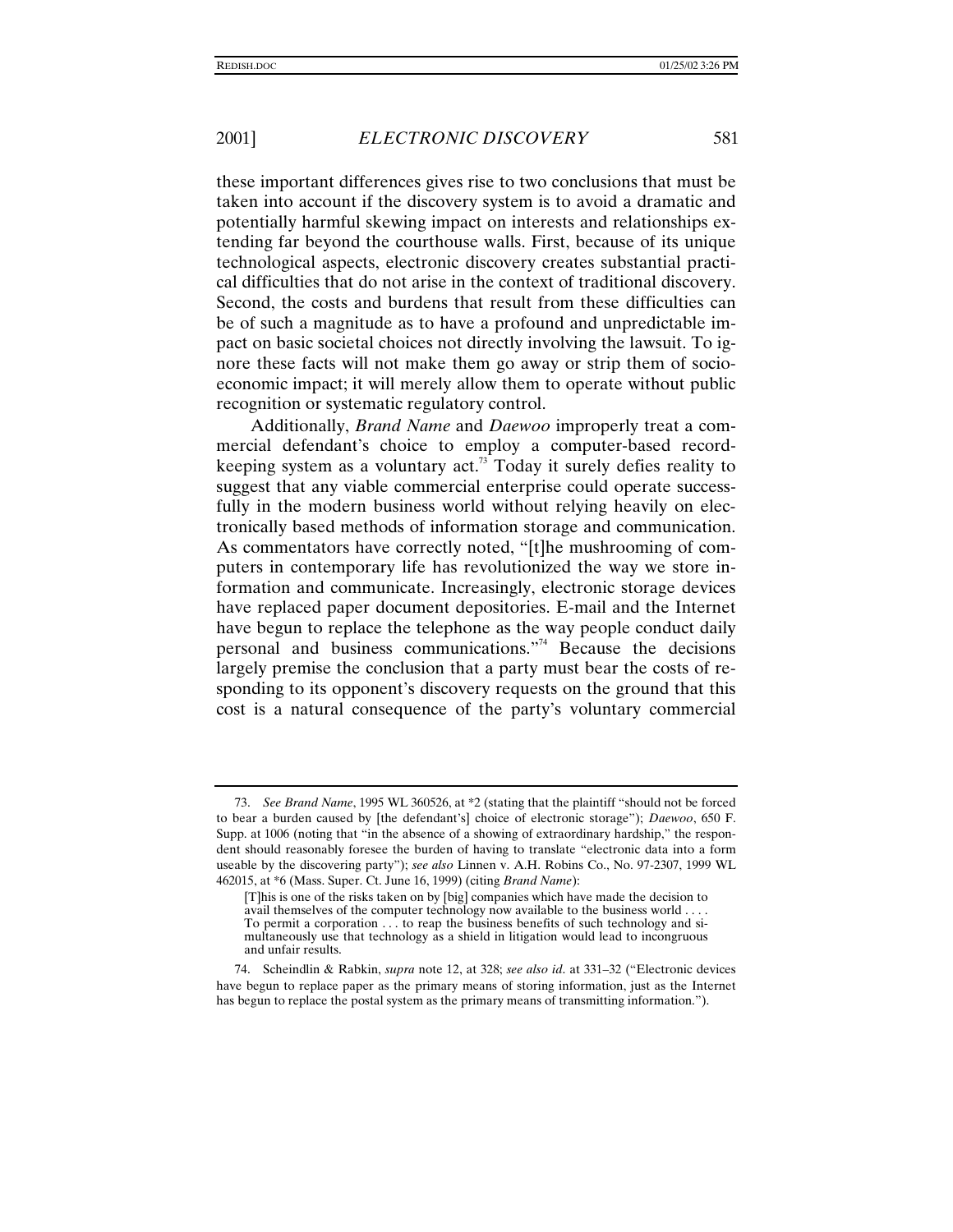choices, and because this assumption is, without doubt, factually inaccurate, $\frac{75}{10}$  the conclusion logically should be deemed suspect.

Of course, one might respond that regardless of whether a commercial enterprise's use of electronic storage and communications systems is deemed voluntary, the consequences that flow from their use are properly viewed as a cost of doing business that is properly attributed to the enterprise. As a result, it is perfectly proper, in most instances, to impose the full costs of discovery on responding parties, who will then pass those costs on to their users or consumers. Indeed, the argument could proceed, the costs of traditional discovery are normally treated in exactly this manner, and there is no reason to treat the costs of electronic discovery any differently.

It is true that the procedural system effectively treats an enterprise's costs of responding to discovery as a cost of doing business, though it appears to have done so unthinkingly and haphazardly. But this argument ignores the fact that to say a particular expense is a cost of doing business is not a *reason* for imposing a cost on an enterprise but merely a *conclusion* that such a cost will be imposed. The question that should be—but never has been—asked is whether it makes sense, on moral, political, or economic grounds, to require that the enterprise pass the particular cost onto its consumers and users. In other words, society must decide whether the cost in question is properly to be attributed to the enterprise. At no point has society ever consciously—much less thoughtfully or carefully—attempted to make that decision about the costs of even traditional discovery. Such an effort would demonstrate that viewing discovery response costs as a cost of doing business substantially and improperly skews fundamental substantive socioeconomic choices and threatens the goals of fair and efficient adjudication.<sup>76</sup> Although a strong argument could be fashioned that even in the case of traditional discovery it is usually improper to treat the costs of discovery response as a cost of doing business, for reasons discussed below it is probably wiser to leave the current system of cost allocation intact for traditional discovery.<sup> $\pi$ </sup> However, because the burdens and costs of electronic discovery are likely to be—both quantitatively and qualitatively—of a very differ-

<sup>75.</sup> *See* Marcellino & Bongiorno, *supra* note 32, at B10 (noting that "[b]y characterizing computer storage as a 'choice,' the [courts may be denying] the realities of modern business practice").

<sup>76.</sup> *See infra* Part III.B.

<sup>77.</sup> *See infra* Part IV.B.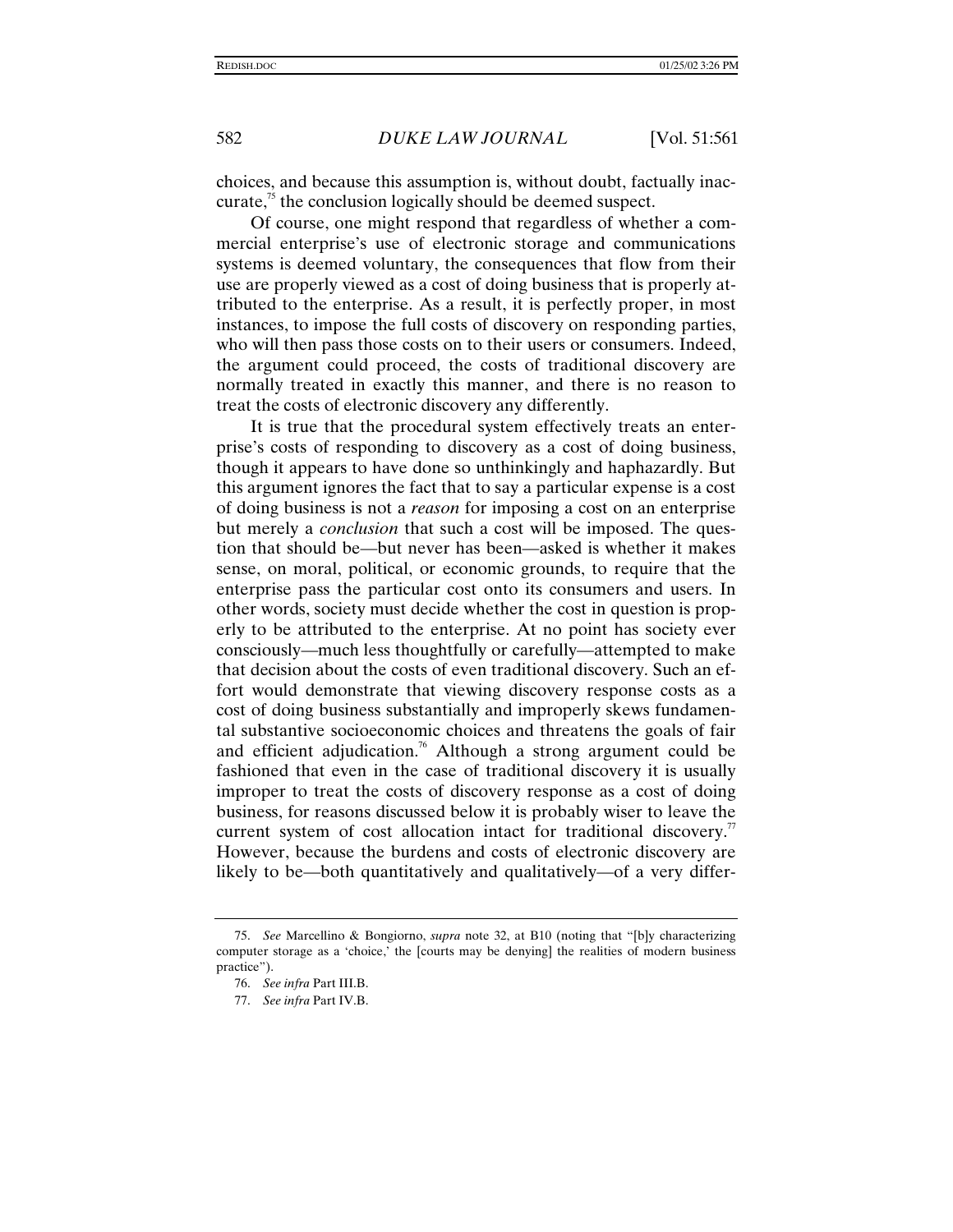ent magnitude, it is necessary to develop different rules of cost allocation for its use.

The remainder of this Article is devoted to these issues. Before one can understand the negative impact of the traditional cost allocation approach on electronic discovery, however, one first must grasp the significant technological differences between electronically based information storage and communications systems and traditional systems, and how those differences affect the nature of the discovery process. Part II considers this issue. Part III then explores how traditional cost allocation methods subvert the meta-goals of the modern procedural system.

#### II. THE UNIQUENESS OF ELECTRONIC DISCOVERY

#### *A. Technological Aspects of Electronic Discovery*

Before one can fully comprehend the dramatic differences between electronic and traditional discovery, it is necessary to possess at least a working knowledge of the essential technological elements of the electronic information and communications systems that businesses and individuals employ. Many have made careers out of studying the technological aspects of computer systems in merciless detail. However, one need not be a computer expert to grasp the unique discovery implications of electronic methods of information storage, information acquisition, or communication.<sup>78</sup> Rather, it is sufficient that one understand merely the basics of the technology.

The types of electronic data widely sought in modern discovery can be subdivided into three broad categories: (1) internally produced document storage; (2) internal and external communications, commonly referred to as e-mail; and (3) Internet access. Each is examined separately.

<sup>78.</sup> For excellent discussions of the technological aspects of electronic information and communication systems written in a manner easily accessible to even the most technophobic attorney, see generally GAHTAN, *supra* note 6; MICHAEL OVERLY, OVERLY ON ELECTRONIC EVIDENCE IN CALIFORNIA (1999); Joan E. Feldman & Roger I. Kohn, *The Essentials of Computer Discovery*, *in* ANNUAL INTERNET LAW INSTITUTE 51 (PLI Patents, Copyrights, Trademark, & Literary Property Course Handbook Series No. 564, 1999); Scheindlin & Rabkin, *supra* note 12, at 333–36; Marnie H. Pulver, Note, *Electronic Media Discovery: The Economic Benefit of Pay-Per-View*, 21 CARDOZO L. REV. 1379 (2000).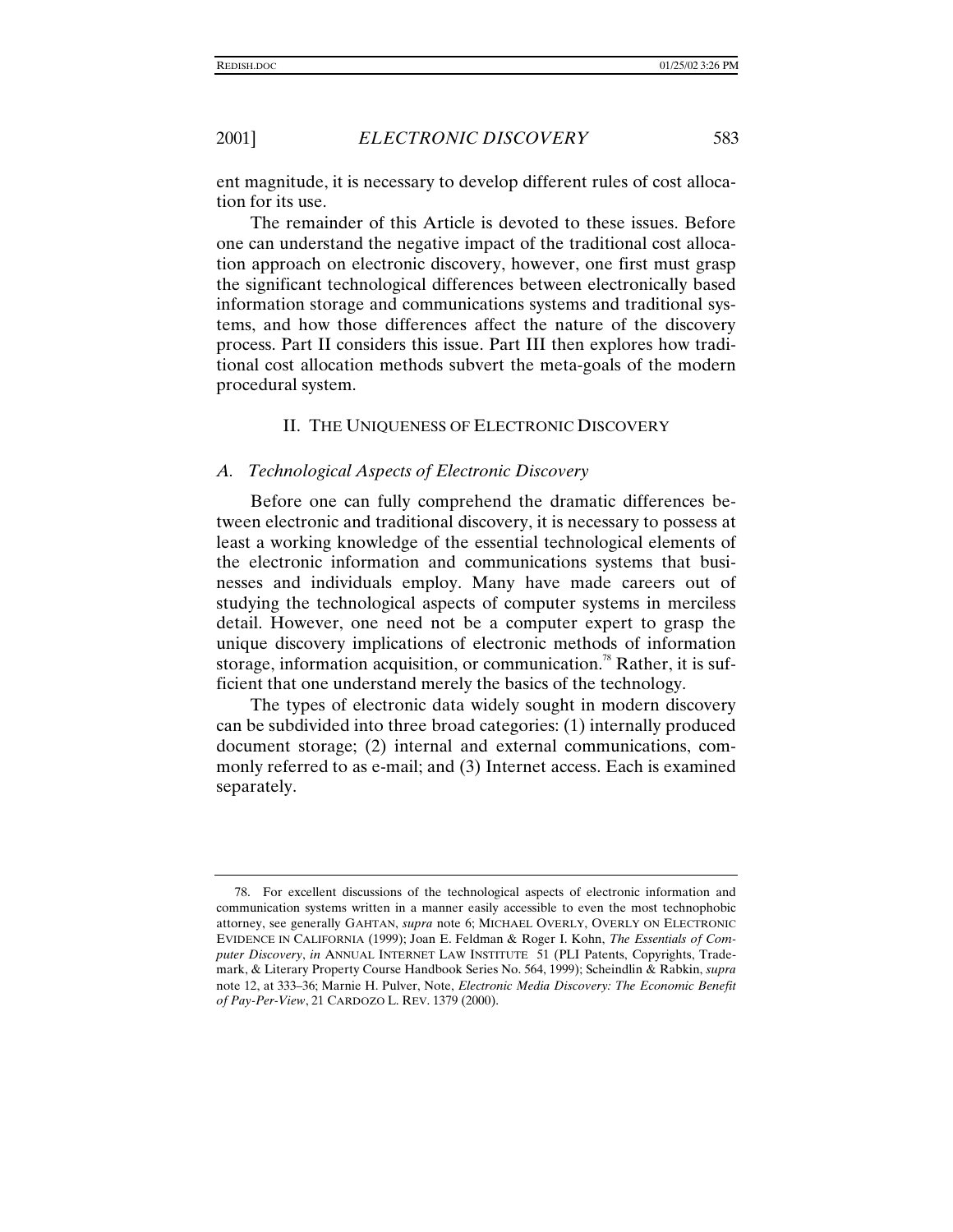1. *Internally Produced Document Storage*. For discovery purposes, the electronic storage of internally produced documents can be crudely analogized to a company's or individual's files containing copies (formerly carbon copies, more recently photocopies) of written material generated by that company or individual. In a sense, then, a party seeking to discover electronically stored, internally produced documents is analogous to a party seeking discovery of another litigant's paper copies of written documents. However, the analogy is limited. The significant technological differences between the two forms of storage have important implications for the discovery process.

Unlike paper copies, electronically stored documents exist simultaneously on several very different levels of preservation. Five such levels have been recognized: (1) active data; (2) replicant data; (3) archival (or "backup") data; (4) residual data; $\binom{79}{1}$  and (5) "hidden" or "embedded" data.<sup>80</sup> "Active data" describes works-in-progress, documents that are likely to change constantly. In addition to word processing documents, the category includes spreadsheets, databases, electronic calendars, and contact managers.<sup>81</sup> "Replicant data" includes the most basic form of storage of a self-generated document on the drafter's hard drive. It is a form of inactive data sometimes described as a "file clone."<sup>82</sup> It is designed to assist users in recovering data losses caused by computer misuse or malfunction. If, for example, a user by mistake turns off his computer without saving a word processing file, he may be able to recover it if the computer has saved a recent version as a "temporary file."<sup>83</sup> Because they are created automatically, such file clones often exist without the knowledge of their author. When the author seeks to delete the primary file, therefore, she is generally unaware that the deletion does not also purge the file clone. Moreover, because the file is saved on the hard drive, rather than on a centralized network, purging a document on the network may not purge it from the creator's hard drive. However, retrieval of replicant data may be substantially more difficult and expensive than retrieval of active data. "Retrieval of file clones requires

<sup>79.</sup> Feldman & Kohn, *supra* note 78, at 54–55; Pulver, *supra* note 78, at 1407–11.

<sup>80.</sup> Scheindlin & Rabkin, *supra* note 12, at 337–38.

<sup>81.</sup> Pulver, *supra* note 78, at 1407–08.

<sup>82.</sup> *Id*. at 1408.

<sup>83.</sup> Scheindlin & Rabkin, *supra* note 12, at 336–37.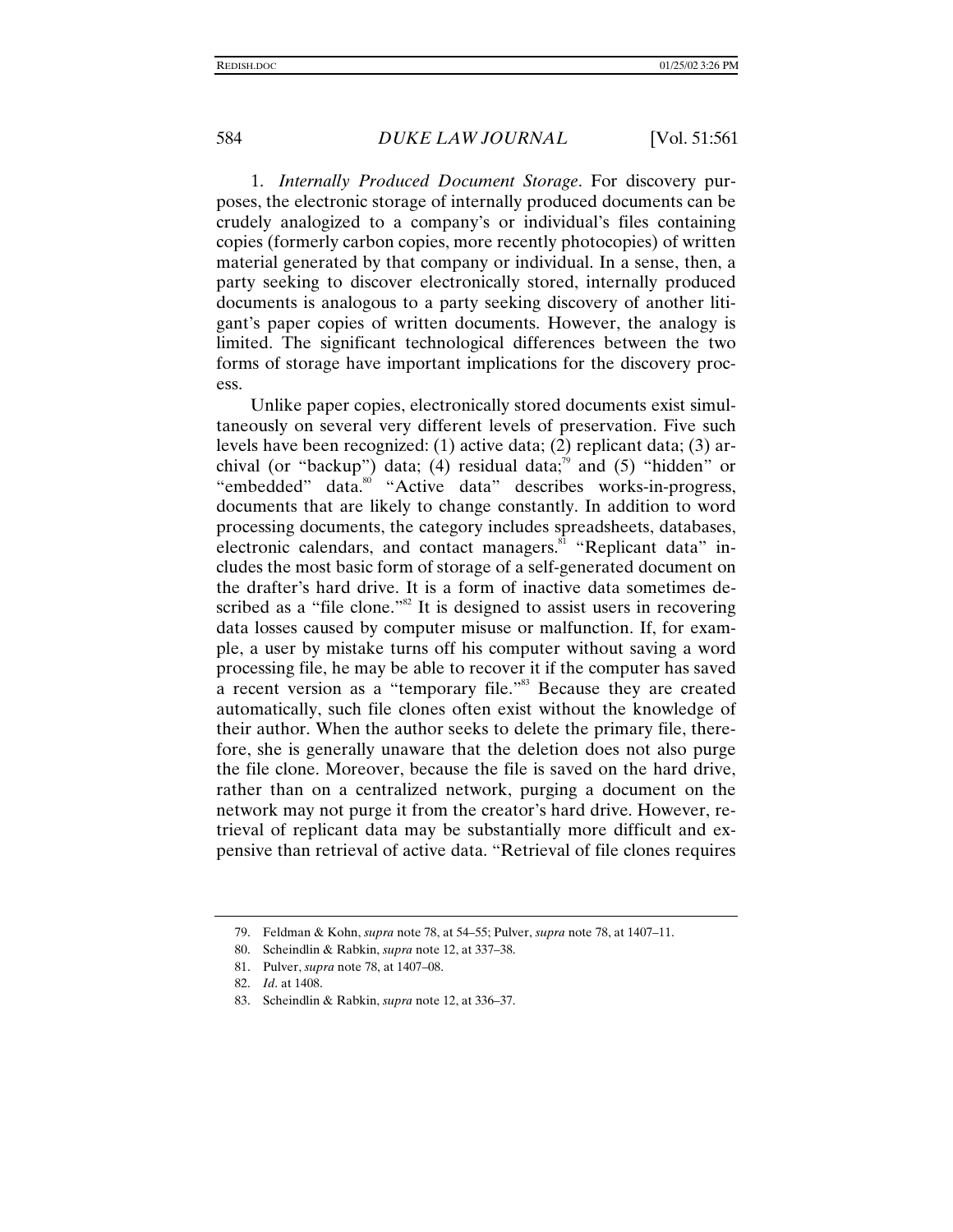one to know where to look. Thus, it may be necessary for a party to retain a computer expert to perform this operation."<sup>84</sup>

Even though it is more difficult to retrieve than active data, replicant data is easier to retrieve than either residual or backup data.<sup>85</sup> "Backup" or "archival" data has been defined as "information copied to removable media in order to provide users with access to data in the event of a system failure."<sup>86</sup> Though such backup recordings are used only rarely, they are a vital means to preserve documents in the event of inadvertent erasure, computer malfunction, database corruption, or catastrophes such as fires, floods, or earthquakes.<sup>87</sup> Thus, "a copy of the information stored on the hard disk of most computer systems is usually backed up periodically on magnetic tape. Most organizations have a formalized procedure to ensure that such backups are made frequently at regular intervals ...."<sup>88</sup> When a realistic fear of natural disaster exists, many organizations move some or all of their backup tapes to an off-site location for storage.<sup>89</sup> Because backup tapes are not organized in a manner that separates them by designation or subject matter, retrieval of a particular document is extremely difficult.<sup>90</sup> The system is designed to function only in the event of a system catastrophe or natural disaster, in which event computer experts would be able to retrieve needed documents from the backup tapes.

As necessary as such backup tapes are, if their discovery is not carefully regulated it will give rise to potentially severe problems. In institutions that produce a large volume of documents, permanent retention of all backup tapes would quickly prove burdensome and un-

- 88. *Id*. at 50–51.
- 89. *Id*. at 52.

<sup>84.</sup> Pulver, *supra* note 78, at 1409.

<sup>85.</sup> *Id*.

<sup>86.</sup> Feldman & Kohn, *supra* note 78, at 54; *see also* Pulver, *supra* note 78, at 1382 n.17 (defining "archival data" as "digital data that has been 'backed-up' by creating another copy of the data for safe-keeping" and noting that "data [that] has been 'deleted' from a local or network hard drive may continue to exist as archival data on a backup tape or CD-ROM").

<sup>87.</sup> GAHTAN, *supra* note 6, at 52.

<sup>90.</sup> *See* Feldman & Kohn, *supra* note 78, at 55 (noting that finding relevant information on backup tapes necessitates "restoring a tape, viewing its directories, and searching within the directories for specific files"); *see also* Pulver, *supra* note 78, at 1410 (noting that discovery of archival data is difficult because "backup [tapes] hold large amounts of virtually unorganized data" and "[i]f the requested file is not on [the] tape [in question], the retriever will have to repeat [the] process for subsequent backup tapes, [a] process [that could] easily become . . . expensive and . . . time-consuming").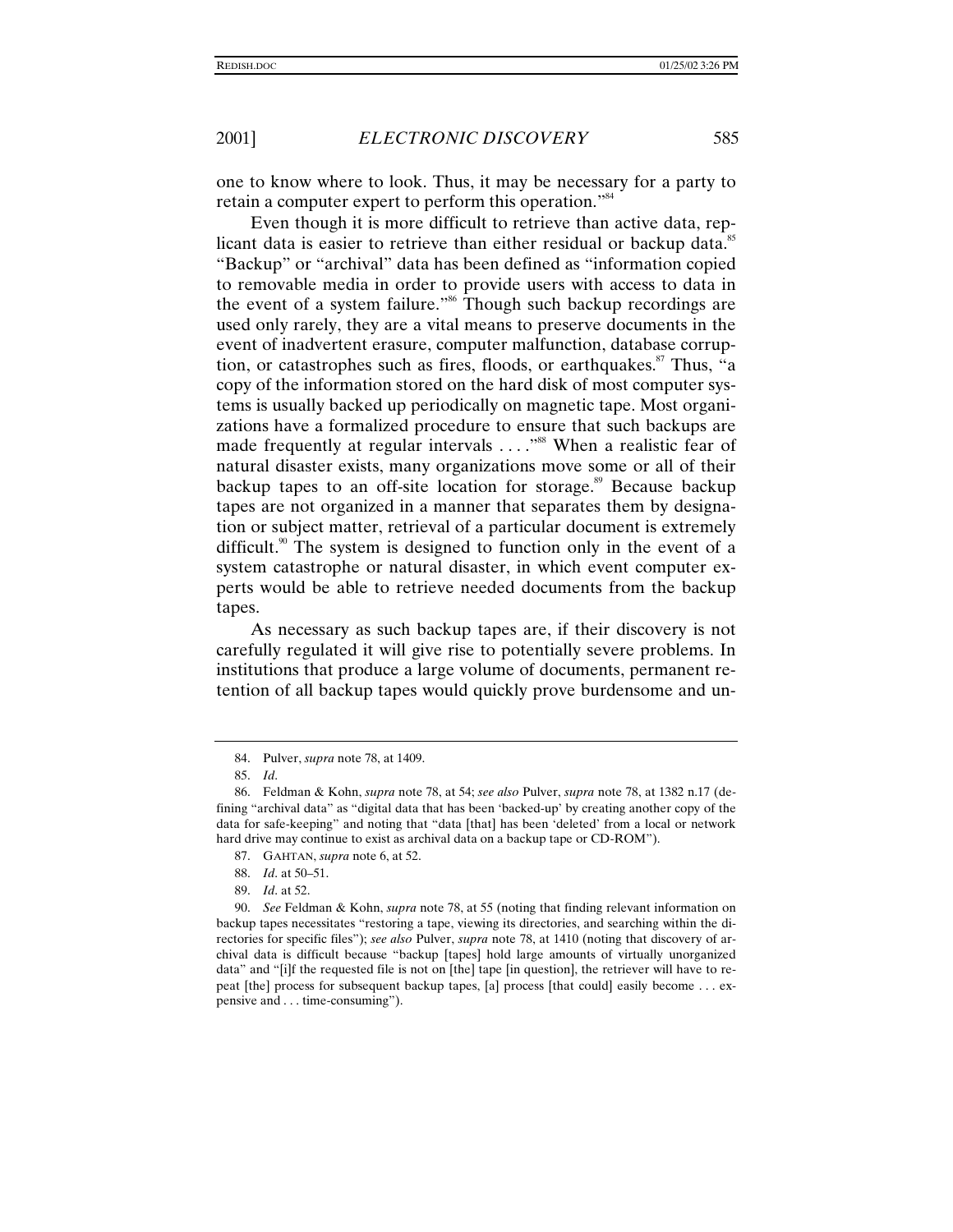wieldy.<sup>91</sup> Hence, most organizations use a regularized deletion system that periodically and automatically writes over backup tapes containing copies of documents that are no longer timely, thereby creating space for new backup copies. $\frac{92}{2}$  Individual users and small businesses may back up their computer storage devices by forwarding their files over the Internet to a third party's computer. Several companies provide computer users free storage space on their websites.<sup>93</sup>

The fourth category, "residual data," includes "information that appears to be gone, but is still recoverable from the computer system." 94 Such data is retrievable because a file that is "deleted" is not always destroyed. When a user deletes a file, the computer makes available for new files the space that is occupied by the deleted file.<sup>95</sup> However, the deleted file is not altered physically until it is replaced by a new file.<sup>96</sup> Hence, deleted files that have not yet been "overwritten" can be recovered from the disk surface. $\frac{97}{7}$  Residual data has been called the most costly form of data to recover, because it often remains undetectable on disks and drives.<sup>98</sup> Hence, to obtain this data one often must employ forensic specialists who will use specialized tools to examine the entire drive.<sup>99</sup>

Different from the other four categories of data is the fifth category, "hidden" or "embedded" data. Unlike the other types of data,

<sup>91.</sup> *See* GAHTAN, *supra* note 6, at 51 ("Due to the growing volume of computer-readable data many organizations are finding that . . . traditional backup techniques are no longer sufficient to allow an entire backup to fit on a manageable number of tapes or to take place during non-business hours.").

<sup>92</sup>*. See* Heidi L. McNeil & Robert M. Kort, *Discovery of E-Mail and Other Computerized Information*, ARIZ. ATT'Y, Apr. 1995, at 18:

Although most people view a computer as an organizational tool, the information stored in a large company's computer system is rarely organized in a coherent fashion. Individual backup media are rarely catalogued, users often fail to organize data files into subdirectories, and many companies fail to implement a formal retention policy or destruction schedule for their computer records.

<sup>93.</sup> Scheindlin & Rabkin, *supra* note 12, at 336.

<sup>94.</sup> Feldman & Kohn, *supra* note 78, at 55.

<sup>95.</sup> Pulver, *supra* note 78, at 1411.

<sup>96.</sup> *Id*.

<sup>97.</sup> *See id*. at 1410–11 (explaining why "deleted files (or portions of those files) that have not yet been overwritten can be recovered from the disk surface").

<sup>98.</sup> *Id*. at 1411.

<sup>99</sup>*. See id.* ("Specialists utilize certain tools to examine the entire drive for important data because neither simple copy commands, nor commercial backup programs, capture deleted files. Stated otherwise, the forensic expert must create an image copy of the specific drive to retrieve the requested information.").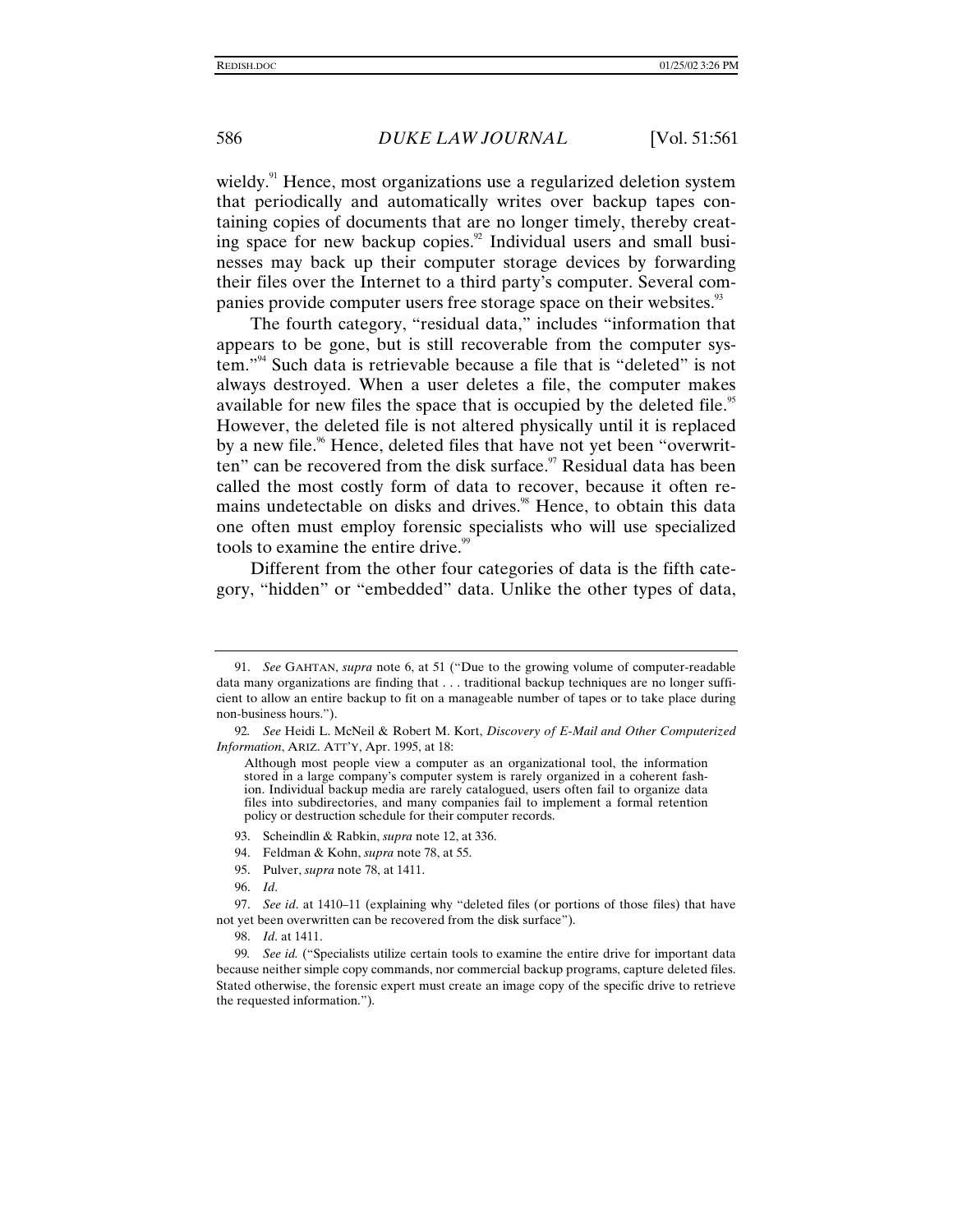embedded data is not consciously or unconsciously recorded by the file creator. Rather,

[a]lmost all network operating software automatically records and maintains information about the use of the system. These logs or audit trails record information about when, where, and who accesses the system. The level of detail can include the exact workstation at which a user was working on a specified date and time. $100$ 

It is not difficult to understand why electronically created and stored documents have rapidly become the subject of widespread and intensive discovery. Electronic documents tend to remain on a computer system well after similar paper records would be discarded, because there is no obvious pile of paper to remove. Moreover, because of automatically operating backup procedures, prior versions may be saved even though the file's author did not actually intend to preserve them. The availability of these prior versions can prove extremely valuable, because

[o]lder versions of documents and designs can track the evolution of a document and can be very revealing of decisions made during a design process. . . . Older drafts may also provide a better insight into the other party's intentions than a final draft that was edited for political correctness and legal considerations. $101$ 

Finally, the difficulty in truly deleting a file often means that more documents exist than intended.<sup>102</sup>

2. *E-Mail*. E-mail programs usually store a copy of every message the user has received or sent. As a result, multiple copies of a particular e-mail message often are recorded on the computers of both sender and receiver. This is true even if both have attempted to delete the message. In addition to the contents of the message, the computer will record the identity of the sender and the recipient and the time the message was sent, received, and opened.<sup>103</sup>

<sup>100.</sup> OVERLY, *supra* note 78, § 2.09; *see also* Scheindlin & Rabkin, *supra* note 12, at 338 (explaining how network computer systems are structured and how they function).

<sup>101.</sup> GAHTAN, *supra* note 6, at 4 n.20.

<sup>102.</sup> Flanders et al., *supra* note 30, at 16.

<sup>103.</sup> *See* GAHTAN, *supra* note 6, at 60:

Facilities may be available in the e-mail system to purge these deleted messages and recover the disk space being used by such files. However, the purging or compacting facilities are usually only used periodically and usually only when disk space on the drive containing the e-mail files is running out. . . . The old file may continue to exist on the system in a deleted but recoverable state until the disk space it occupied is re-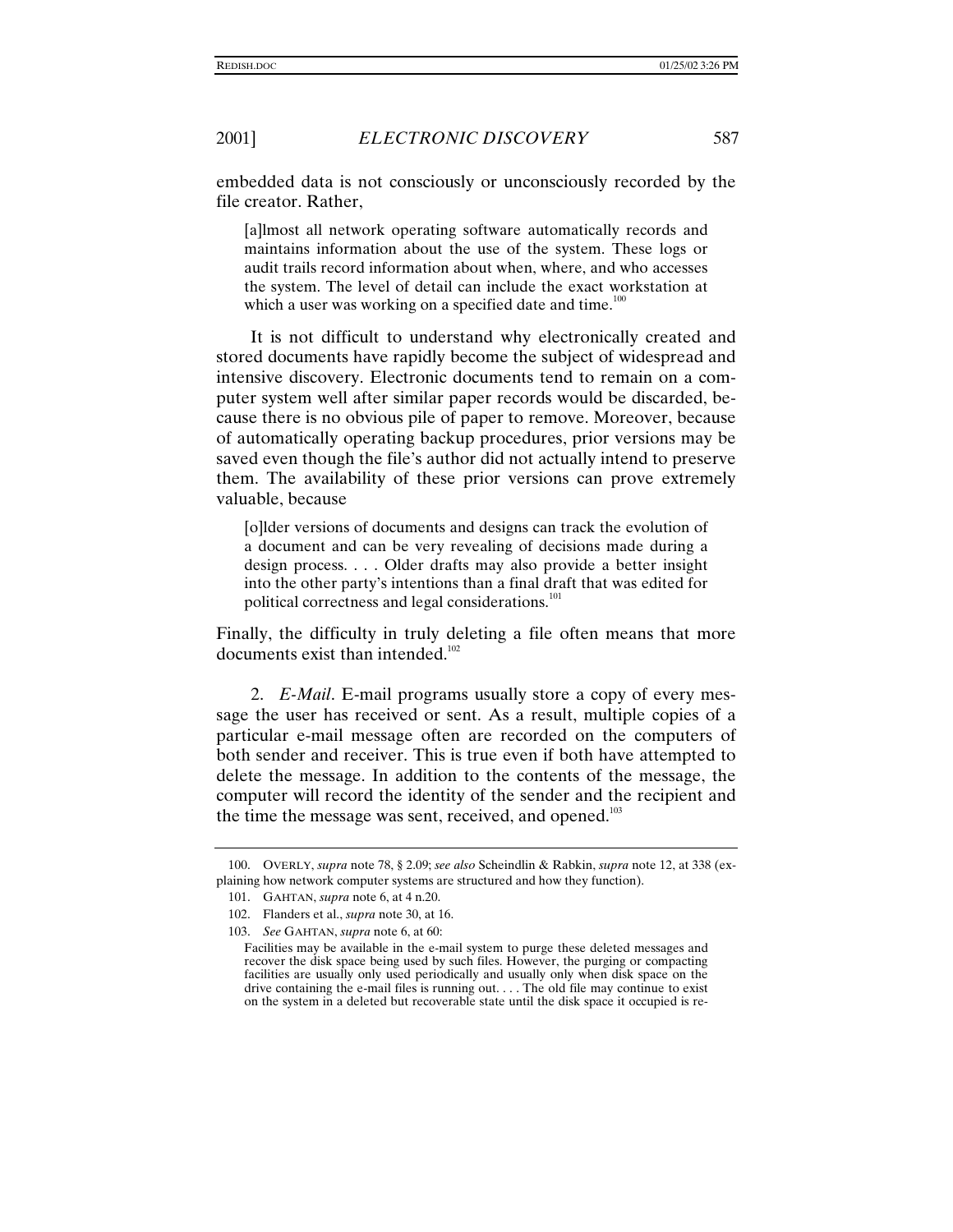E-mail is among the most commonly requested forms of electronic discovery, for what should be obvious reasons.<sup>104</sup> E-mail is often used with a lack of appropriate caution, given its near-permanence—a fact seldom realized by e-mail users, who think that when they trash a message it is destroyed. Moreover, the distribution of e-mail messages is largely impossible to control because they are so easily copied and forwarded. Hence, e-mail often contains information that can prove crucial in litigation.

3. *Internet*. A litigant may benefit strategically from gaining access to records of an opponent's use of the Internet. Computers generally record this type of information. First, web browsers usually record frequently visited websites on the computer's hard drive in what are called "cache files."<sup>105</sup> Computer users often are unaware of such files' existence, since the browser records them without an order to do so by the user.<sup>106</sup> Additionally, computers automatically create "history files," which record both the websites visited by the user and the duration of the visits.<sup>107</sup> Finally, website operators generally keep their own records of visitors to the site.<sup>108</sup> These records are called website "log files."<sup>109</sup>

#### *B. The Need for Special Treatment of Electronic Discovery*

No one could reasonably dispute the fact that electronically stored data can be tremendously important in litigation. Hence no one seriously argues that electronically stored data is somehow exempt from the discovery process. However, because of electronic dis-

105. Scheindlin & Rabkin, *supra* note 12, at 340.

106. *Id*. (stating that computer users are often "unaware of the cache files stored on their computers because they are stored by the browser without the users' express approval").

quired to store new data. Therefore, e-mail information thought to be deleted permanently, may still be recoverable . . . .

*See also* Scheindlin & Rabkin, *supra* note 12, at 339 ("[M]ultiple copies of an e-mail message are often stored on the computer of both the sender and receiver—even if they are deleted by both.").

<sup>104.</sup> *See generally* Scheindlin & Rabkin, *supra* note 12 (discussing the most commonly used forms of electronic evidence).

<sup>107.</sup> *Id*. at 347.

<sup>108.</sup> *Id*. at 340.

<sup>109.</sup> *Id*.; *see also* OVERLY, *supra* note 78, § 2.12 (explaining how "cookies" are installed on a website visitor's hard disk); Scheindlin & Rabkin, *supra* note 12, at 340 (describing "cookies" as a "file generated by Web sites and stored on the computers of the users that access those Web sites. . . . Cookies are a way of determining which Web sites the user had visited in the past").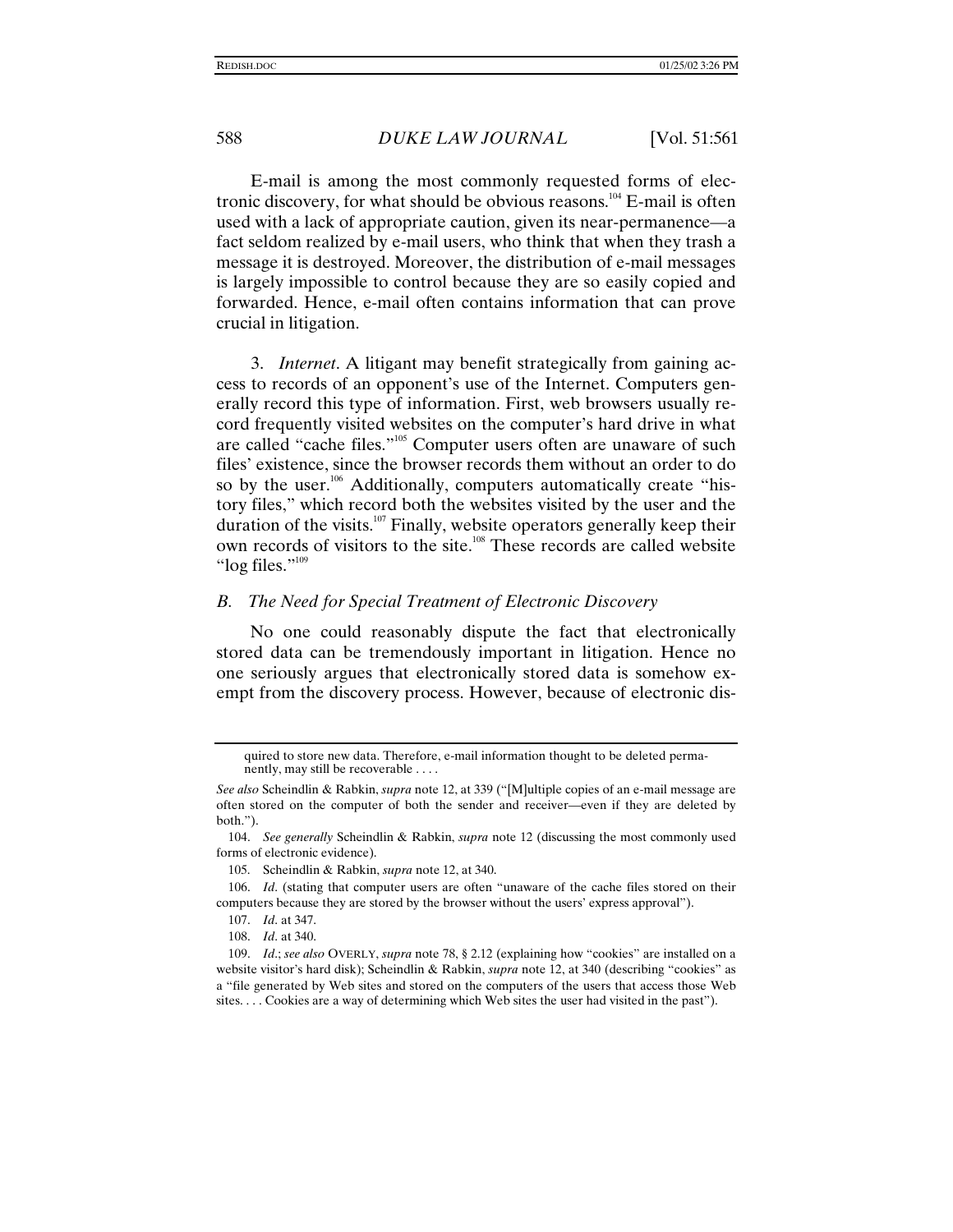covery's unique technological aspects, those benefits often come at a cost of a quantity and quality seldom seen in traditional discovery and with a potentially dramatic impact beyond the scope of the litigation process.<sup>110</sup> The differences between electronic and traditional discovery can be divided into three categories: (1) volume; (2) retrieval; and (3) translation. As a result of these differences, one is able to predict that the costs and burdens that electronic discovery imposes are likely to be substantially greater than the costs and burdens imposed by traditional discovery.

1. *Volume*. For a variety of reasons, it is not difficult to predict that in the majority of cases, discovery of electronically stored data will result in a geometric increase in the number of documents produced. Simply put, "electronic storage of information means there is far more to discover."<sup>111</sup> Indeed, it would be difficult to dispute the fact that "[c]omputer technology has produced a society in which information is constantly demanded, created, transmitted and digested in quantities that would have been unthinkable twenty-five years ago,"<sup>112</sup> and "the concomitant increase in computer data storage capacity has exponentially inflated the universe of discoverable information."<sup>113</sup>

The dramatic increase in discoverable material derives in part from the technological ease with which electronically stored documents may proliferate. Electronic documents are likely to be stored in more locations, to be distributed to a wider audience, and to have more prior drafts retained than would paper documents.<sup>114</sup> Equally

<sup>110.</sup> For a detailed discussion of the nature of this impact, see *infra* Part III.B.

<sup>111.</sup> Bruce Rubenstein, *Somebody Destroyed the Evidence: Corporate Law Department Stung by Mishandled E-Mail*, CORP. LEGAL TIMES, Sept. 1997, at 1.

<sup>112.</sup> Scheindlin & Rabkin, *supra* note 12, at 366; *see also id*. at 349 (noting that "the volume of electronic evidence maintained by a party can be staggering").

<sup>113.</sup> *Id*. at 367; *see also* GAHTAN, *supra* note 6, at 3 ("Information technologies, including email, have led to the unprecedented proliferation and retention of large quantities of information. In the event of litigation, this can impose an extraordinary burden on the possessor."); Geanne Rosenberg, *Electronic Discovery Proves Effective Legal Weapon*, J. REC. (Oklahoma City), Apr. 21, 1997 ("While deleted e-mail may draw some lawyers to computer-based information, experts say that the sheer volume of stored electronic data has had the biggest impact upon commercial cases.").

<sup>114.</sup> *See* GAHTAN, *supra* note 6, at 8 (emphasizing the ease with which electronic documents may proliferate); Solovy & Byman, *supra* note 1, at A16:

In the old days, the responsive documents were, mostly, physical pieces of paper, kept in a finite number of locations. In those good old days, you would go to a few key employees and say, "Here are the document requests. Search your files and give me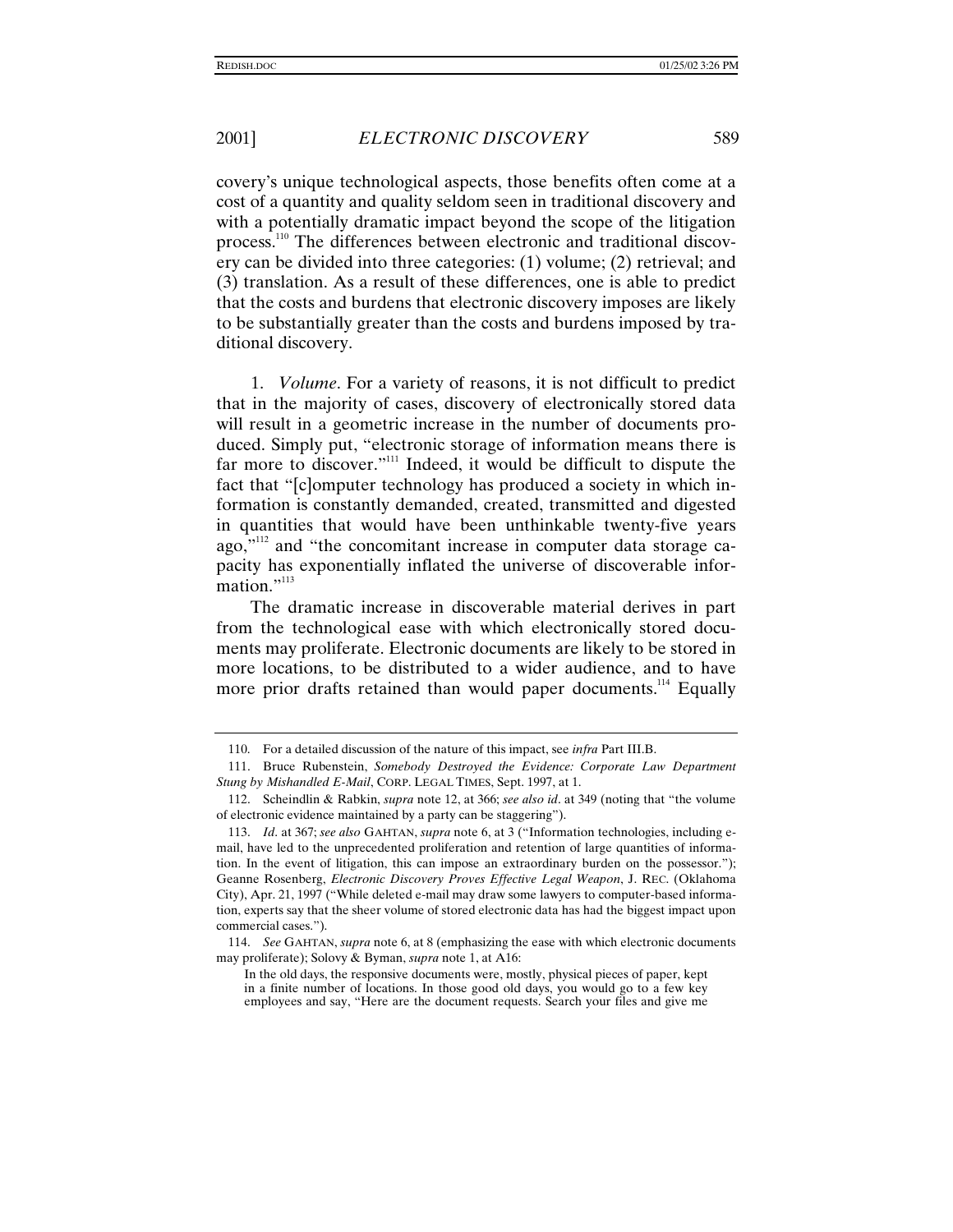important are the mind-boggling differences in storage capacity created by electronic technology. Magnetic backup tapes can retain staggering amounts of data. For example, one eight-millimeter backup tape can hold as much information as 1500 boxes of paper.<sup>115</sup> Thus, it should not be surprising that in one case a defendant that had a policy of retaining all of its electronically stored data reportedly incurred costs in excess of three million dollars responding to a discovery request.<sup>116</sup> In another case, according to reports, a court required the defendant to search 50,000 backup tapes at a cost of more than one million dollars.<sup>117</sup> While these are only individual examples that may or may not reflect a developing pattern of discovery expense, it is reasonable to believe that the sheer volume of electronically stored data will continue to increase dramatically the costs and burdens of electronic discovery relative to traditional paper discovery.<sup>118</sup>

2. *Retrieval*. As Part II demonstrated, modern technology records electronic documents in many different ways and in a variety of versions. Retrieval of those alternate copies or versions is often extremely difficult and expensive. The expense derives from the fact that retrieval of stored data—whether archival, residual, or replicant—often will require the retention of high-priced forensic experts. $^{119}$ 

119. *See* Cendali & Zaidman, *supra* note 12, at 910:

Many law firms, accounting firms, investigative firms and computer experts specifically advertise their ability to find "hidden" data on hard drives and backup tapes that a non-technically trained lay person might not know how to access. Forensic experts are costly, but they can often obtain information that would otherwise be unobtainable.

*See also* Giacobbe, *supra* note 61, at 259 (describing the "extremely technical and exceedingly expensive process" involved in retrieving electronically stored data); *id*. at 265 ("Although some companies specialize in discovery of electronically stored data, their services are extremely costly."); Novack, *supra* note 117, at 60 (explaining how defendant companies have to spend long hours and lots of money to retrieve and sort electronic data to comply with discovery re-

anything responsive." That won't do today. You can't limit the search to a few, because in the digital age, information is shared by the many.

<sup>115.</sup> Giacobbe, *supra* note 61, at 263.

<sup>116.</sup> *Id.* at 258; Rosenberg, *supra* note 113.

<sup>117.</sup> Janet Novack, *Control/Alt/Discover*, FORBES, Jan. 13, 1997, at 60.

<sup>118.</sup> *See* Giacobbe, *supra* note 61, at 265 ("[C]ommentators have reported numerous instances in which plaintiffs have presented defendants with electronic data discovery requests with which compliance would cost approximately a million dollars or more."); Bruce Rubenstein, *Electronic Discovery Costs Are Leveraging Settlements*, CORP. LEGAL TIMES, Sept. 1997, at 26 ("Litigants routinely run up bills of \$100,000 identifying, locating, and copying computerized data, and seven-figure price tags are not unheard of.").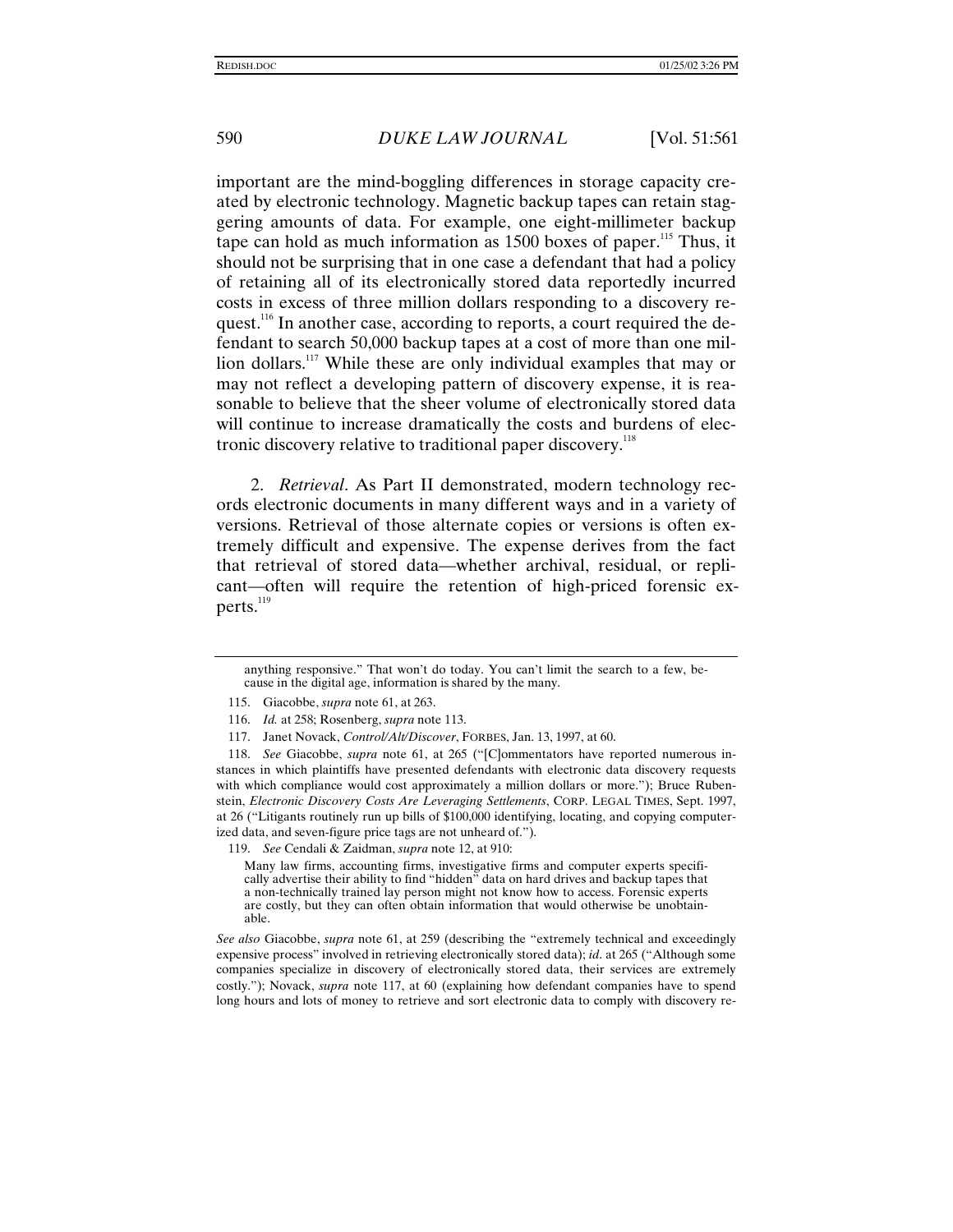One might think that a responding party could avoid costs simply by giving the discovering party access to its data storage system, thereby enabling that party to obtain the information on its own. When retrieval will be very costly, however, it is highly doubtful that a court will find this a satisfactory alternative.<sup>120</sup> In any event, providing an opponent access to one's private electronic storage facilities is not likely to be a viable option for most litigants. The differences between the retrieval of electronically stored documents for purposes of discovery and the retrieval of traditionally stored paper documents for purposes of discovery, then, are obvious and significant. This is true of both internally created documents and  $e$ -mail messages.<sup>121</sup>

3. *Translation*. Expert estimates indicate that as much as thirtyfive percent of electronically stored data have never been transformed into paper form.<sup>122</sup> Thus, unlike discovery of traditional paper documents, discovery of electronically stored data will require *physical creation* as an essential part of *production*—such documents must be printed onto paper. Moreover, even where a litigant is willing to produce electronically stored data in paper form, a discovering party may seek the data in electronic form.<sup>1</sup>

Upon amending Rule 34 in 1970, the Advisory Committee noted that "when the data can as a practical matter be made usable by the

120. *See* Pulver, *supra* note 78, at 1386:

Cost-saving options that are available with traditional document production are not available with [electronic discovery]. Parties are able to shift the majority of costs of traditional document production to the requesting party by making the records available to the requesting party and having that party search for pertinent information. With [electronic discovery], this technique is no longer available, as parties lack the expertise to search another party's database for pertinent information.

121. *See* GAHTAN, *supra* note 6, at 7 ("A review of a paper document is simply a matter of reading. An electronic document, on the other hand, may have been stored in any one of hundreds of different formats.").

122. *Id.* at 4 n.18.

123. *See* Giacobbe, *supra* note 61, at 262 (noting that "[e]ven though many companies and individuals continue to store paper copies of various documents, it is important to recognize that even if a litigant properly makes the information available to the requesting party in paper form, an adversary still can demand the same information in a usable electronic format").

quests); Rosenberg, *supra* note 113 (explaining how the costs of electronic discovery can spiral out of control); Solovy & Byman, *supra* note 1, at A16:

<sup>[</sup>M]ere business executives cannot be asked to search their computer files because they likely do not know how to. The documents reside in nooks and crannies of their computers and in network archives. In order to legitimately comply with most modern discovery requests, it is necessary to involve a management information systems (MIS) manager, so that you have an understanding of how data are kept, maintained, archived and retrieved.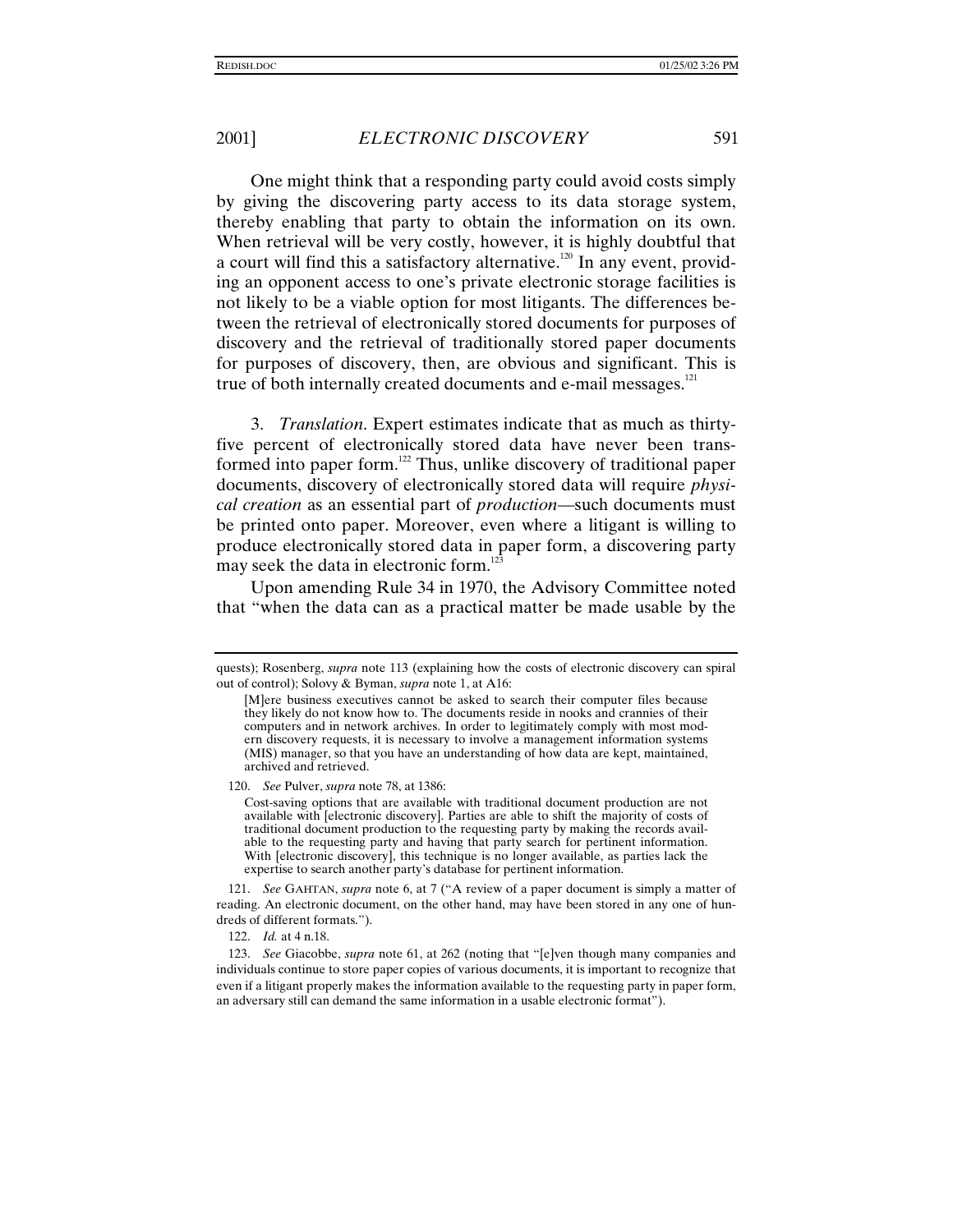discovering party only through respondent's devices, respondent may be required to use his devices to translate the data into usable form."<sup>124</sup>

Although the Committee stated that production usually will require a "printout of computer data," today it could conceivably require the design and installation of a computer program to extract the necessary information.125 Certainly, the additional costs associated with translation never occur in traditional discovery.

#### III. PLACING DISCOVERY WITHIN THE LITIGATION MATRIX

To this point, this analysis has sought to establish that, due to fundamental technological differences, electronic discovery can be predicted, as a general matter, to give rise to burdens and expense that are of a completely different magnitude from those encountered in traditional discovery. Common sense would seem to dictate, then, that one at least consider the possibility that the standards for judicial control of electronic discovery should differ from the standards for judicial control of traditional discovery. Indeed, many commentators who have considered the question have come to this conclusion, $126$  and at least one state, Texas, has chosen to alter its procedural rules in the case of electronic discovery.<sup>127</sup> Yet to this point, at least, there appears to have been little movement at the federal level toward such an alteration.<sup>128</sup>

<sup>124.</sup> FED. R. CIV. P. 34 advisory committee's note (1970).

<sup>125.</sup> *See* Anti-Monopoly, Inc. v. Hasbro, Inc., No. 94 Civ. 2120, 1996 WL 22976, at \*2 (S.D.N.Y. 1996) (requiring the plaintiff to pay discovery costs for "special programming" to extract data from the defendant's files); *see also* Giacobbe, *supra* note 61, at 262 ("A requirement that the date be in electronic form also increases the cost of discovery because production often can entail creating complex computer programs to convert the electronic data from its current format to an electronic format that the requesting party can use."). *But see* Munoz-Santana v. U.S. Immigration & Naturalization Serv., 742 F.2d 561, 562–64 (9th Cir. 1984) (refusing to order alterations or improvements in information management software to produce data in the requested formats).

<sup>126.</sup> *See, e.g.*, *supra* note 63 and accompanying text.

<sup>127.</sup> TEX. R. CIV. P. 196.4.

<sup>128</sup>*.* The Advisory Committee, it is true, has begun to consider the question. Electronic discovery was discussed extensively at the Committee's October 1999 meeting in Kennebunkport, Maine. Minutes, Civil Rules Advisory Committee, Judicial Conference of the United States 23– 28 (Oct. 14–15, 1999), *available at* http://www.uscourts.gov/rules/Minutes/1099mnCV.pdf. At that meeting, the Committee decided to refer the matter to the Discovery Subcommittee. *Id*. at 28. However, there is as of yet no indication of any movement toward the adoption of special treatment for electronic discovery.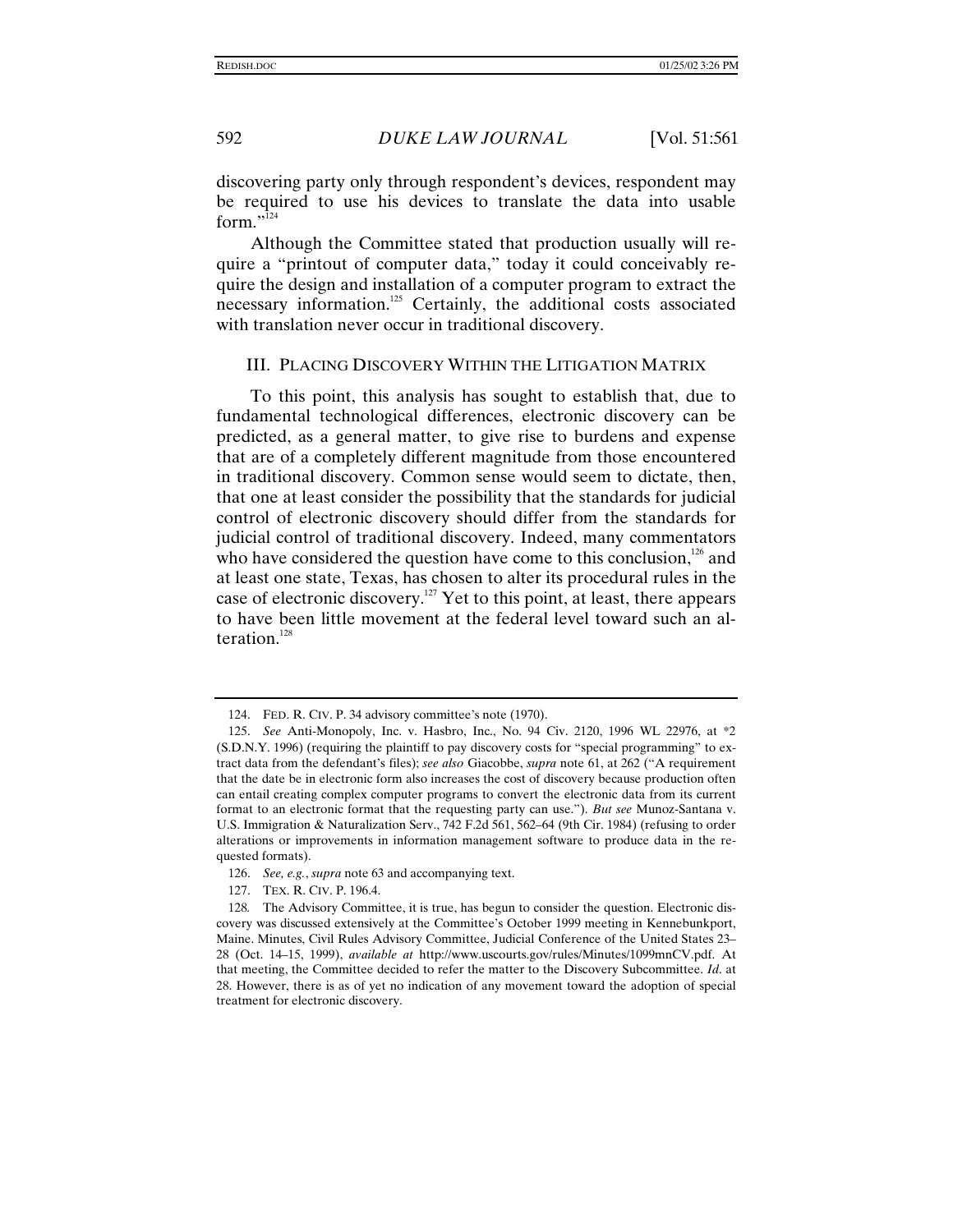Perhaps the lack of progress can be explained by the intermediate analytical mode that has dominated the debate. At no point has any commentator attempted to explore carefully the implications of the normative first principles underlying the modern procedural system for the control of electronic discovery. Such an inquiry reveals that many of the harms feared to flow from added controls of electronic discovery are not as dangerous to the intersecting set of values underlying the adjudicatory structure as widely assumed and that the harms that flow from the failure to treat electronic discovery specially are considerably more severe than many seem to believe. To fully comprehend why the quantitative and qualitative differences between electronic and traditional discovery justify distinctive treatment in the courts, then, one needs to add another level of analysis, one grounded in the deep normative structure of procedure. By adding this missing link, one is able to understand why these differences call for distinctive treatment, because by exploring modern procedure's deep normative structure, one can best understand how the added burdens associated with electronic discovery threaten the procedural system's underlying social, political, and economic goals.

This Part is designed to explore two different aspects of this deep structural inquiry. First, it seeks to determine the specific normative goals that the modern procedural system should foster and to explore how these different goals interact. Second, it considers the implications of the normative litigation matrix for the judicial regulation of discovery in general and electronic discovery in particular.

# *A. Formulating the Content of the Litigation Matrix: The Meta-Goals of the Modern Procedural System*

Nowhere does there exist an officially adopted set of normative goals that modern procedure is designed to achieve.<sup>129</sup> Yet if one stops to think about the issue on an abstract level and to draw on the precepts embedded in well-established procedural values and traditions, it is not difficult to identify a rough consensus concerning the grouping of meta-goals that combine to make up the matrix of normative precepts underlying the litigation system. Some of these goals are affirmative, goals the procedural system should accomplish. Others are

<sup>129.</sup> Although Rule 1 states that the Federal Rules of Civil Procedure "shall be construed and administered to secure the just, speedy, and inexpensive determination of every action," the Rule is phrased in general terms that do not provide a specific set of normative goals to be achieved. FED. R. CIV. P. 1.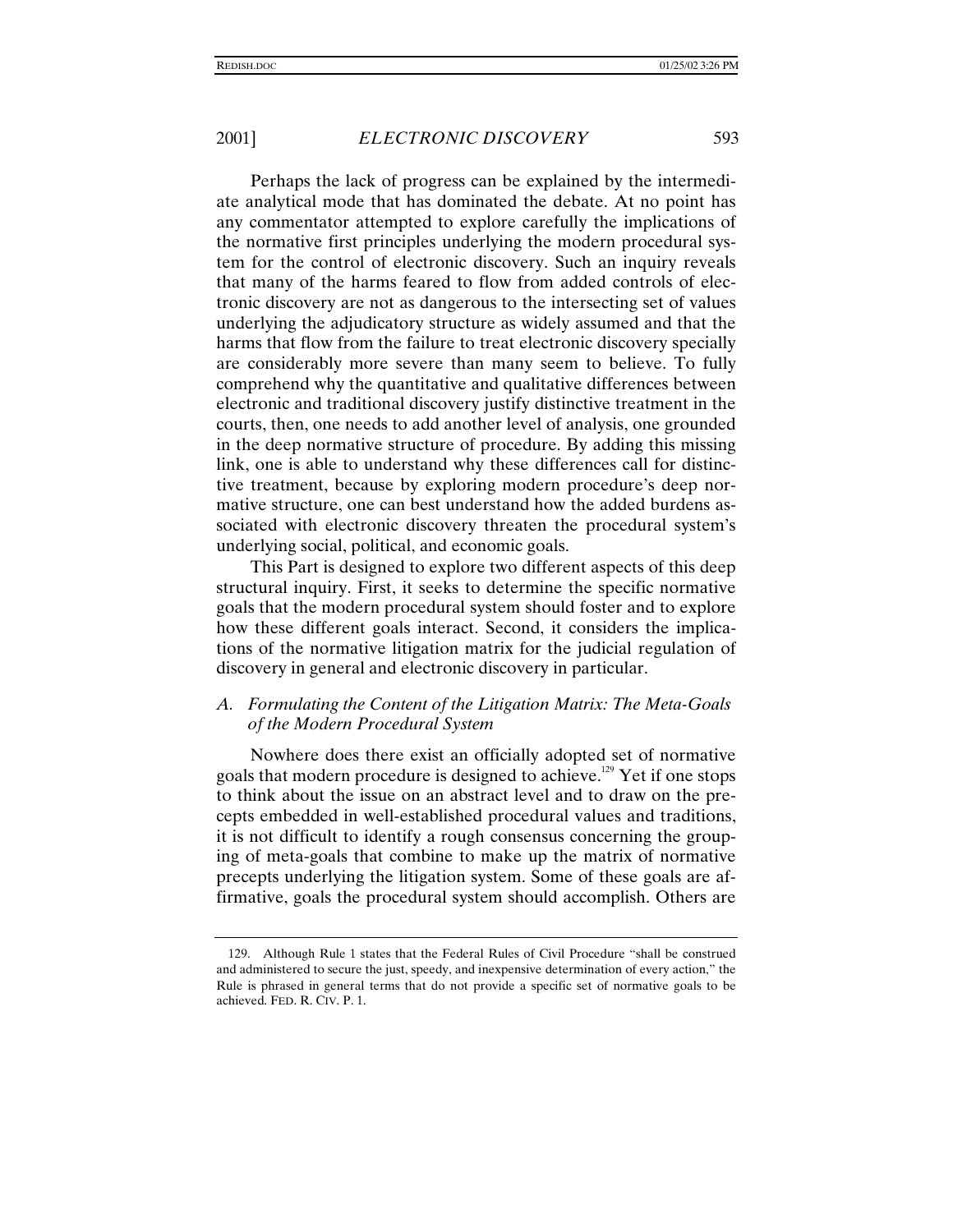negative, goals that attempt to limit the dangers to which the procedural system may give rise. Although one could reasonably synthesize and conceptualize these goals under different headings, it is, I believe, proper to glean from American society's procedural traditions and judicial doctrine six foundational goals: (1) decisionmaking accuracy; (2) adjudicatory efficiency; (3) political legitimacy; (4) maintenance of the substantive-procedural balance; (5) predictability; and (6) fundamental fairness.

The goal of decisionmaking accuracy is so ingrained in the American psyche that it is easy to view it as an end in itself.<sup>130</sup> Closer examination, however, reveals that this goal is actually a means to other normative ends. Absent an approximation of factual accuracy in the decisions made by the adjudicatory system, it would be all but impossible to accomplish virtually any of the moral, social, or economic goals that the rules of substantive law seek to achieve in individual cases. It is quite probably for this reason that the goal of factual accuracy has been described as an "instrumental" concern.<sup>131</sup> As my colleague Robert Burns writes, "[f]actual accuracy is clearly important to those who defend the Rule of Law on substantive grounds. . . . The condition to be fulfilled for the application of the law is factual, and substantive justice will be achieved if the facts are found accurately." 132 Philosopher John Rawls articulates the point:

If laws are directives addressed to rational persons for their guidance, courts must be concerned to apply and to enforce these rules in an appropriate way. A conscientious effort must be made to determine whether an infraction has taken place and to impose the correct penalty. Thus a legal system . . . must contain rules of evidence that guarantee rational procedures of inquiry. . . . [T]he rule

<sup>130</sup>*.* Consider, for example, the following statement by one commentator:

Accuracy in fact finding is achieved when the decisionmaker's inferences are as close as possible to actual events. Of course, a fact-finder . . . can never know with certainty whether he or she has fully captured the relevant reality. The best one can do is to devise and employ procedures which, within available resources, foster the identification of relevant issues, the gathering and effective presentation of evidence pertaining to these issues, the testing of evidence for indicia of reliability, and the application of sound logic to the drawing of inferences.

John R. Allison, *Ideology, Prejudgment, and Process Values*, 28 NEW ENG. L. REV. 657, 673–74 (1994).

<sup>131</sup>*.* "According to the instrumental conception of due process, the purpose of the clause is to ensure the most accurate decision possible." Martin H. Redish & Lawrence C. Marshall, *Adjudicatory Independence and the Values of Procedural Due Process*, 95 YALE L.J. 455, 476 (1986).

<sup>132</sup>*.* ROBERT P. BURNS, A THEORY OF THE TRIAL 13 (1999).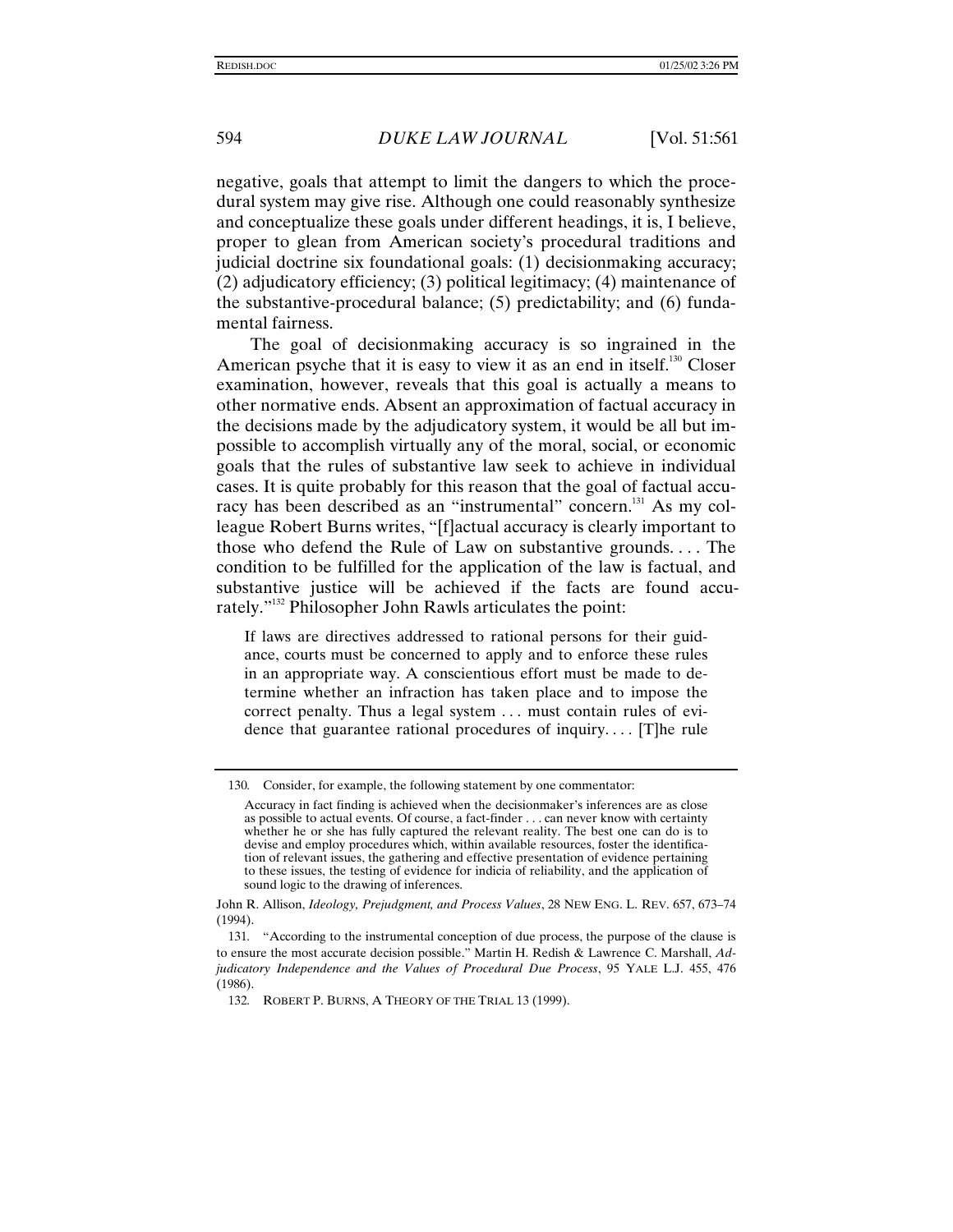of law requires some form of due process: that is, a process reasonably designed to ascertain the truth, in ways consistent with the other ends of the legal system, as to whether a violation has taken place and under what circumstances.<sup>133</sup>

This instrumental connection between means and ends links the concern about factual accuracy with the goal of maintaining political accountability. If the facts are not found accurately in an individual case, the general value choices embodied in governing substantive law will not be achieved, in effect skewing the governing substantive law. As I argue elsewhere,

Use of procedures that have the effect of skewing the applicable substantive law subvert the democratic process by altering the governing law without informing the electorate that that law has been changed. That procedural alteration without a corresponding formal alteration in the substantive law is equivalent to the commission of a fraud on the electorate.<sup>134</sup>

As significant as the goals of factual accuracy and political legitimacy are within the litigation matrix, it is also necessary to recognize additional—and sometimes competing—socioeconomic goals. Factual accuracy is not an end that must be achieved regardless of the costs. And there is no doubt that in a number of situations the pursuit of factual accuracy will give rise to potentially significant—and prohibitive—costs. Those costs may take two different forms that can be described as "internal" and "external" costs. "Internal" costs include the socioeconomic burdens to which the truth-finding process directly gives rise. In shaping the litigation matrix one must take into account the economic and physical drain that the truth-finding process imposes. Simply put, one must ask how time-consuming and expensive it will be to guarantee that the process actually finds the truth in a particularized dispute. Any adjudicatory structure fashioned to further utilitarian-based concerns of efficiency will place a good deal of weight on such considerations in shaping its procedural calculus.

In structuring the standards of procedural due process that now control in civil cases, the Supreme Court expressly has chosen to adopt such a utilitarian, cost-attentive concern. Under that standard,

<sup>133</sup>*.* JOHN RAWLS, A THEORY OF JUSTICE 238–39 (1972).

<sup>134</sup>*.* Martin H. Redish, *Procedural Due Process and Aggregation Devices in Mass Tort Litigation*, 63 DEF. COUNS. J. 18, 22 (1996).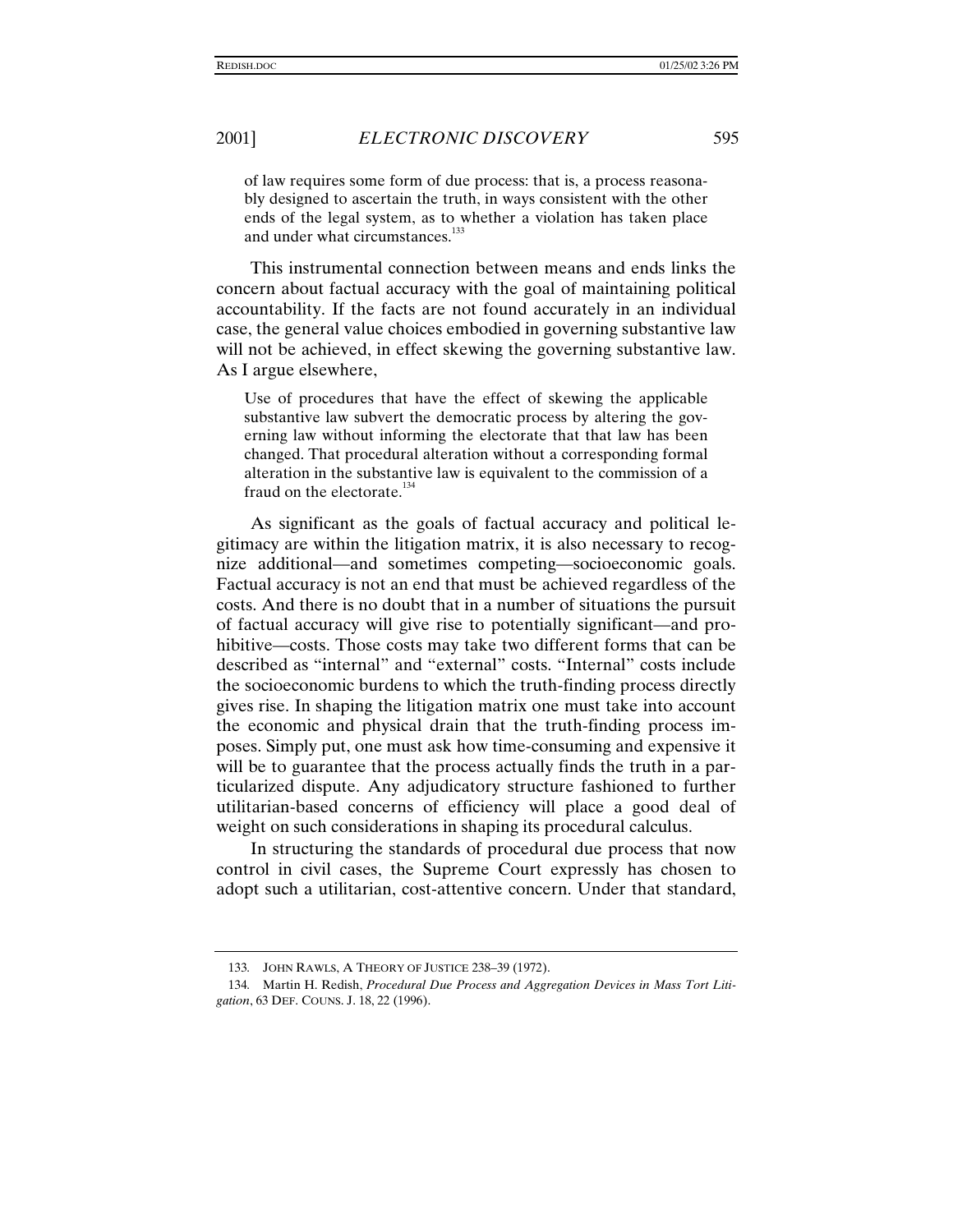adopted in *Mathews v. Eldridge*,<sup>135</sup> in deciding whether due process dictates the use of a particular procedure in civil cases, the Court considers the following factors:

> First, the private interest that will be affected by the official action; second the risk of an erroneous deprivation of such interest through the procedures used, and the probable value, if any, of additional or substitute procedural safeguards; and finally, the Government's interest, including the function involved and the fiscal and administrative burdens that the additional or substitute procedural requirement would entail. $136$

Applying the standard in the case before it, the Court held that due process did not require an evidentiary hearing in a challenge to the Social Security Administration's termination of the plaintiff's disability benefits. $137$  Thus, the administrative and economic burdens caused by use of a particular procedure may justify the refusal to employ that procedure, even if its use would advance the truth-finding process; it is only if a synthesis of the importance of the private interests at stake and the risk that failure to use the procedure will lead to an erroneous conclusion are found to outweigh the added costs and burdens that the procedure's use will be deemed constitutionally required.

The utilitarian approach to procedural due process has often been attacked by commentators.<sup>138</sup> It has been criticized because "the test requires subjective and impressionistic evaluations, asking questions that can only be answered with 'pervasive indeterminacies.' Ranking degrees of deprivation to determine the weight of a private interest is inherently subjective."<sup>139</sup> But much the same could be said of virtually any constitutional test that seeks to reconcile competing interests. To be sure, if applied without any concern for litigant dignity, the test risks undermining important constitutional values.<sup>140</sup> But especially in a suit between private individuals or entities, fashioning

<sup>135</sup>*.* 424 U.S. 319 (1976); *see also* Connecticut v. Doehr, 501 U.S. 1, 11–18 (1991) (applying and modifying *Mathews*' utilitarian calculus in civil suits between private parties).

<sup>136</sup>*. Mathews*, 424 U.S. at 335.

<sup>137</sup>*. Id.* at 339–49.

<sup>138</sup>*. See, e.g.*, Jerry Mashaw, *Administrative Due Process: The Quest for a Dignitary Theory*, 61 B.U. L. REV. 885, 910–12 (1981) (criticizing utilitarian approaches to due process by critiquing their views on individual rights).

<sup>139</sup>*.* Linda Beale, Connecticut v. Doehr *and Procedural Due Process Values: The Sniadach Tetrad Revisited*, 79 CORNELL L. REV. 1603, 1642–43 (1994).

<sup>140</sup>*. See* Redish & Marshall, *supra* note 131, at 472–74.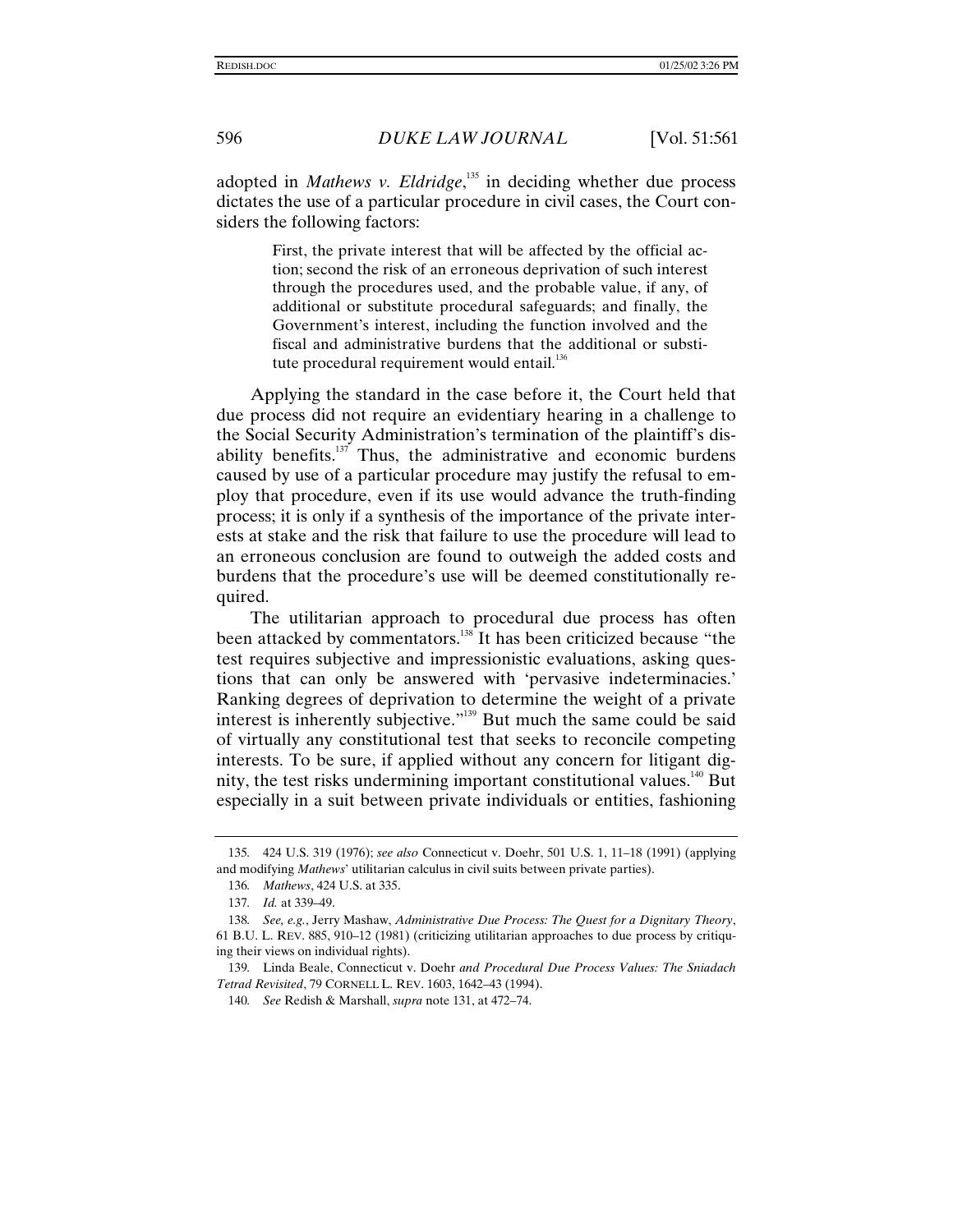procedures without any serious concern for the avoidance of economic waste and the attainment of economic efficiency inexcusably drains society's resources and violates the dignity of the litigants whose personal resources are unduly affected.

The goal of accuracy in decisionmaking, then, is not sacrosanct. The procedural system may, under appropriate circumstances, openly exclude procedures that might promote truth-finding when the resulting costs and burdens are deemed too great. "Internal" costs are those the procedural system itself feels acutely. In *Mathews*, for example, the Court found that the burdens of time, effort, and expense resulting from the holding of an evidentiary hearing were not justified by whatever advance toward truth such a hearing would add, measured in light of the importance of the private interest at stake.<sup>141</sup> When a dispute is between private parties, the Court will consider the costs and burdens that use of a procedure might have on other parties.<sup>142</sup> The goals of the procedural system therefore include the desire to adopt the most efficient and economical means of truth-finding.<sup>143</sup> Using procedures that do not advance the search for truth more than less expensive or burdensome procedures wastes the resources of government, society, and private entities and cannot be tolerated. However, even procedures that uniquely add to the effectiveness of the fact-finding process may be rejected if they are found not to be justified by their costs or burdens.

Unlike internal costs, "external" costs are losses incurred by society external to the process of administering civil justice. In certain instances use of a particular procedure will impose costs beyond the four walls of the courtroom by undermining substantive interests that society has chosen to value or protect. For example, evidentiary testimonial privileges were not adopted because society has concluded that their imposition will advance the truth-finding process. Indeed, such testimonial privileges—for example, husband-wife, doctorpatient, and priest-penitent privileges—usually will have just the opposite effect, because they deprive the fact-finder of possibly probative information. Nevertheless, society has chosen to deprive the factfinding process of this potentially valuable information to promote

<sup>141. 425</sup> U.S. at 348.

<sup>142</sup>*.* Connecticut v. Doehr, 501 U.S. 1, 11 (1991).

<sup>143</sup>*. See* Francis E. McGovern, *Toward a Functional Approach for Managing Complex Litigation*, 53 U. CHI. L. REV. 440, 452–53 (1986) (referring to the "interest in economy—the costs to the courts, parties and society in dollars and time").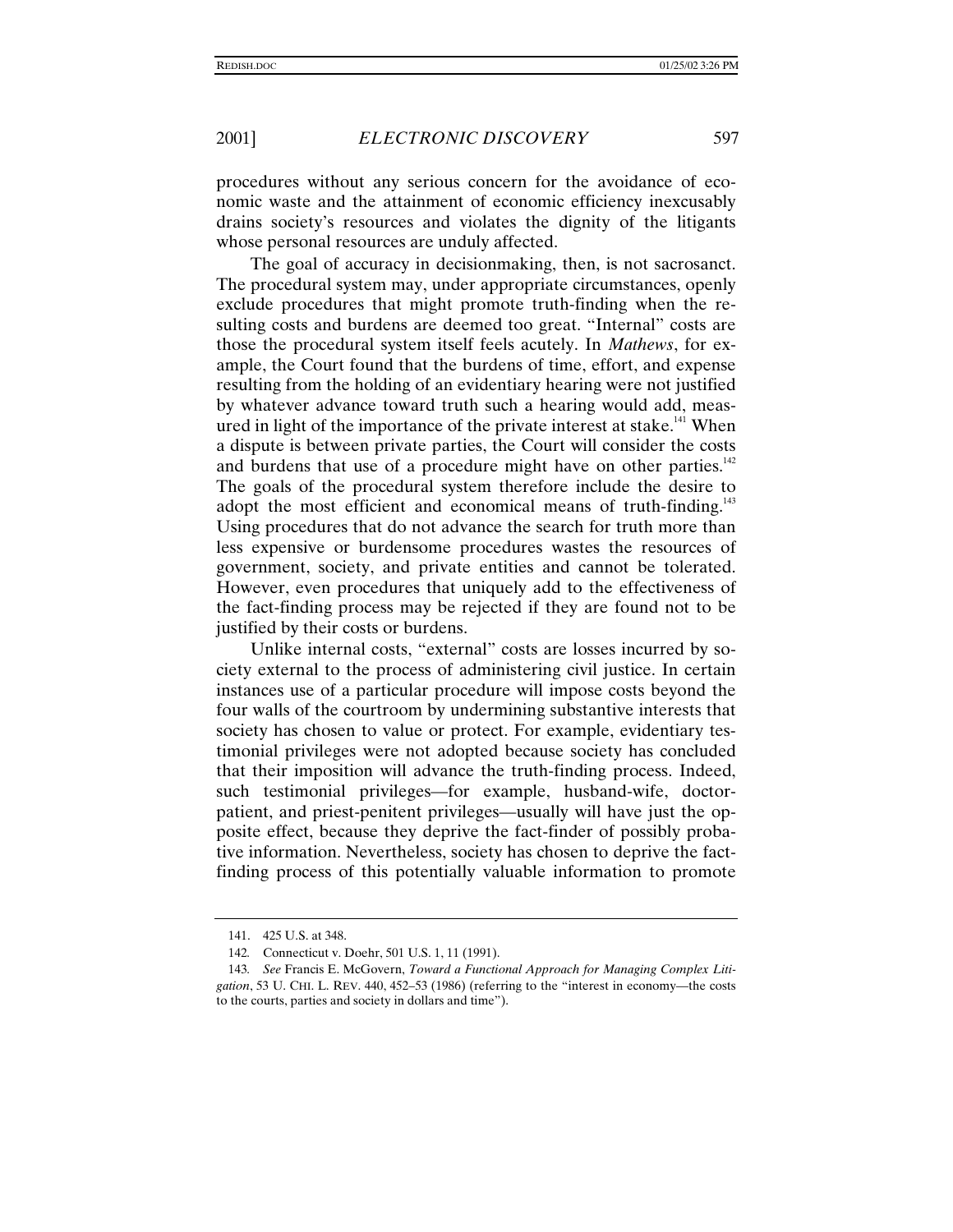openness in relationships, a goal wholly unrelated to the fair and efficient operation of the adjudicatory system. Privileges are concerned, rather, with values that affect citizens in their everyday lives.

Such external costs link the meta-goals of utilitarian truth-finding with the fourth meta-goal, what I describe as maintenance of the substantive-procedural balance. The concern derives from the recognition that procedural rules often will have an inherent and inescapable spillover onto nonprocedural interests and that to ignore such substantive consequences will not prevent them; it merely will allow them to occur without any regulation or societal control. On occasion, recognition of the substantive-procedural intersection has led courts and legislatures to adopt particular procedures for the very reason that they will have a desired impact beyond the courthouse walls. For example, the Supreme Court consciously has chosen to modify principles of substantive law because it recognized that absent such modifications, application of governing procedural rules would have an unacceptable impact on nonprocedural interests that society wishes to protect.<sup>144</sup>

At various points in its development, the *Erie* doctrine,<sup>145</sup> which determines whether federal courts, sitting in diversity, will employ federal law or the law of the state in which they sit, has focused upon the substantive-procedural intersection.<sup>146</sup> In *Byrd v. Blue Ridge Rural Electric Cooperative*,<sup>147</sup> for example, the Court employed a balancing test, contrasting the federal judicial system's procedural interest in using its own processes against the state's interest in having the federal court employ the state's procedures when enforcing substantive state law.<sup>148</sup> The Court focused its inquiry in part on the extent to which the state's procedure was "bound up" with the underlying substantive law being enforced.<sup>149</sup> In other words, the Court sought to determine whether use of a particular procedural standard affected nonprocedural interests. It thus took into account the nature of the substantive-procedural interaction. Ultimately, under the framework of the litigation matrix, it is not only appropriate but also essential

<sup>144</sup>*. See, e.g*., Harlow v. Fitzgerald, 457 U.S. 800, 817–18 (1982) (refining the subjective good faith requirement for the immunity defense in civil rights suits to facilitate the entry of summary judgments).

<sup>145</sup>*.* Erie R.R. Co. v. Tompkins, 304 U.S. 64 (1938).

<sup>146.</sup> *Id.* at 78–79.

<sup>147</sup>*.* 356 U.S. 525 (1958).

<sup>148.</sup> *Id.* at 537.

<sup>149</sup>*. Id*. at 535–36.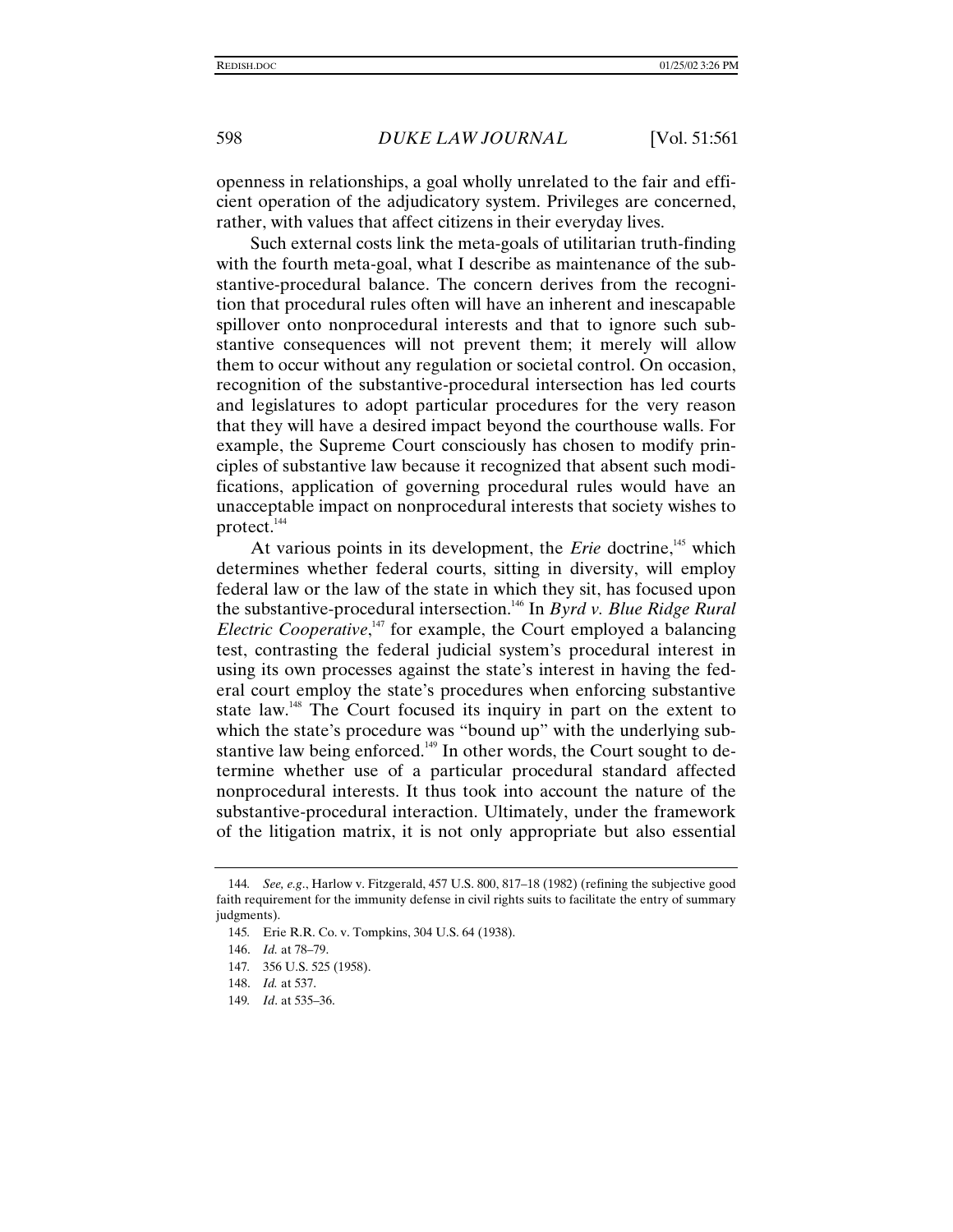that those responsible for shaping procedures take into account how particular procedural choices will affect citizens' behavior beyond the scope of the litigation.

Just as the substantive-procedural interaction in part results from some elements of the litigation matrix, other elements of the matrix logically derive from recognition of the interaction. The concern for predictability in a sense flows out of the commitment to maintain the substantive-procedural balance, because it acknowledges that procedural rules may affect how individuals and entities shape their nonlitigation behavior—what scholars and jurists refer to as "primary conduct."<sup>150</sup> Although the substantive-procedural interaction is concerned with the general impact of procedural rules on the shaping of primary conduct, the goal of predictability focuses solely on the concern that potential litigants receive clear and consistent messages as to how they should plan their daily lives. In the case of corporate entities, the concern is that corporations be given a reasonable understanding of what will be expected of them in the course of litigation so that they may plan their primary conduct accordingly. As Henry Hart once warned, "[p]eople repeatedly subjected, like Pavlov's dogs, to two or more inconsistent sets of directions, without means of resolving the inconsistencies, could not fail in the end to react as the dogs did. The society, collectively, would suffer a nervous breakdown."<sup>151</sup>

To avoid this "debilitating uncertainty,"<sup>152</sup> then, where it can be reasonably predicted that procedural rules will have an impact on how individuals or commercial entities shape their primary conduct, it is necessary—to the extent feasible—to develop governing rules that provide the litigants with a clear understanding of what is expected of them.

The final element of the litigation matrix is left for last, perhaps because it is so intertwined within the deep structure of modern procedure that it can almost be assumed. It is the concern with fundamental fairness. Although on occasion perhaps difficult to operation-

<sup>150</sup>*. See* Hanna v. Plumer, 380 U.S. 460, 474 (1965) (Harlan, J., concurring) (referring to "the primary activity of citizens" and noting that people will face "debilitating uncertainty in the planning of everyday affairs" if the controlling legal rules are unclear); Henry Hart, *The Relations Between State and Federal Law*, 54 COLUM. L. REV. 489, 489–90 (1954) (referring to "private activity" and arguing that government action through lawmaking changes the way people collaborate); *see also* REDISH, *supra* note 18, at 231 (concluding that discrepancies between federal and state law can confuse the public's planning of future conduct).

<sup>151</sup>*.* Hart, *supra* note 150, at 489.

<sup>152</sup>*. Hanna*, 380 U.S. at 474 (Harlan, J., concurring).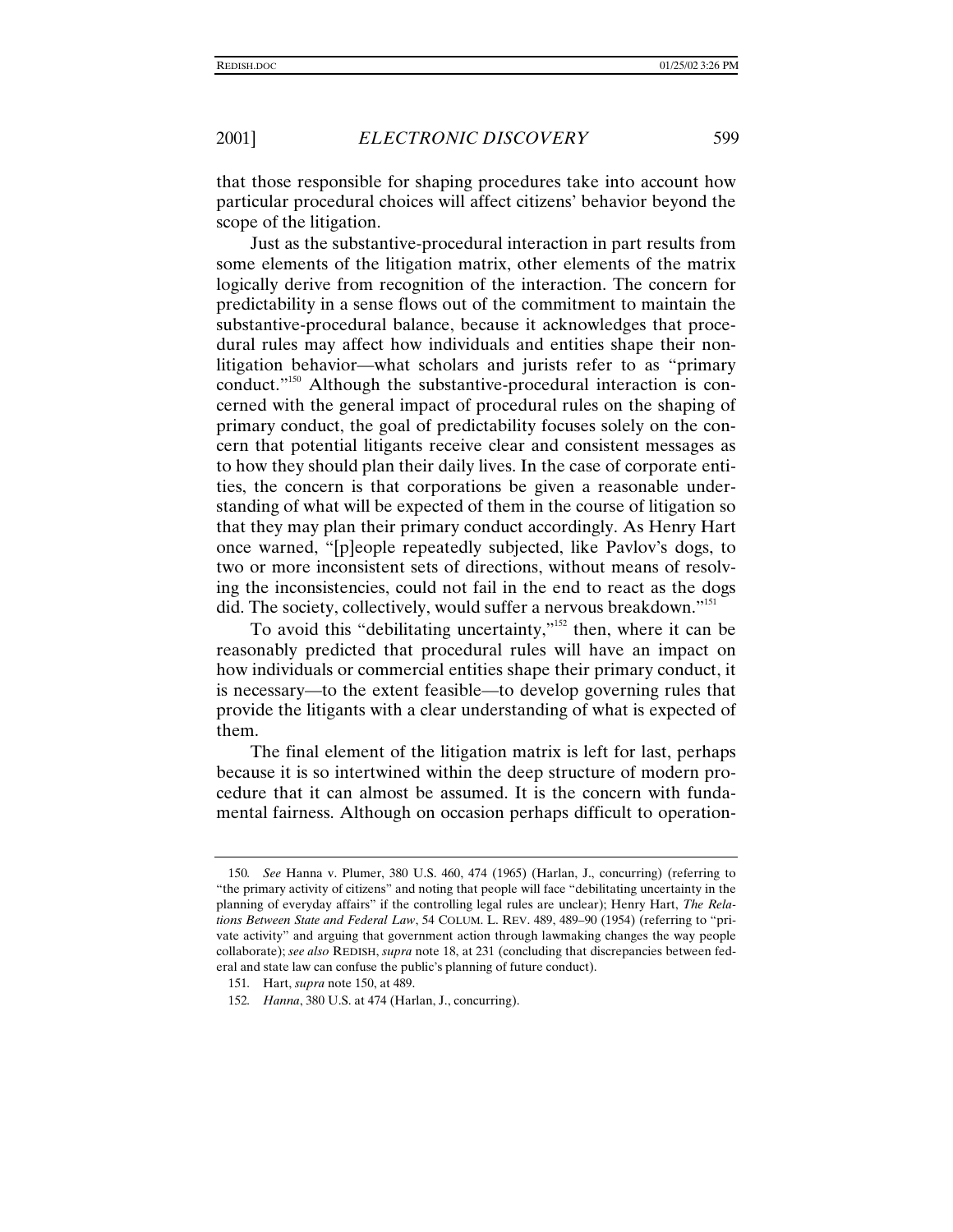alize, the fundamental fairness concern permeates all other elements of the matrix. It is grounded in the social contract implicit in American constitutional democracy, whereby government agrees to treat its citizens with dignity and respect.<sup>153</sup> Recognition of these dignitary values extends beyond a narrow utilitarian concern for efficiency and accuracy. Rather, it demands that the processes employed provide private litigants with a sense of participation and self-worth.

#### *B. The Litigation Matrix and the Dilemma of Modern Discovery*

The introduction of widespread discovery in the Federal Rules of Civil Procedure in 1938 was criticized at the time.<sup>154</sup> Nevertheless, it would be difficult to deny that, in at least a range of cases where key evidence is likely to lie in the hands of others, discovery has had a dramatic impact on the success of the truth-finding process. Indeed, respected commentators write glowingly of its benefits,<sup>155</sup> and the Supreme Court acknowledged its important role in modern litigation theory.<sup>156</sup> In this sense, the discovery concept—at least in the abstract—does much to move the procedural system toward attainment of the goals embodied in the litigation matrix: It aids in achieving factual accuracy and, in doing so, may significantly facilitate the enforcement of governing substantive law. Moreover, it may advance the dignitary goals of the matrix by giving litigants a sense of empowerment in the fact-finding process.

<sup>153</sup>*.* For a discussion of these "dignitary" values in the procedural context, see generally Mashaw, *supra* note 138; Frank I. Michelman, *Formal and Associational Aims in Procedural Due Process*, *in* DUE PROCESS 126 (J. Roland Pennock & John W. Chapman eds., 1977).

<sup>154</sup>*. See* Subrin, *supra* note 2, at 720 ("Some members of the Advisory Committee had deep concerns about the problems inherent in liberal discovery . . . .").

<sup>155</sup>*. See, e.g.*, Geoffrey C. Hazard, Jr., *Discovery Vices and Trans-Substantive Virtues in the Federal Rules of Civil Procedure*, 137 U. PA. L. REV. 2237, 2239 (1989) ("[D]ocument discovery is . . . a vital disclosure mechanism . . . ."); Marcus, *supra* note 36, at 749 ("It seems undeniable that broad discovery has benefitted plaintiffs attempting to prove certain types of claims by enabling them to obtain both 'smoking guns' and less inflammatory but critical evidence. The great importance of discovery to some plaintiffs is obvious."); Subrin, *supra* note 2, at 697 ("It is probable that no procedural process offers greater opportunities for increasing the efficiency of the administration of justice than that of discovery before trial.").

<sup>156</sup>*. See, e.g*., Conley v. Gibson, 355 U.S. 41, 47–48 (1957) (enforcing lax notice pleading rules in a civil rights conspiracy suit, where the plaintiffs needed opportunity to have access to discovery devices); Hickman v. Taylor, 329 U.S. 495, 507 (1947) ("No longer can the timehonored cry of 'fishing expedition' serve to preclude a party from inquiring into the facts underlying his opponent's case. Mutual knowledge of all the relevant facts gathered by both parties is essential to proper litigation.").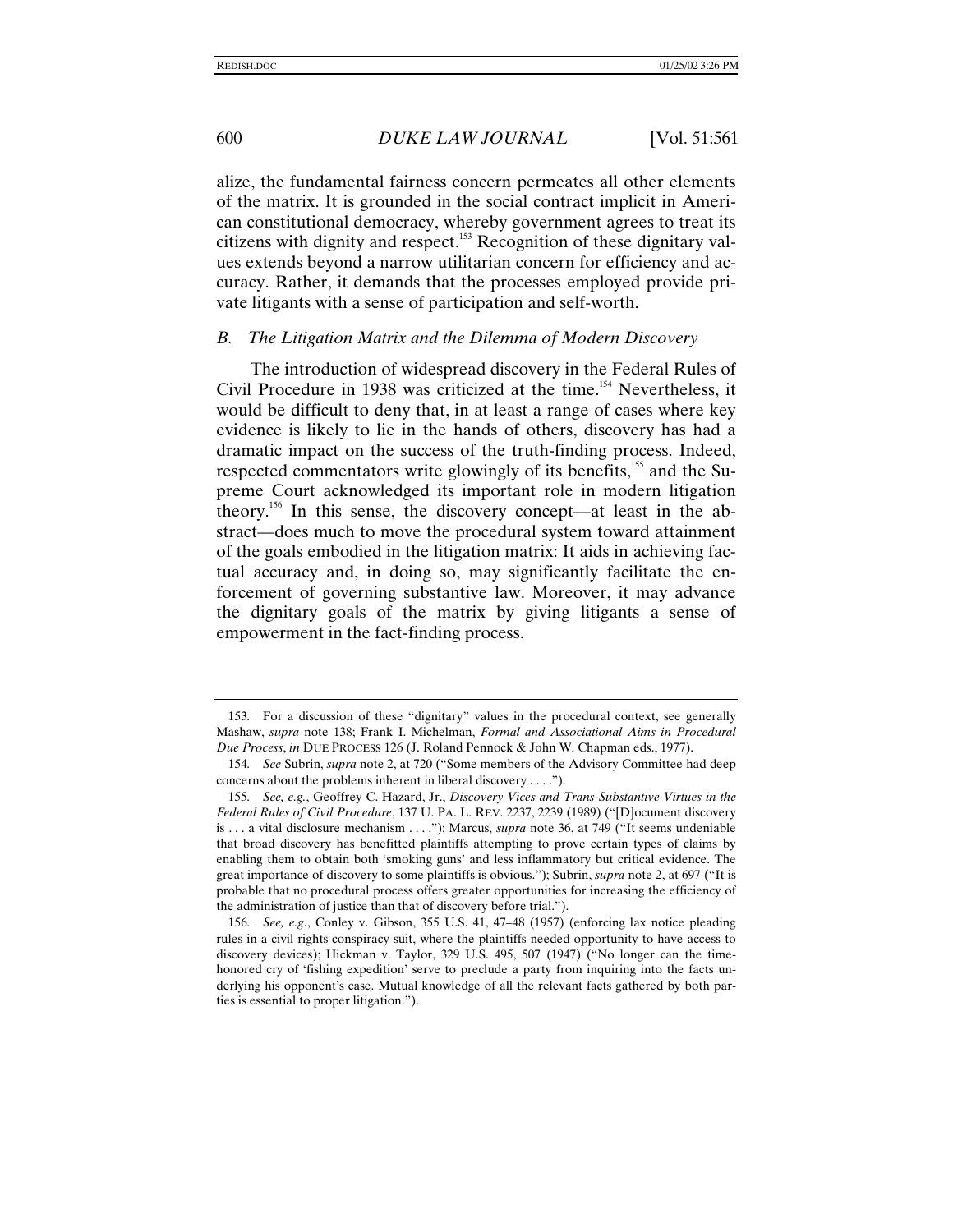It would be dangerous folly, however, to view the discovery process through rose-colored lenses. While discovery does not appear to cause significant problems in most ordinary litigation,<sup> $157$ </sup> as presently structured it may well have serious negative effects on attainment of the goals of the litigation matrix in many cases. Indeed, on at least four occasions in the last twenty years, the Advisory Committee has dramatically altered the Federal Rules to deal with continued problems of discovery control. My goal here is not to reexamine all of the arguments about the scope, extent, and sources of discovery abuse in modern litigation.<sup>158</sup> My goal, rather, is to focus more on what can be described as "the discovery problem," which is by no means identical to the concept of discovery abuse. To understand the difference, it is necessary first to define the concept of discovery "abuse." One commentator defines the concept as "behavior motivated by goals other than the exchange of information fairly related to the issues in dispute."<sup>159</sup> Discovery abuse, then, is discovery designed "to force favor-

159. Earl C. Dudley, Jr., *Discovery Abuse Revisited: Some Specific Proposals to Amend the Federal Rules of Civil Procedure*, 26 U.S.F. L. REV. 189, 193 (1992); *see* Blue Chip Stamps v. Manor Drug Stores, 421 U.S. 723, 741 (1975) (noting that discovery requests are sometimes used to extract larger settlements). *But see supra* note 155 and accompanying text (citing commentators who speak of the benefits of modern discovery).

Professor Mullenix challenges the empirical validity of the traditional assumption that discovery is widely abused, asserting that "[t]here is no strong evidence documenting the alleged massive discovery abuse in the federal courts." Linda S. Mullenix, *Discovery in Disarray: The Pervasive Myth of Pervasive Discovery Abuse and the Consequences for Unfounded Rulemaking*, 46 STAN. L. REV. 1393, 1393 (1994). She asserts that the myth is the result of "inadequate soft social science" and the lack of "hard" social science. *Id.* at 1410. However, never has the need for procedural modification been premised on a requirement of "hard" social science data to support widely held empirical perceptions premised on widespread anecdotal and experiential assessments. Professor Mullenix provides no evidence—"hard" or "soft"—that widespread discovery abuse does not exist. The most she can establish, then, is that the claim has not been "proven" in a sufficiently scientific method—a preposterously unrealistic standard on which to measure the need for procedural modification that irrationally imposes an all-but-irrebuttable presumption in favor of the status quo. In any event, the analysis that follows proceeds not on

<sup>157</sup>*. See* Judith A. McKenna & Elizabeth C. Wiggins, *Empirical Research on Civil Discovery*, 39 B.C. L. REV. 785, 800 (1998) ("In the vast majority of cases, discovery appears to be the self-executing system the rules contemplate."); Elizabeth G. Thornburg, *Giving the 'Haves' a Little More: Considering the 1998 Discovery Proposals*, 52 SMU L. REV. 229, 259 (1999) ("Empirical research has demonstrated time and again that the ordinary cases have few discovery disputes and work well.").

<sup>158</sup>*.* According to one group of commentators, "[o]bservers of the civil justice system differ in their assessments of the nature and amount of problem discovery. Attorneys, judges, litigants, rulemakers, researchers and others may all have different perceptions of what is proper discovery, what is legitimate but problematic discovery and what is abusive discovery." McKenna & Wiggins, *supra* note 157, at 799.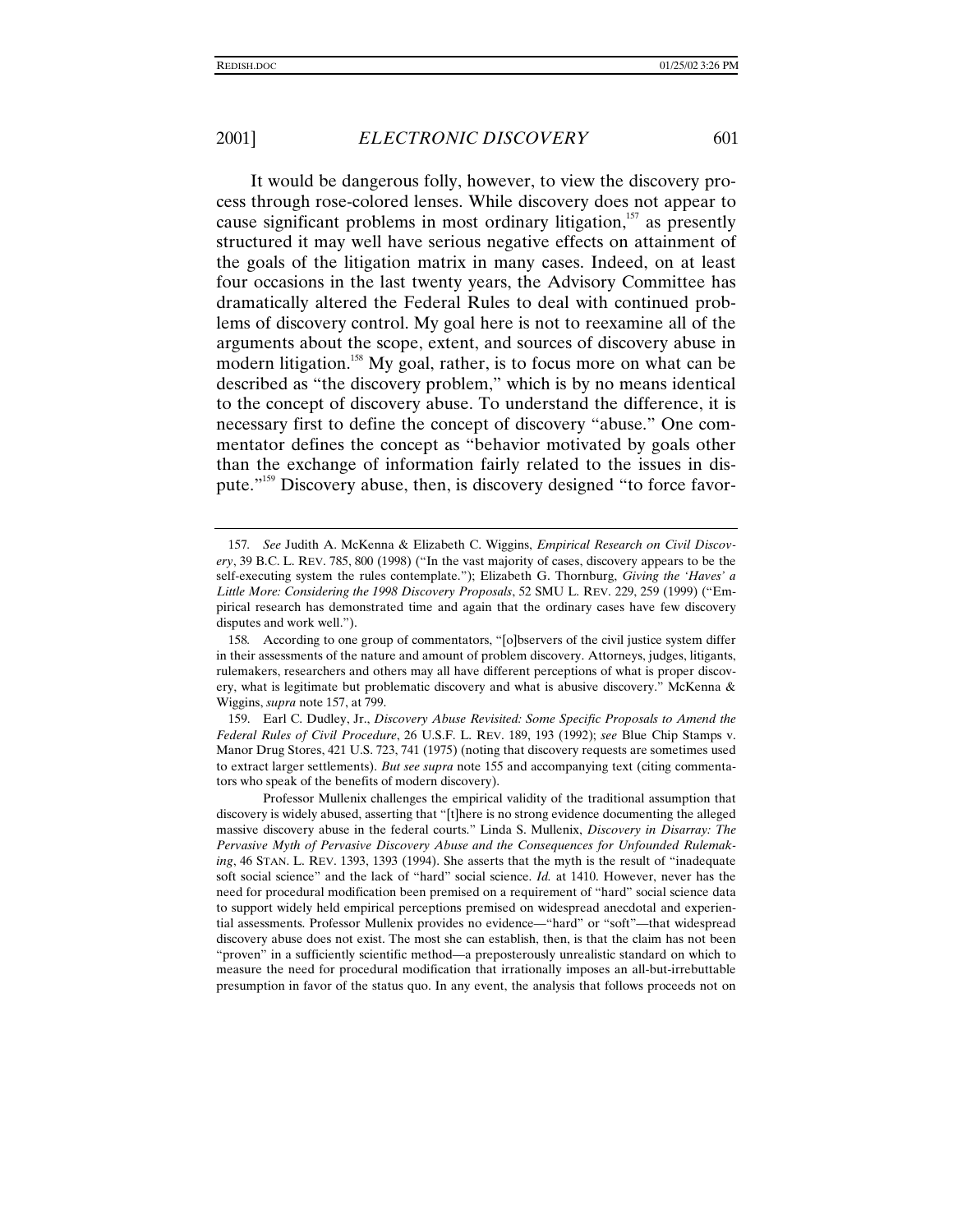able settlements by driving up the other party's discovery costs beyond the case's value, calculated in terms of the likelihood of a favorable outcome, the value of such an outcome, and the cost of litigating the case to conclusion."<sup>160</sup> Abusive discovery costs are to be contrasted with the "inherent" costs of nonabusive discovery. Even discovery that does not fall within the definition of "abusive" discovery gives rise to costs and, in a more complex case, those costs are likely to be substantial. Even were it feasible to prevent all abusive discovery costs—an all-but-impossible task $161$ —the costs inherent in discovery would be inescapable.

In a number of ways, the abusive and inherent costs may become intertwined in a hybrid category. This hybrid category may be described as "excessive" discovery costs. It shares aspects of the first two categories, in that, like nonabusive discovery, it can be presumed not to derive from any motivation on the part of the discovering party other than to gain information related to the case but, like abusive discovery costs, it includes costs that are not—on an objective basis necessary to the fair and accurate adjudication of the case. What links the categories of abusive and excessive costs together is the concept of externality, defined as "a cost or benefit resulting from a decisionmaker's activity that does not accrue to the decisionmaker and is thus 'external' to his decisionmaking process."<sup>162</sup> Discovery requests give rise to externalities under the current system for the simple reason that the discovering party is not normally required to pay the often significant costs of assembling material in response to the request.<sup>163</sup>

Easterbrook, *supra* note 36, at 642. He notes that "many lawyers do not know whether their own discovery requests are proper or impositional; it is almost impossible to tell one from the other, and both are in the interest of the lawyer's client." *Id.* at 641; *see also* Dudley, *supra* note 159, at 195 ("Identifying abusive behavior in individual cases is often difficult.").

162. John K. Setear, Note, *Discovery Abuse Under the Federal Rules: Causes and Cures*, 92 YALE L.J. 352, 352 n.5 (1982).

an assumption that discovery is "abused," but merely on the assumption that excessive discovery costs bring about externalities that plague the current discovery system.

<sup>160</sup>*.* Dudley, *supra* note 159, at 194.

<sup>161</sup>*.* According to Judge Easterbrook,

<sup>[</sup>t]he difficulty [with proposals to penalize the abuse of discovery] is that in a world in which everything is relevant and no one knows what lies in the adversary's bosom, it is impossible for outsiders accurately to identify impositional discovery requests, if indeed the lawyers can tell the difference. What you cannot detect, you cannot single out for sanctions.

<sup>163.</sup> *See* Robert D. Cooter & Daniel L. Rubinfeld, *Reforming The New Discovery Rules*, 84 GEO. L.J. 61, 65 (1995) ("Two factors greatly reduce the costs of discovery to the requesting party. First, requesting information costs little compared to the cost of compliance. Second, un-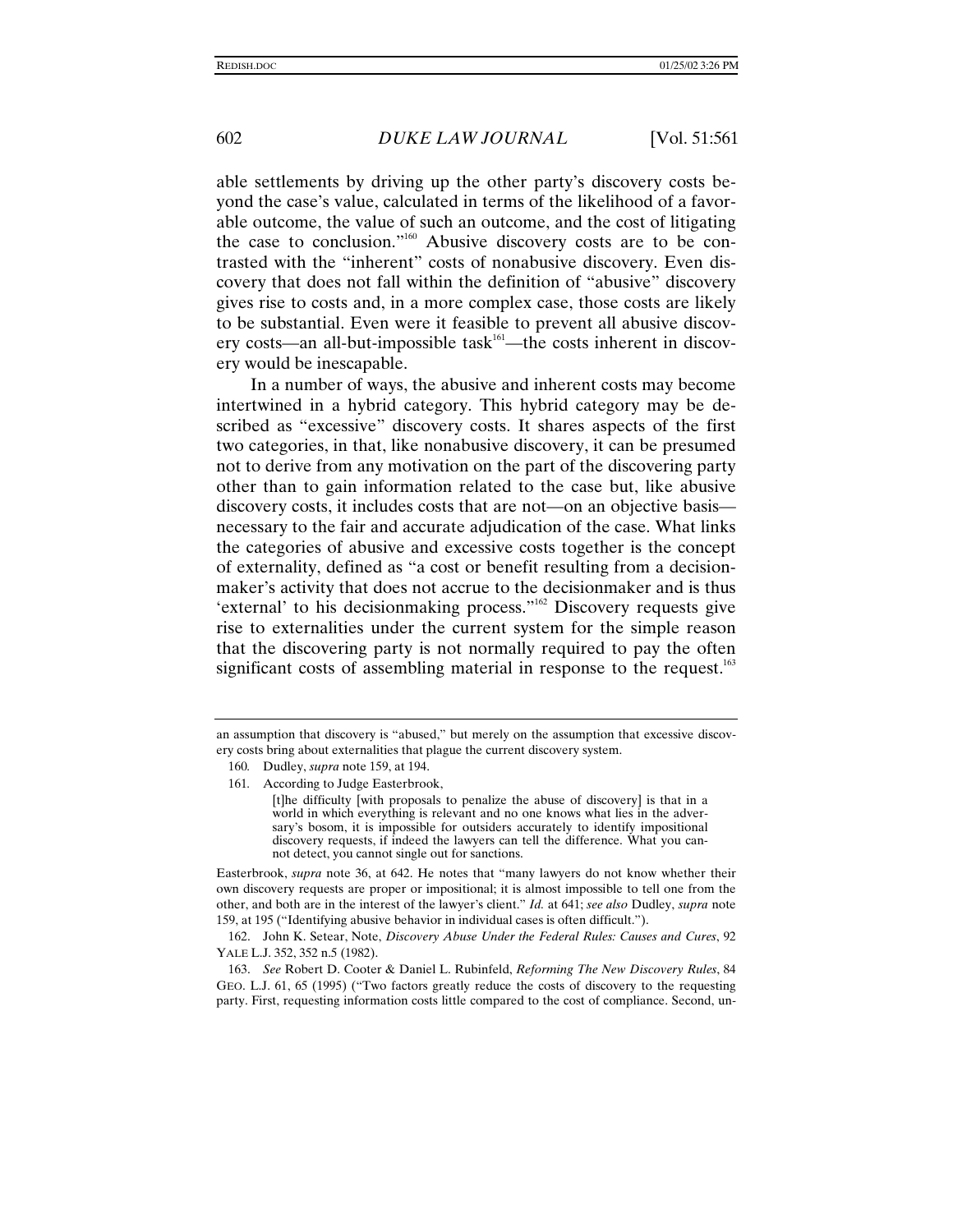Thus, the cost associated with the request is generally not a relevant factor in a party's decision to make a particular discovery request. Hence, a party will not be dissuaded from making a discovery request on the ground that the likelihood of producing valuable information is relatively low, because he effectively has nothing to lose. In the words of two respected legal economists, "the rational requesting party will request information that increases the expected value of her legal claim by a little, even though compliance costs the other party a lot."<sup>164</sup> Indeed, the fact that a party's opponent will have to bear the financial burden of preparing the discovery response actually gives litigants an incentive to make discovery requests, and the bigger the expense to be borne by the opponent, the bigger the incentive to make the request.<sup>165</sup> It is, then, all but inevitable that this externality indeed, the perverse economic incentive—created by the current cost allocation system will result in excessive and therefore inefficient discovery even where the discovering party does not consciously intend the discovery to be abusive.

It should not take much effort to see how excessive discovery contravenes the goals embodied in the litigation matrix. Its obvious and inherent inefficiency violates all of the utilitarian ends that the matrix seeks to foster. Moreover, it would be difficult to conclude that any of the measures adopted by the rules' drafters to date have adequately dealt with the problem. For example, the addition in 1983 of Rule  $26(b)(2)$ , directing the court to limit "[t]he frequency or extent of use of the discovery methods" where "the burden or expense of the proposed discovery outweighs its likely benefit, taking into account the needs of the case, the amount in controversy, the parties' resources, the importance of the issues at stake in the litigation, and the importance of the proposed discovery in resolving the issues"<sup>166</sup> has proven to be of little help<sup>167</sup> for what should be obvious reasons.

der the current rules of civil procedure, the complying party pays part or all of the cost of complying with the discovery request.").

<sup>164.</sup> *Id.*

<sup>165.</sup> *See* Setear, *supra* note 162, at 353 ("The current allocation of legal fees between the litigants combines with the rules governing discovery to allow a litigant to increase his opponent's costs of litigation."). To be sure, the arguments fashioned here potentially apply to traditional discovery, as well as to electronic discovery. For reasons to be discussed, however, it makes more sense to confine the remedy to cases of electronic discovery. *See infra* notes 175–76 and accompanying text.

<sup>166.</sup> FED. R. CIV. P. 26(b)(2).

<sup>167.</sup> In adding what it conceded to be an "otherwise redundant cross-reference" to Rule 26(b)(1), the Advisory Committee in its 2000 amendments inserted a sentence "calling attention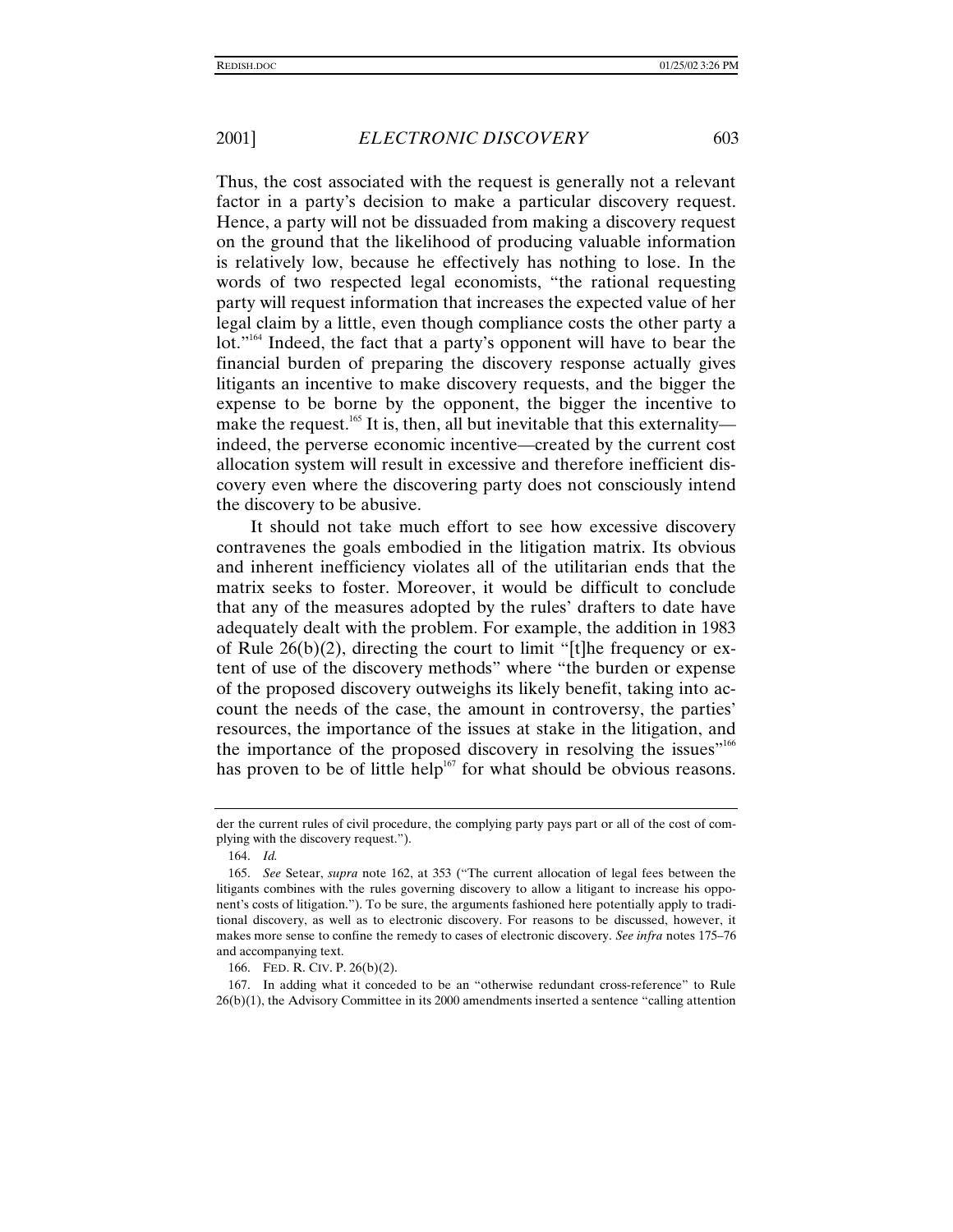First, it is difficult for a court to determine, on any objective basis, whether discovery will prove helpful without knowing what information is actually contained in the material sought to be discovered. Second, at the discovery stage it often will not be clear what the actual—as opposed to asserted—amount in controversy is. Third, a determination of the "importance of the issues at stake" is so subjective a judgment that a court normally should not be allowed to make it for a litigant. Simply put, an issue that does not seem "important" to a judge may be very important to a litigant.

Of greater (though perhaps not as readily obvious) significance than the likely excessiveness of discovery flowing from the externalities of the discovery process is the harmful skewing impact that even the "inherent" costs of legitimate discovery may impose. Even under the current discovery system, which almost appears to have been structured to invite the creation of externalities, discovery requests will be made that, though costly, would be accepted by any objective observer as totally proper and necessary to the effective performance of the truth-finding process. Even under the nebulous balancing process of Rule 26(b)(2), one can presume that the legitimacy of the request would be clear. The fact remains that in such cases, imposing the costs of the discovery on the responding party is likely to have farreaching effects both within and beyond the courthouse walls. This is particularly true where the responding party is both a defendant and a commercial enterprise. In such a case, the cost of preparing a discovery response is widely deemed a mere cost of doing business.<sup>168</sup>

The way a commercial enterprise normally deals with a cost of doing business is to pass that cost onto its users or consumers within the price of the product or service. When a commercial enterprise treats discovery costs in this manner, the substantive impact is likely to be both substantial and predictable. When consumers make their purchasing decisions, they determine the commercial viability of the product or service based in part on discovery costs. Whether a particular product or service is to remain viable in the marketplace is affected by the costs of preparing discovery responses.

to the limitations of subdivision  $(b)(2)(i)$ , (ii), and (iii)." FED. R. CIV. P. 26(b)(1) advisory committee's note (2000). It did so because "[t]he Committee has been told repeatedly that courts have not implemented these limitations with the vigor that was contemplated." *Id.*; *see* 8 WRIGHT, MILLER & KANE, *supra* note 35, § 2008.1 (discussing the "difficult problem courts face in implementing the proportionality concept" for discovery procedures).

<sup>168.</sup> *See supra* Part I.C.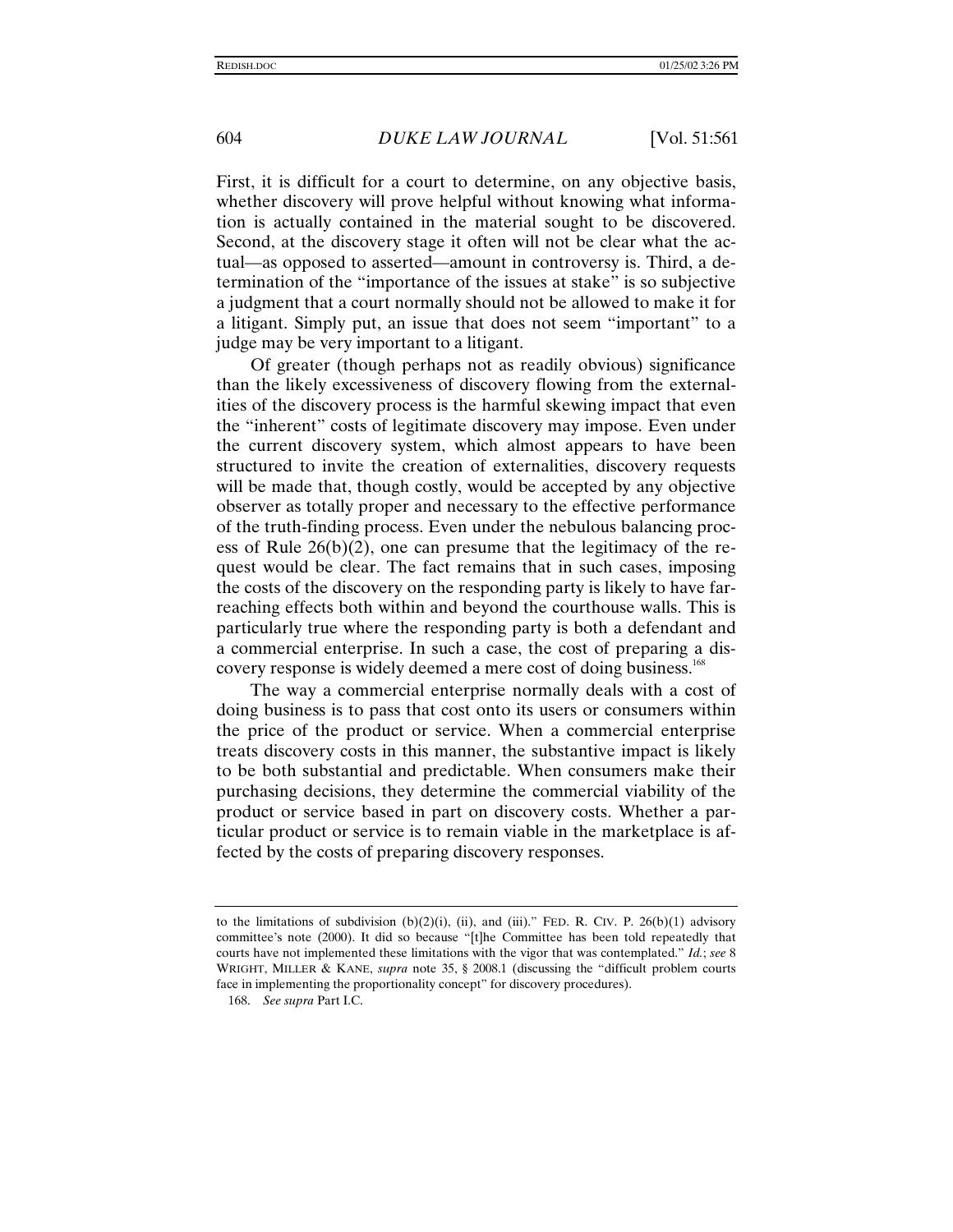Of course, if one assumes that discovery costs are properly treated as costs of doing business, then nothing is wrong with this result. Presumably the price of a product or service at the very least reflects all the provider's costs of doing business to ensure the making of a profit. If the value of the product or service to consumers does not justify the provider's business costs plus profit, then consumers will not pay for it and the product or service dies. Under this system of economic Darwinism, inefficient products or services are rejected by the market. Problems arise, however, if a product is made to reflect a cost that is artificial or not properly attributed to it. In that event, the societal choice of the free market is skewed.

The imposition of inherent costs may have an external effect in other ways as well. Entities that are regulated by substantive law naturally assume additional costs to achieve compliance with the requirements of that law. When the litigation process gives rise to substantial extraneous costs, regardless of whether the regulated entity is found to have violated substantive regulatory directives, an entity may be induced to over-deter to avoid not only liability but also the lawsuit itself. In such an event, whatever substantive economic balance courts, legislators, or regulators have settled upon will be upset, because expenses beyond those projected will have been expended to avoid even the processes for determining liability.

In two ways, then, the current discovery system can undermine maintenance of the substantive-procedural balance that is so important to the litigation matrix.<sup>169</sup> When combined with the internal utilitarian damage flowing from the excessive discovery associated with the externalities of the current discovery framework, $170$  it is clear that the existing discovery structure threatens core values of the litigation matrix. As previously noted, if the costs of preparing discovery responses are appropriately characterized as costs of doing business, then there is nothing improper in allowing those costs to affect substantive economic decisionmaking. It is highly questionable that this is the case, however. Costs of discovery response flow from the unilateral and unreviewed decision, usually of a private individual, to file a lawsuit. Even when a government agency files suit, no judicial officer has at any point approved, ordered, or reviewed the agency's decision to sue. When the suit is filed within the framework of a notice

<sup>169.</sup> *See supra* Part III.A.

<sup>170.</sup> *See supra* note 164 and accompanying text.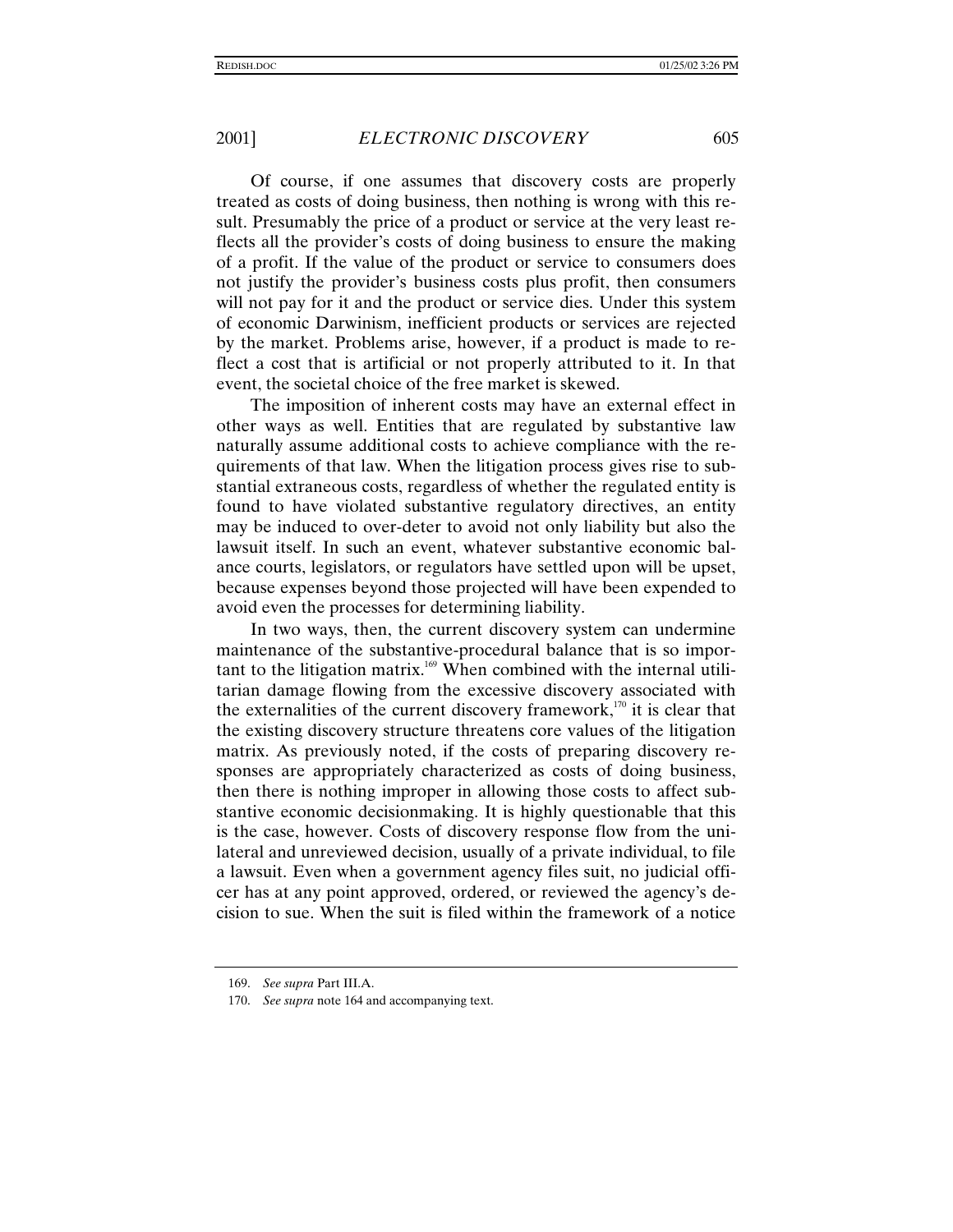pleading system, as embodied in the Federal Rules, $171$  the factual allegations contained in the pleadings are judged by lax standards, because it is understood that more detailed knowledge of the facts must await further development through the elaborate discovery process provided for in the rules.<sup>172</sup> Indeed, shifting the fulcrum of the litigating process from the pleadings to the post-discovery stage was the major insight of Judge Charles Clark, the primary drafter of the original Federal Rules.<sup>173</sup>

Although this dramatic shift in adjudicatory philosophy has done much to further the truth-finding values so essential to the goals of the litigation matrix, it also has had the inescapable effect of allowing the unilateral decision of a private individual or entity to impose often substantial ancillary costs on another private party, regardless of whether the suit ultimately would be found meritorious. The added costs the responding party must pass on, then, are not ones imposed by a governmental entity or even by a jury after a deliberative process. It is therefore questionable whether the skewing of substantive interests and the undermining of adjudicatory efficiency goals that could flow from these added costs can be cavalierly rationalized as a "cost of doing business." They are a cost of doing business only if one has concluded that the unilateral, unreviewed choice of a private entity to take advantage of the legal system should be allowed to trigger an added cost to a commercial enterprise.

One conceivable means to avoid these problems would be to abandon the notice pleading system in favor of a more "front-loaded" system, demanding substantially more detailed factual allegations at the pleading stage, combined with severe penalties for fabrication. But in doing so, society would sacrifice the significant benefits of the notice pleading system and place plaintiffs in the Catch-22 of allowing them to get to the discovery stage only if they basically do not need  $it.^{174}$  More vigorous use of the summary judgment device could help, but because in a notice pleading system it would make little sense to

<sup>171.</sup> *See* FED. R. CIV. P. 8(a) (requiring only "a short and plain statement" of the claim).

<sup>172.</sup> *See* FED. R. CIV. P. 26–37 (dealing with discovery).

<sup>173.</sup> *See* RICHARD L. MARCUS ET AL., CIVIL PROCEDURE: A MODERN APPROACH 128–30 (3d ed. 2000) (recognizing Clark as "the creator of the 'notice pleading' concept").

<sup>174.</sup> It was largely for this reason that the 1983 amendment to Rule 11, requiring that litigants certify that claims in pleadings are "well grounded in fact," was abandoned in 1993. FED. R. CIV. P. 11 advisory committee's note (1983). In effect, the 1983 amendment had indirectly reintroduced a type of fact pleading, thereby depriving litigants of the opportunity to take advantage of the discovery framework.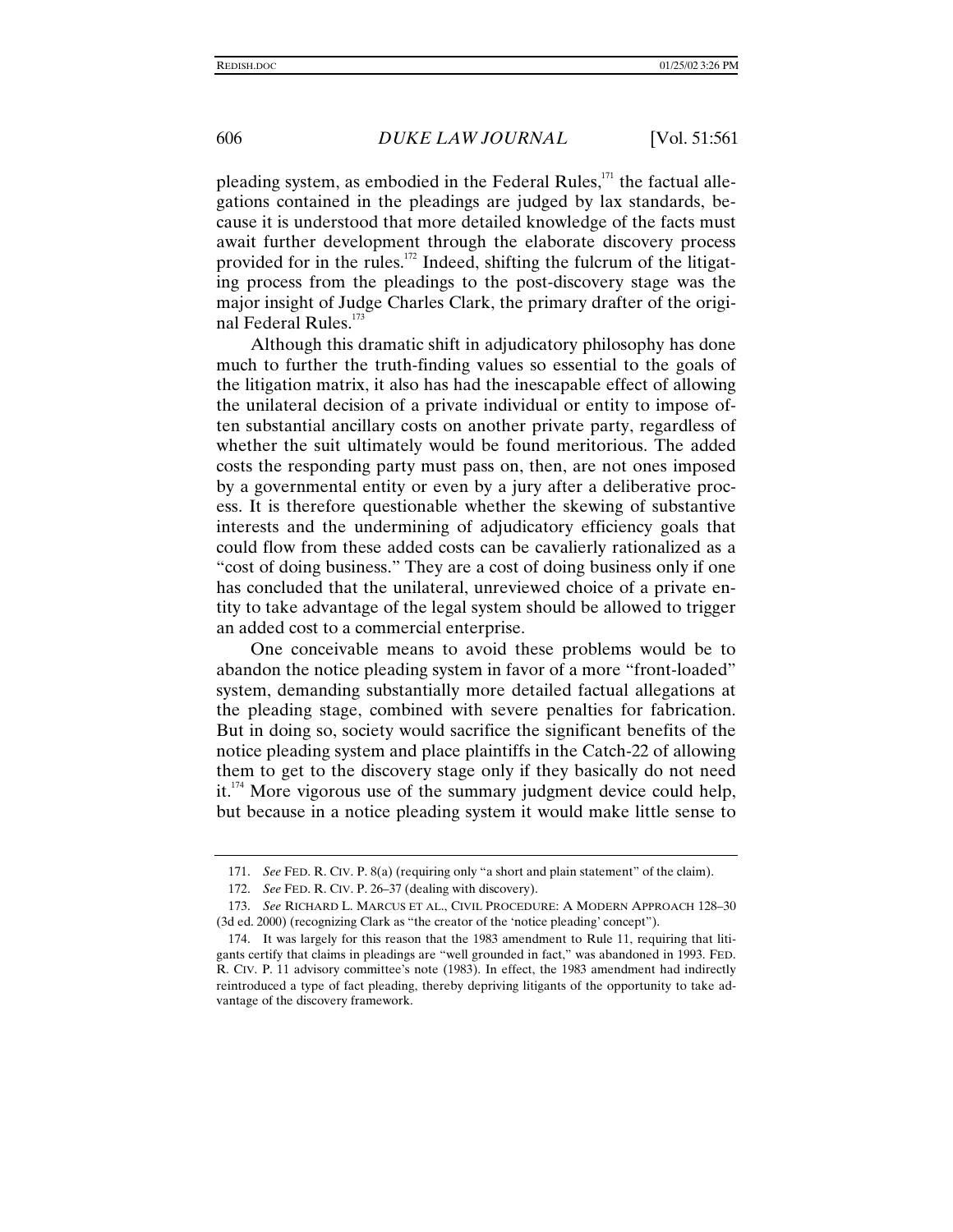allow summary judgment prior to the availability of widespread discovery, this is not likely to be an effective answer.

The correct response may appear obvious: simply shift the costs of preparing discovery responses from the party responding to the request to the party making the request, subject to possible re-shifting once the outcome of the suit is known. When the request is made to a defendant, such a cost-shifting process would avoid the ancillary substantive skewing that could flow from imposition of the discovery costs onto the defendant at the outset, and could perhaps be reshifted to the defendant if and when plaintiff ultimately prevailed on the merits. When the request is made to a plaintiff, imposing response costs on the defendant would have the benefit of preventing defendants from bleeding less resourceful plaintiffs dry through a barrage of questionable (though colorable) discovery requests. Moreover, when the party making the discovery request must bear the cost of that request, the externality problem is avoided and, assuming the party to be a rational economic actor, the discovering party will be deterred from engaging in wasteful, burdensome, or abusive discovery requests. Both the utilitarian goals and the desire to maintain the substantive-procedural balance that make up such an important part of the litigation matrix would be furthered as a result.

If the issues were this simple, however, presumably this change would have been imposed long ago. It would be naive to believe that a simple cost-shifting model would be free of difficulty. Unlimited cost-shifting could significantly exacerbate preexisting economic disparities between litigants, and, where the costs involved are prohibitive, seriously threaten achievement of the goals underlying the governing substantive law by effectively precluding private enforcement. Many laws enacted for the purpose of assisting those in a vulnerable political or economic position—for example, civil rights laws—could be undermined by unlimited shifting of discovery costs. Thus, careful structuring of the process is required to achieve the beneficial goals of discovery cost-shifting without undermining the other values sought to be achieved by the litigation matrix. Such structuring is likely to give rise to its own set of transaction costs, due to the systemic resources that would need to be committed to its implementation. This could threaten the matrix's goal of efficiency.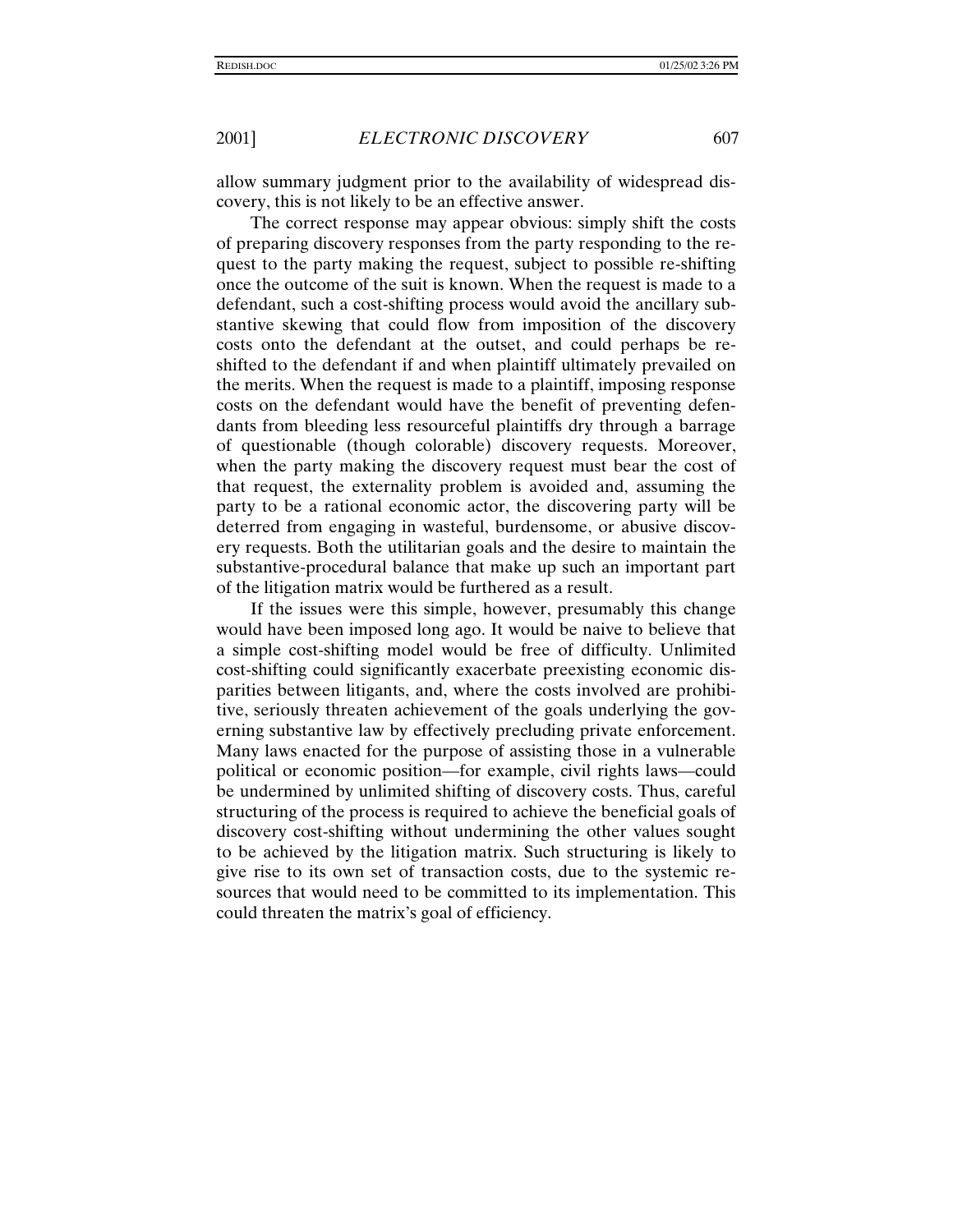It is at this point that one needs to recall the unique situation of modern electronic discovery.175 One is able to predict that as a categorical matter electronic discovery is likely to give rise to new and significant costs and burdens unseen in traditional discovery and to some of the same costs as traditional discovery, but in considerably intensified form. This may not be true in every instance, but it is true in enough instances to justify an ex ante categorical distinction. Because the solution to the problems of the internal and external costs of the current discovery process may give rise to almost as many difficulties as the discovery itself, it is appropriate to confine its use to situations in which the discovery problems are likely to be the most severe. It is in part for this reason that I recommend the conditional cost-shifting model, developed in detail in the next Part, only for electronic discovery.

# IV. SHAPING THE CONDITIONAL COST-SHIFTING MODEL FOR ELECTRONIC DISCOVERY

#### *A. The Elements of the Conditional Cost-Shifting Model*

For reasons discussed above, an unlimited cost-shifting model would give rise to its own set of problems. Therefore, the model I fashion to deal with the costs and burdens of electronic discovery would shift the costs of preparing a discovery response to the requesting party only when certain conditions are met. The model would work in the following manner:

> Step 1. For the model to be triggered the responding party must file an objection to a discovery request, on the grounds that (a) all or a significant portion of the response will necessarily include electronically stored data, and (b) that data is not reasonably accessible in the ordinary course of business.

This step is included because unless the responding party chooses to raise the cost-shifting issue, it makes sense, due to the significant transaction costs involved, to leave the costs of the discovery process where they initially fell. Only litigants whose responses would include all or a significant amount of electronically stored data can make the cost-shifting objection, because for reasons already explored it makes

<sup>175.</sup> *See supra* Part II.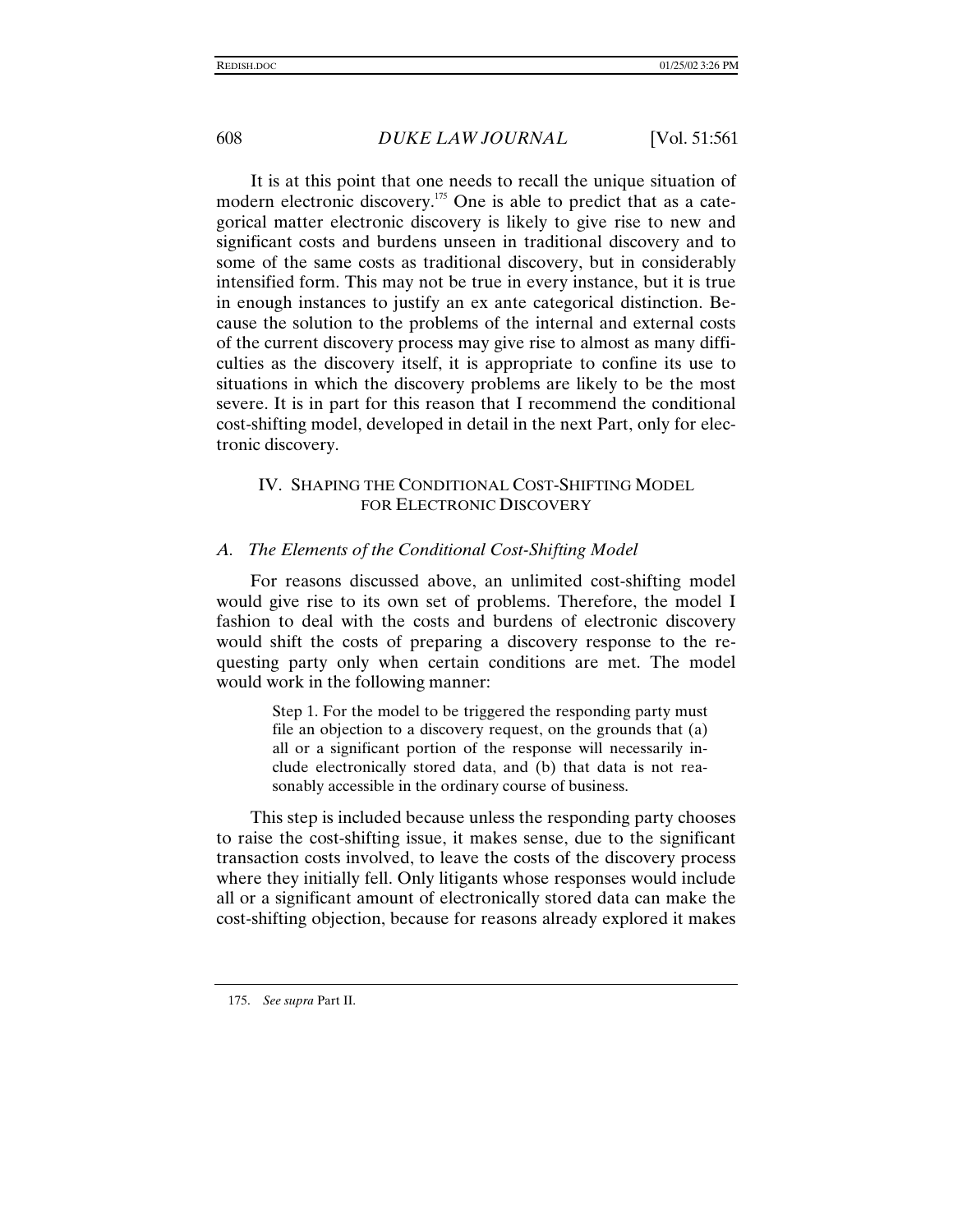sense to confine the model's reach to the category of cases in which the harms of discovery can be predicted to be at their height.<sup>176</sup>

The step employs "the ordinary course of business" as a convenient touchstone for measuring the disruptive impact caused by a discovery request.<sup>177</sup> Its assumption is that the relatively minimal costs associated with producing electronically stored data readily available in the ordinary course of business should be borne by the responding party because the transaction costs required to impose transfer are not worth the effort under a utilitarian cost-benefit calculus.<sup>178</sup> The responding party would be required to make an affirmative showing that the requested material is not readily accessible in the ordinary course of business. It could usually accomplish this through affidavits of responsible individuals describing the record storage system and the burdens of producing the material. The requesting party could dispute the respondent's assertions on two conceivable grounds: (1) the material is in fact readily accessible in the ordinary course of business, or (2) though the material is not readily accessible in the ordinary course of business as respondent has stored it, the storage system was designed negligently and/or is inconsistent with industry practices. The discovering party must be allowed the opportunity to make such a showing, lest a respondent be permitted to purposely structure its data storage system in a manner designed to prevent discovery. It should be noted that although the responding party's objection must indicate the relevance of electronic discovery, the discovery request need not specify that electronically stored data is involved. Discovering parties cannot reasonably be expected to know which documents belonging to the responding party are stored electronically.

> Step 2. If the requirements of step 1 are satisfied, the court will order that the reasonable costs of preparing a discovery response are to be imposed on the discovering party, unless the court determines (a) that imposing discovery costs on the re-

<sup>176.</sup> *See supra* Part II*.*

<sup>177.</sup> Congress drew on a similar concept as a baseline in regard to electronic documents in enacting the Freedom of Information Act. *See* 5 U.S.C. § 552(a)(3)(C) (1994) ("In responding under this paragraph to a request for records, an agency shall make reasonable efforts to search for the records in electronic form or format, except when such efforts would significantly interfere with the operation of the agency's automated information system.").

<sup>178.</sup> Theoretically, a court could be directed to conduct that cost-benefit inquiry in individual cases, but the transaction costs of determining whether the transaction costs in any individual case are too great would itself be too great.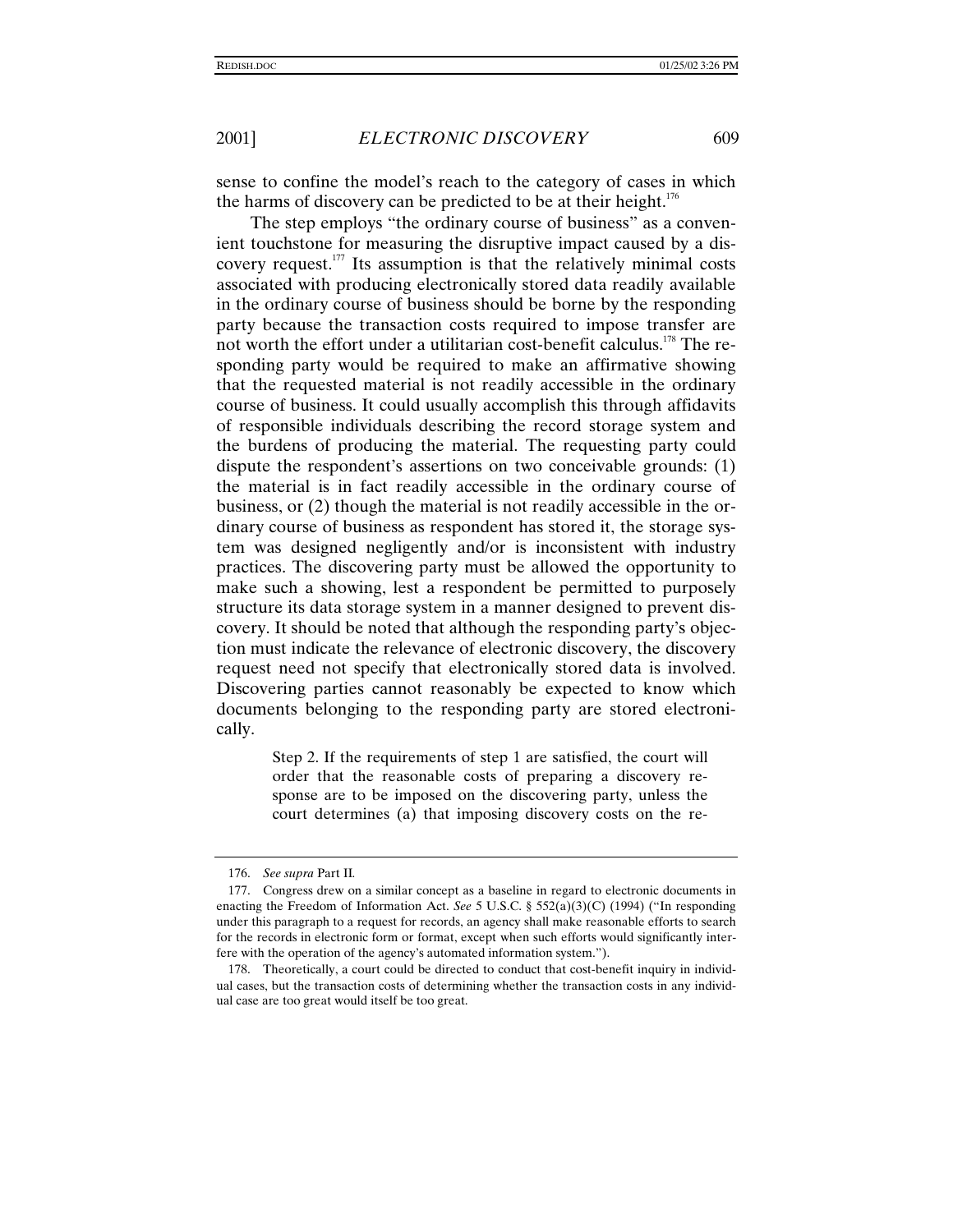questing party will create an intolerable financial burden that the discovering party cannot reasonably be expected to satisfy, given her available resources; (b) that imposing discovery costs on the requesting party will undermine the policies embodied in a governing substantive statute designed for the protection of the discovering party; or (c) that imposing discovery costs on the requesting party will not satisfactorily avoid the excessive burdens imposed on the responding party inherent in preparation of the response.

There are three situations in which a simple cost-shifting model might give rise to more problems than it solves. First, cases will arise in which, given the resources of the discovering party, it is reasonably clear that the costs resulting from use of the model will be prohibitive. Second, cases will arise in which imposition of such a financial burden on the discovering party would be inconsistent with the legislative policies underlying the governing substantive law, which has unambiguously been adopted for the benefit and protection of individuals or entities in the position of that party. Third, there will be cases where, from the perspective of the responding party, imposition of costs on the requesting party will not avoid significant disruption of its day-today operations, because even though the requesting party will pay the costs it still will be necessary for employees of the responding party to prepare the response at a loss of significant person-hours.

The first two considerations are designed to protect both the maintenance of the substantive-procedural balance and fundamental fairness, both important elements of the litigation matrix. Where it is clear that the requesting party lacks the resources to pay for the discovery request, that inability should not necessarily sound the death knell of the discovery request. Such rigid economic Darwinism could lock in the existing distributive structure in ways not contemplated by the governing substantive law. It would not automatically follow that in such a case costs would remain on the responding party. It would follow, however, that in such an event a more complex inquiry is required. It also should be noted that in assessing the reasonable likelihood that the requesting party will be able to bear the costs of its discovery requests, it would be necessary to take into account the full picture of the structure of representation. For example, in a suit brought by a poor injured victim, it would defy reality to examine only the plaintiff's resources if his attorneys are established plaintiffs' lawyers who regularly finance such suits as investments. Ironically, in such situations it is appropriate to view the costs of discovery as a cost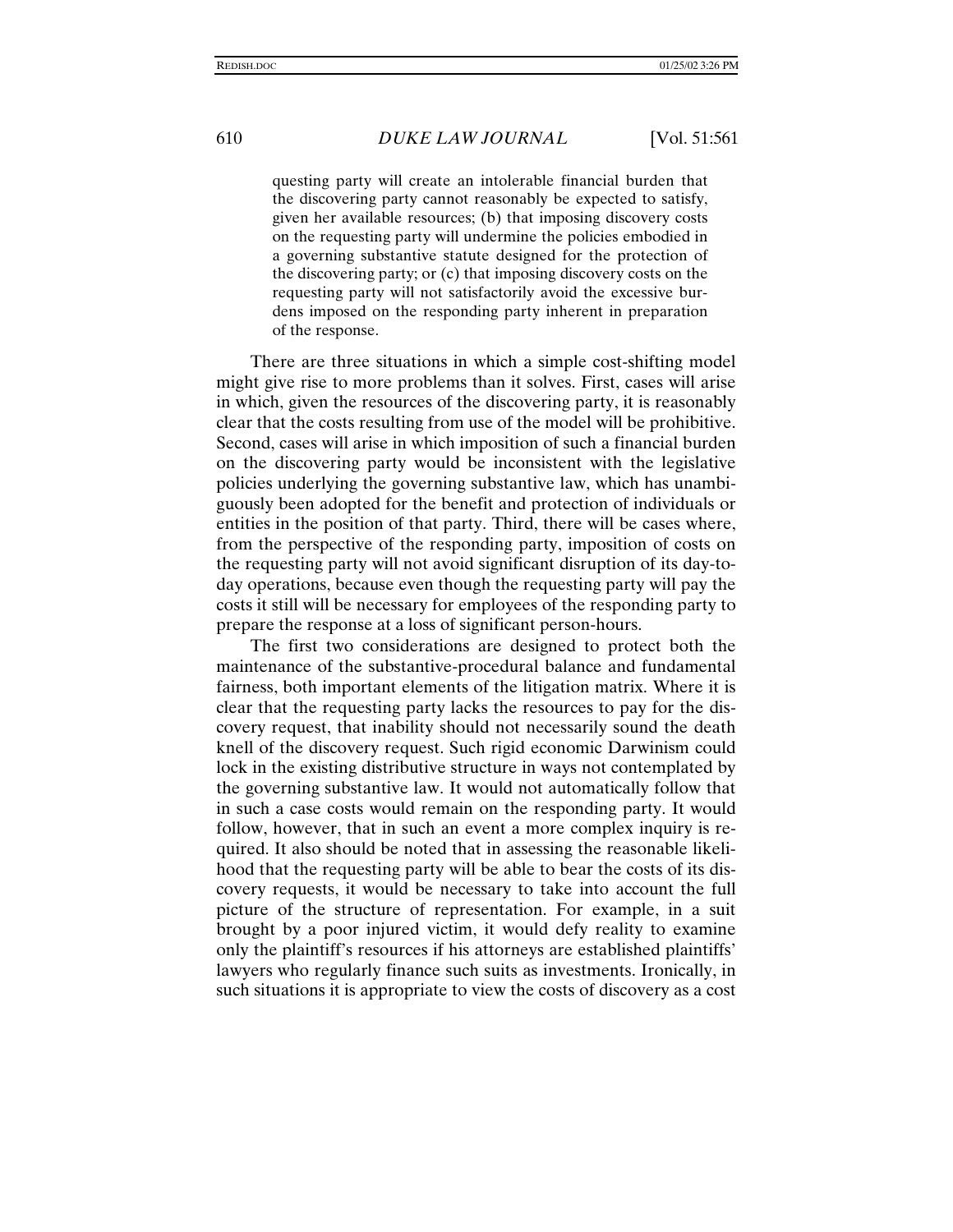of doing business for the plaintiffs' attorneys. Thus, where it is established that plaintiff's attorneys are already financing other aspects of the suit, the fact that the plaintiff himself is unable to pay discovery costs should be irrelevant.

In certain situations, imposition of costs on a requesting party could threaten core policy choices embodied in governing substantive statutes adopted for the express purpose of protecting that party and others situated similarly. In such cases, shifting discovery costs could seriously threaten maintenance of the substantive-procedural balance. The situation would be reminiscent of the so-called "Converse *Erie*" doctrine, designed to determine under what circumstances a state court enforcing substantive federal law is required to employ federal procedures in the adjudication of the federal claims.<sup>179</sup> In its decision in *Dice v. Akron, Canton & Youngstown Railroad Co.*,<sup>180</sup> the Supreme Court held that in enforcing the negligence cause of action contained in the Federal Employers' Liability  $Act^{181}$  (FELA) the state court was required to resolve factual questions about the defendant's alleged fraud in obtaining the release of claims by means of a jury, even when state law would have the judge make the same determination.<sup>182</sup> The FELA was adopted by Congress to provide special protection to injured railroad workers; thus, it was reasonable to require that procedures likely to favor those plaintiffs in negligence suits against their employers—such as the use of jury trial—were necessary to further the purposes of that substantive policy.<sup>183</sup> Similarly, if a legislature consciously has chosen to protect a group of plaintiffs in need of special assistance, and the imposition of discovery costs would effectively prevent or hinder that protection, then the court should decline to impose such costs on the protected party. The circumstances

<sup>179.</sup> *See, e.g.*, Alfred Hill, *Substance and Procedure in State FELA Actions—The Converse of the* Erie *Problem?*, 17 OHIO ST. L.J. 384, 413 (1956) (describing how the Supreme Court has drawn, especially in Federal Employers' Liability Act cases, "a new demarcation of the line between substance and procedure" when "state courts give effect to federally-created rights"); Note, *State Enforcement of Federally Created Rights*, 73 HARV. L. REV. 1551, 1551 (1959) (discussing the degree to which the interpretation of congressional statutes should require that state courts apply federal "procedural" rules).

<sup>180. 342</sup> U.S. 359 (1952).

<sup>181. 45</sup> U.S.C. § 51 (1994).

<sup>182.</sup> *Dice*, 342 U.S. at 363.

<sup>183.</sup> *See* Martin H. Redish & Steven G. Sklaver, *Federal Power to Commandeer State Courts: Implications for the Theory of Judicial Federalism*, 32 IND. L. REV. 71, 102–03 (1998) (stating that the Supreme Court determined that "the right to a jury trial is 'too substantial' a part of the FELA's rights, and 'part and parcel' of the FELA remedy, as to be classified as a purely procedural rule").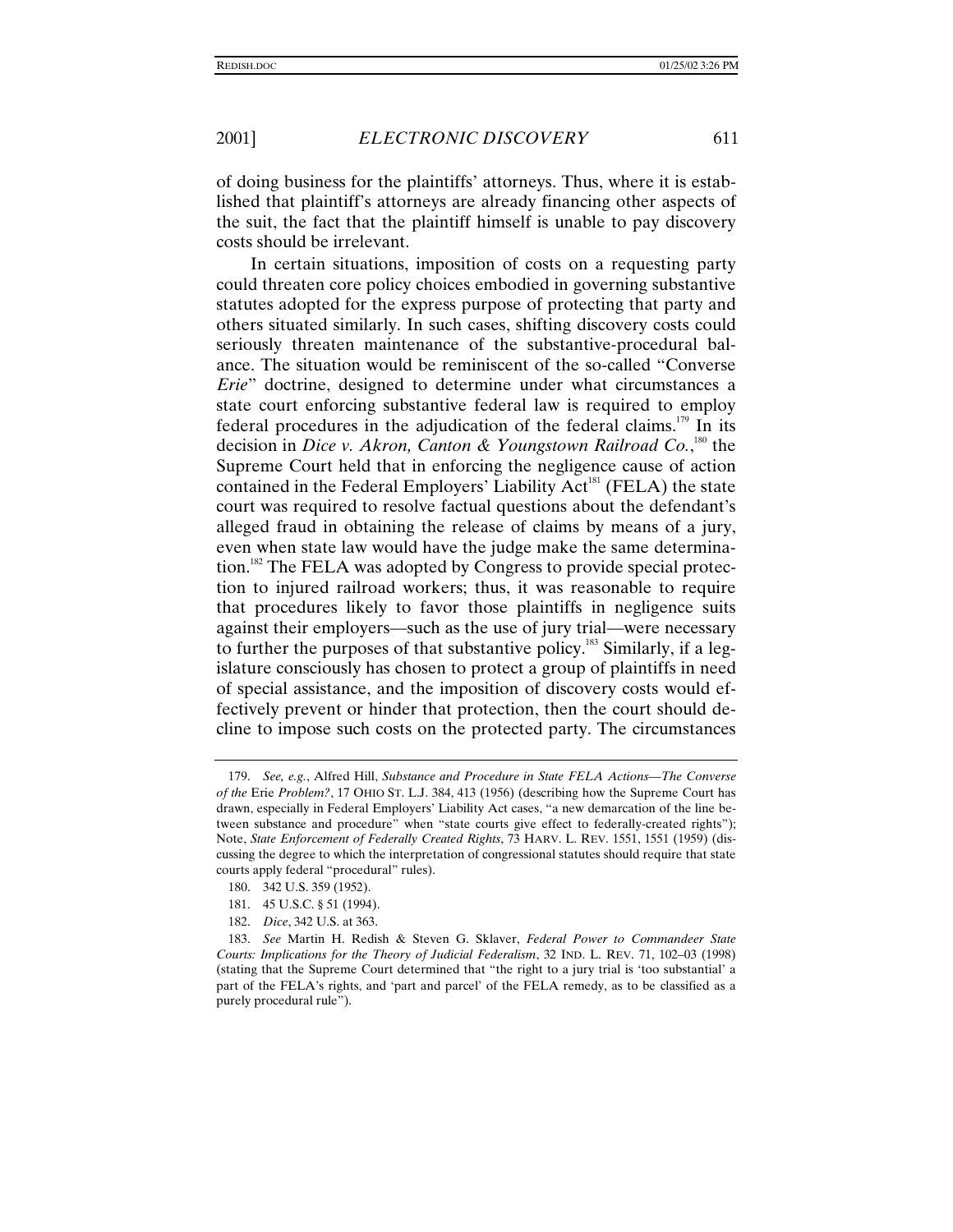in which such a situation is found to exist, however, should be narrowly confined. In the absence of express legislative directive, costs should be shifted unless doing so would unambiguously undermine substantive legislative policies. Civil rights suits are likely to make up the bulk of such exceptional cases, since civil rights laws are adopted for the specific purpose of protecting individuals who are in special need of protection because of their uniquely vulnerable position in society. Also, these considerations should be considered relevant only when a legislative body has created the underlying cause of action, lest the category grow so large as to consume the rule.

Instances also may arise in which cost-shifting will not resolve the problems because transferring costs would not effectively prevent the imposition of disruptive burdens on the responding party. Situations may occur where, due to relevant technology, identification and production of the requested data will require significant effort that, as a practical matter, cannot be transferred to the discovering party, either because the discovering party lacks the technical background or mechanisms to produce the material $184}$  or because providing the discovering party with access to the respondent's electronic storage system would be impractical for business or strategic reasons.<sup>185</sup> In such a case, it still would make sense to shift costs, but it would not necessarily follow that the discovery should be allowed in any event.

> Step 3. If one or more of the conditions described in step 2 is found to exist, the court is to engage in a cost-benefit inquiry in which it considers (a) the likelihood that discovery will lead to relevant data, (b) the extent to which the discovery to be ordered would impose significant burdens on the responding party, (c) the extent to which the burdens of the discovery are likely to be excessive or wasteful; and (d) the extent to which costs may be shared or burdens reduced through more narrowly framed measures.

<sup>184.</sup> *See, e.g.*, Sattar v. Motorola, Inc., 138 F.3d 1164, 1171 (7th Cir. 1998) (describing how, even though the defendant had produced e-mail data in the form of four-inch tapes, the plaintiff still sought 210,000 pages in hard-copy format because he lacked the equipment and software to read the tapes).

<sup>185.</sup> *See* Giacobbe, *supra* note 61, at 289 ("[A]ccess [to the responding party's computer system] is extremely risky for the [respondent] because the [discovering party] would then have 'free reign' over the [respondent's] files. This poses the risk that the [discovering party] will gain access to sensitive or privileged data. Thus, most defendants are not willing to undertake such severe potential risks.").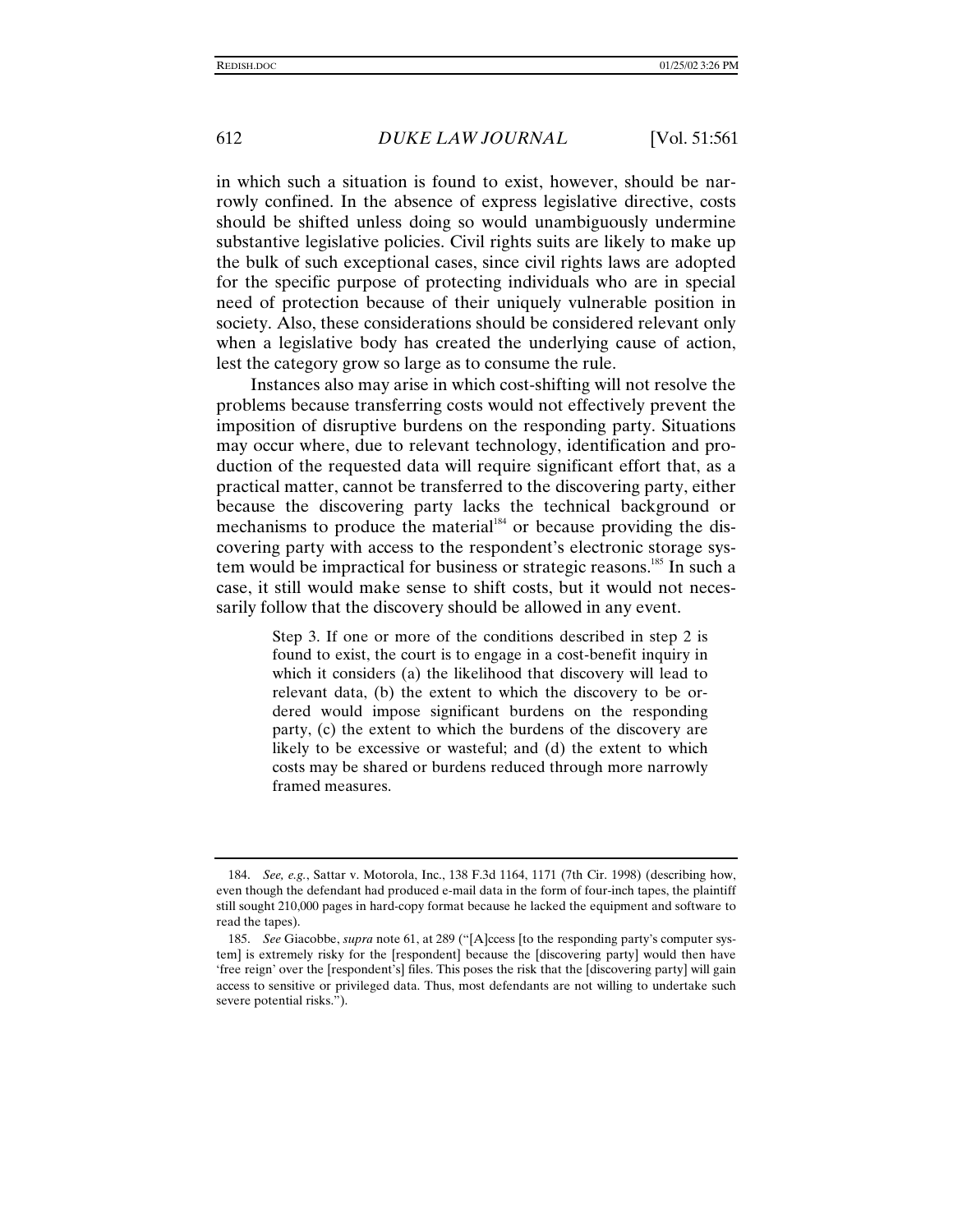If the court finds that any of the conditions described in step 2 exist, the next step is to engage in a complex—and not completely satisfactory—individualized cost-benefit analysis, similar in many ways to the one provided for in Rule  $26(b)(2)$ .<sup>186</sup> Admittedly, such an inquiry suffers from all of the difficulties that currently plague the individualized, unguided, and largely unpredictable judicial inquiry under Rule  $26(b)(2)$ .<sup>187</sup> There would be one significant difference, however. Unlike the cost-benefit analysis provided for in Rule 26(b)(2), the cost-benefit analysis under the conditional cost-shifting model would be undertaken in a framework in which cost-shifting is the governing presumption. The model's adoption would signal acceptance of this value choice. It would be understood, at least implicitly and perhaps even explicitly in the wording of the rule itself, that allowing the costs to lie where they fell in cases of extraordinary electronic discovery was to be the exception, not the rule. This presumption differs dramatically from the prevailing views under the current structure.<sup>188</sup>

This shift in presumption cannot cure many of the ills that plague the individualized inquiry. The question to be asked, however, is whether any alternative is preferable. For reasons already made clear, an unconditional cost-shifting model would not satisfactorily protect all of the relevant interests. It is for that reason that alternative electronic discovery cost-shifting models that have been proposed or enacted have failed. For example, Texas Rule 196.4, which was adopted in 1999 as part of a major revision of the state's discovery rules, provides that parties seeking electronically stored data must specify the form in which the data should be produced, and the responding party must comply if the requested data and form are reasonably available to the responding party in the ordinary course of business.<sup>189</sup> It further

McGovern, *supra* note 143, at 441.

<sup>186.</sup> FED. R. CIV. P. 26(b)(2). The relevant text of Rule 26(b)(2) is reprinted, *supra*, at note 35.

<sup>187.</sup> The concern has been expressed by some academics

that ad hoc decisionmaking concerning appropriate judicial techniques for overseeing more difficult cases may undermine fundamental procedural fairness. Under this view, decisions concerning procedure should be made ex ante—before a judge is aware of the details of a given lawsuit. If judges engage in ex post applications of procedure, they may imperil our sense of fairness.

<sup>188.</sup> *See, e.g.*, S. Ute Indian Tribe v. Amoco Prod. Co., 2 F.3d 1023, 1029–30 (10th Cir. 1993) ("[T]he presumption is that the responding party must bear the expense of complying with discovery requests . . . .").

<sup>189.</sup> TEX. R. CIV. P. 196.4.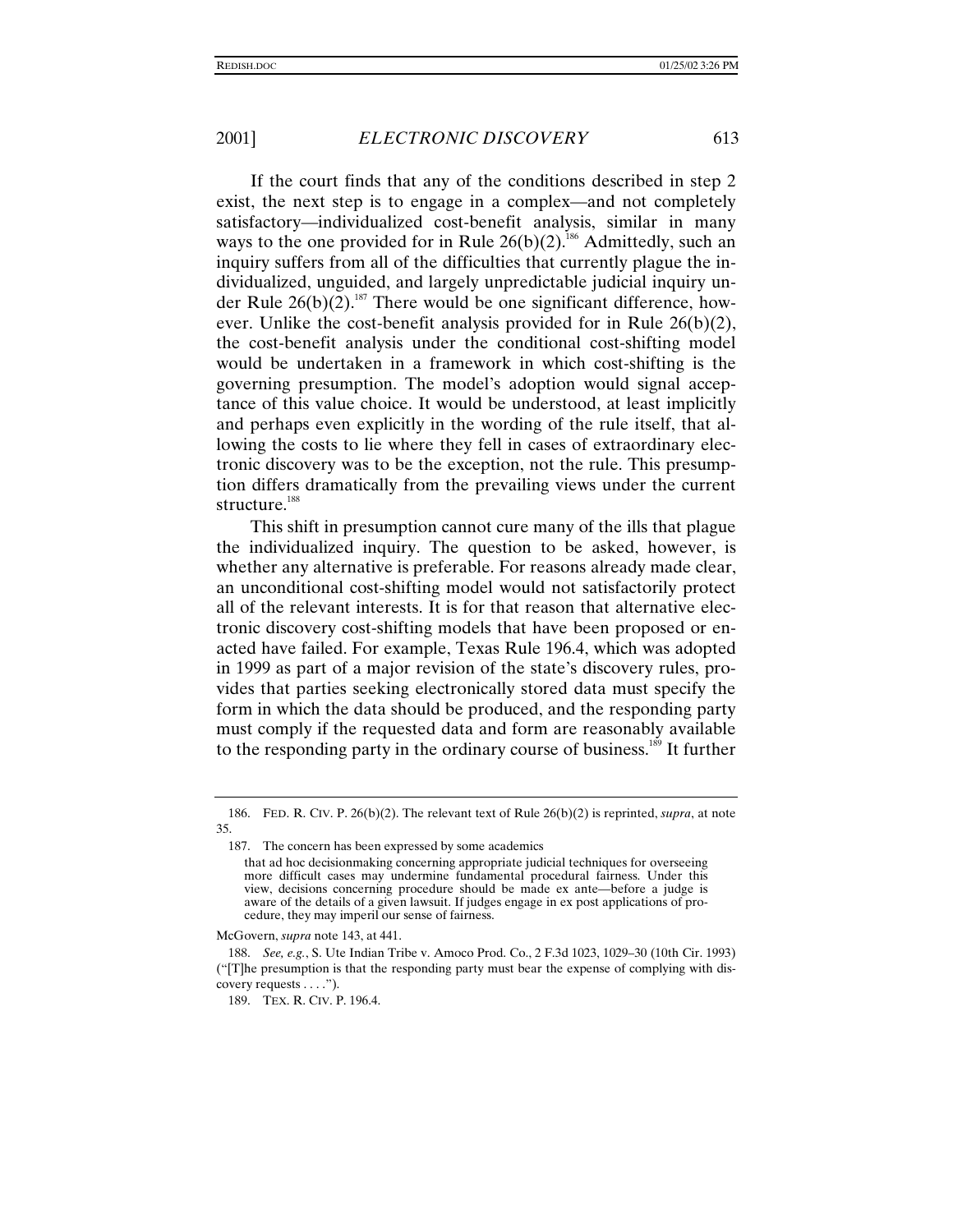provides, however, that the responding party may object if it cannot, through the use of reasonable efforts, retrieve the information or produce it in the form requested.190 Under such circumstances, if the court orders the responding party to respond to the request, the court also must order the requesting party to pay the reasonable expense of any extraordinary steps required to retrieve and produce the information.<sup>191</sup> No provision is made to allow the court to order the discovery without also shifting costs.<sup>192</sup> The Texas approach therefore fails to provide the requisite safety valves needed to foster all of the goals of the litigation matrix.

On the other hand, for reasons explained above, a near-rigid refusal to shift costs would be even more harmful. Thus, there exists no realistic alternative to an individualized cost-benefit inquiry. This inquiry would be reserved for cases of electronic discovery in which simple cost-shifting is found to create prohibitive problems of substantive underenforcement or to impose prohibitive burdens on the responding party.

## *B. Confining the Conditional Cost-Shifting Model to Electronic Discovery*

Unlike other proposals that by their nature are confined to the technically unique aspects of electronic discovery, $193$  the conditional cost-shifting model theoretically could be made applicable to any discovery request. My proposal is confined to the context of electronic discovery,<sup>194</sup> however, because I candidly concede that my model would not be free of costs or problems. Given its potentially complex

<sup>190.</sup> *Id*.

<sup>191.</sup> *Id.* For a description of the rule's operation, see NATHAN L. HECHT & ROBERT H. PEMBERTON, A GUIDE TO THE 1999 TEXAS DISCOVERY RULES G-15 (1999).

<sup>192.</sup> *See* TEX. R. CIV. P. 196.4.

<sup>193.</sup> *See* Cooter & Rubinfeld, *supra* note 163, at 70 (proposing a cost-shifting rule for all "marginal" discovery requests); Scheindlin & Rabkin, *supra* note 12, at 374 (proposing an amendment to the final paragraph of Rule 34(b), providing that "[a]ll electronically-stored information shall be produced in the same form in which it is stored. . . . Any party represented by counsel requesting the production of electronically-stored information in printed form in addition to or instead of its electronic form shall bear all costs associated with the requested production").

<sup>194.</sup> I should emphasize that my proposed model is not intended to be confined by the content of the discovery request but, rather, by the respondent's indication that the sought-after material is stored in electronic form. In this sense, it differs from the approach embodied in the Texas Rule. *See supra* notes 189–91 and accompanying text. It seems reasonable to have the category triggered by the responding party, since the discovering party cannot be expected to know, prior to discovery, how the responding party stores data.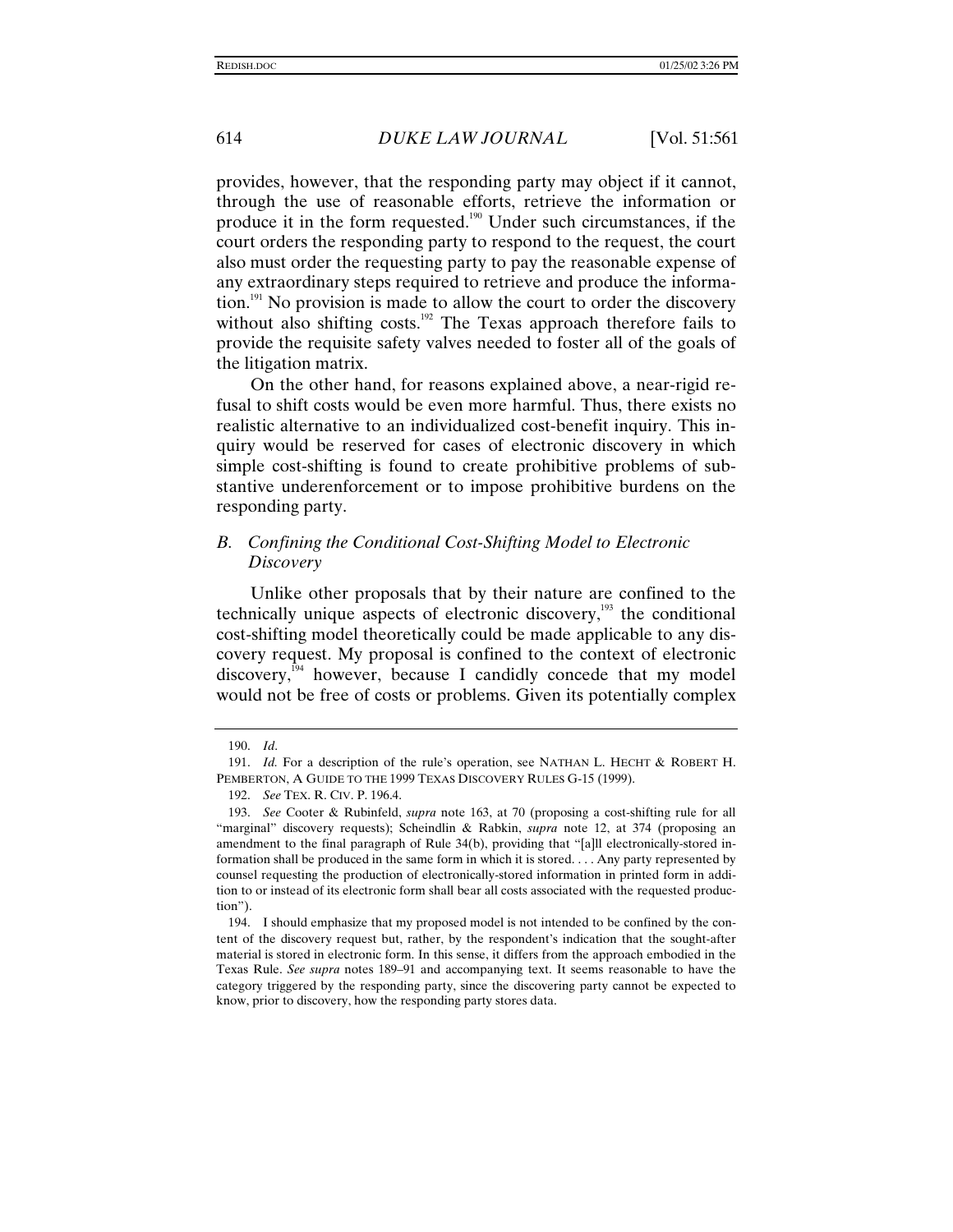three-step process, $195$  the conditional cost-shifting model may give rise to significant transaction costs, thereby imposing an administrative drain on the system. Moreover, if a court reaches the third step of the process, there exists a danger of unpredictability growing out of the process's reliance on the court's ability to conduct a cost-benefit analysis in an individual case. Thus, I seek to confine my model to situations where one can predict that a particular discovery request is likely to threaten the goals of the litigation matrix. For reasons discussed above, $196$  it is appropriate to recognize a dichotomy between electronic and traditional discovery.

It may well be, as one court suggested a number of years ago, that "[c]omputers have become so commonplace that most court battles now involve discovery of some type of computer-stored information."<sup>197</sup> Clearly, the statement is more accurate today than when it was written, though it would probably be an overstatement to assert that all discovery in commercial litigation is now electronically based. But if that were true, or if it becomes true in the future, there will be no reason to alter the conditional cost-shifting model. The more that electronic discovery takes place, the greater the number of instances in which the threats the discovery process poses to the goals of the litigation matrix justify the transaction costs and administrative burdens the model would create.

#### *C. The Conditional Cost-Shifting Model and Managerial Justice*

There is little doubt that a court, acting under the Federal Rules as they exist today, could choose to adopt an approach equivalent to the conditional cost-shifting model that I have proposed. The fact that the rules fail to draw a distinction between electronic and traditional discovery should not prevent a district court from choosing to adopt such a distinction in the cases before it, in light of the broad discretion vested in trial courts. Given this fact, it might be argued that the model need not be formally adopted in the form of an amendment to the rules, even if one assumes its wisdom as a purely normative matter. Moreover, the argument might proceed, an amendment to the rules should not be adopted, even if the model's wisdom is assumed, because its formal adoption would restrict the managerial discretion that trial courts should retain to control the adjudicatory process un-

<sup>195.</sup> *See supra* Part IV.A.

<sup>196.</sup> *See supra* Part II.

<sup>197.</sup> Bills v. Kennecott Corp., 108 F.R.D. 459, 462 (D. Utah 1985).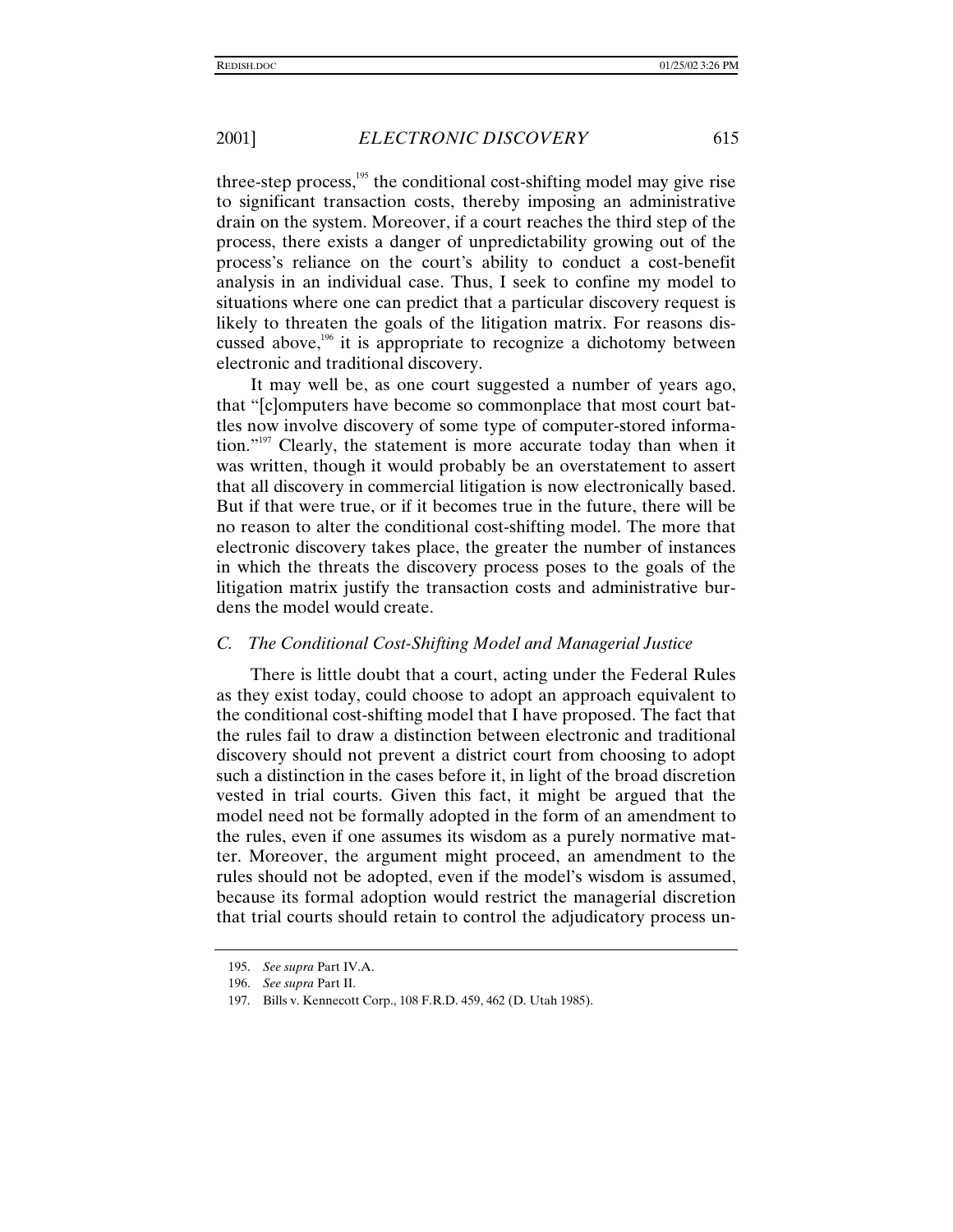der the circumstances of individual cases.<sup>198</sup> As Richard Marcus has noted, "turning to the judge for direction [in the control of discovery] has become increasingly attractive and important to lawyers."<sup>199</sup>

The adoption in 1983 of Rule 26(b)(2), vesting broad discretion in the trial court to employ cost-benefit assessments to limit and control discovery,<sup>200</sup> was designed to emphasize the trial judge's ability to fashion individualized controls.<sup>201</sup> When combined with significant expansions of judicial power to monitor discovery through a process of multiple pretrial conferences, $202$  this provision potentially interposed the trial judge into the discovery process as a virtual micro-manager.<sup>203</sup> One may debate the extent to which this system improved discovery.<sup>204</sup> After all, since 1983 the Advisory Committee has found it necessary to amend the discovery rules three times, at least arguably in-

202. FED. R. CIV. P. 16.

203. *See* Dudley, *supra* note 159, at 189 (noting that the "'managerial approach' requires early and continuous judicial involvement to define issues, limit discovery, govern the stages of discovery, promote stipulations of fact, and streamline the pretrial phases of a case, often through frequent pretrial conferences").

204. Six years after the 1983 amendments, a Harris Poll survey of state and federal judges indicated that forty-seven percent believed that discovery abuse remained a major cause of delay in modern litigation, and another forty-six percent believed it remained at least a minor problem. Harris & Assocs., Inc., *Judges' Opinions on Procedural Issues: A Survey of State and Federal Trial Judges Who Spent at Least Half of Their Time on General Civil Cases*, 69 B.U. L. REV. 731, 735 (1989).

<sup>198.</sup> According to one scholar, under the managerial model judges "should not be restricted to traditional methods but should be given substantial flexibility to design dispute resolution procedures." McGovern, *supra* note 143, at 445. McGovern notes "the significant commitment made by academics and leaders of the judiciary in encouraging judges to become more active litigation managers." *Id.* at 441; *see also* Albert W. Alschuler, *Mediation with a Mugger: The Shortage of Adjudicative Services and the Need for a Two-Tier Trial System in Civil Cases*, 99 HARV. L. REV. 1808, 1832–36 (1986) (discussing the benefits and disadvantages of "managerial judging" during discovery). *But see* Meade W. Mitchell, *Discovery Abuse and a Proposed Reform: Mandatory Disclosures*, 62 MISS. L.J. 743, 753 (1993) (stating that "one can hardly expect judicial involvement to cure all discovery ills").

According to a 1997 Federal Judicial Center Report, lawyers who were asked how to alleviate discovery problems most often recommended increased judicial case management. FED. JUDICIAL CTR., DISCOVERY AND DISCLOSURE PRACTICE, PROBLEMS, AND PROPOSALS FOR CHANGE: A CASE-BASED NATIONAL SURVEY OF COUNSEL IN CLOSED FEDERAL CIVIL CASES 2 (1997).

<sup>199.</sup> Marcus, *supra* note 36, at 781.

<sup>200.</sup> *See supra* note 35.

<sup>201.</sup> As the Supreme Court has noted, "Rule 26 vests the trial judge with broad discretion to tailor discovery narrowly and to dictate the sequence of discovery." Crawford-El v. Britton, 523 U.S. 574, 598 (1998). In its accompanying note to the 1983 amendment, the Advisory Committee stated that "[t]he rule contemplates greater judicial involvement in the discovery process and thus acknowledges the reality that it cannot always operate on a self-regulating basis." FED. R. CIV. P. 26 advisory committee's note (1983).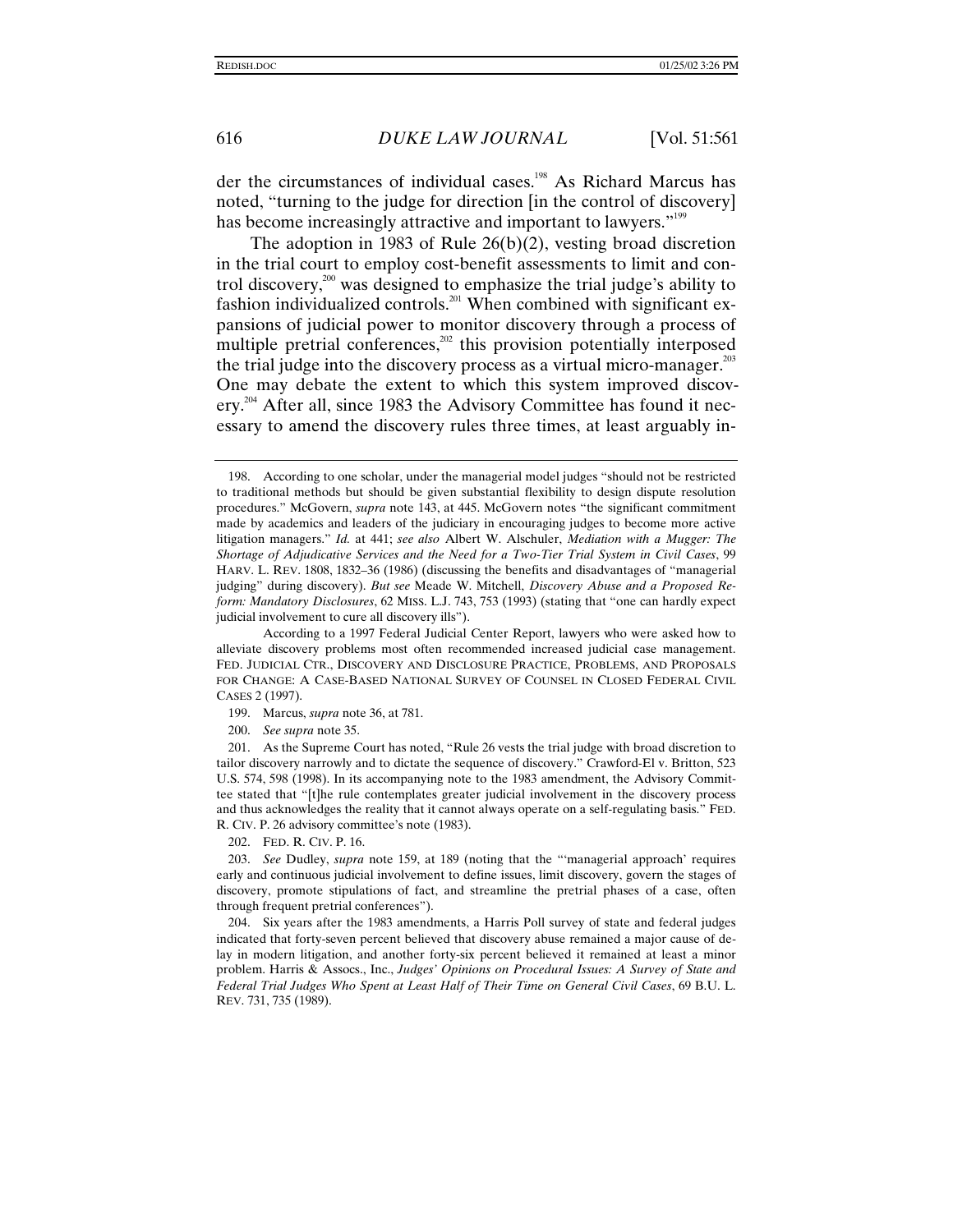dicating their lack of total satisfaction with the micro-management process imposed in the 1983 amendments. Moreover, commentators have questioned its fairness,<sup>205</sup> cost-effectiveness,<sup>206</sup> and ability to fulfill the aims of the discovery process. $207$ 

Of greater concern for present purposes, however, is the manner in which the managerial model, as embodied in Rule 26, effectively insulates trial judges from any overriding policy choices that society might adopt. It should be recalled that the discovery process has significant implications for procedural values of adjudicatory efficiency and substantive values of economic redistribution.<sup>208</sup> If society were to force itself constantly to remain within the straightjacket of the managerial model, it would be impossible to implement whatever categorical policy choices might be made.

To suggest that the managerial model should be constrained by overriding policy choices in no way implies a total denial of judicial discretion in discovery control. A distinction must be recognized between *policy* discretion and *implementational* discretion. Even where policymakers have imposed specific value choices on the trial court, the court necessarily will retain substantial discretion in determining

208. *See supra* Part III.A.

<sup>205.</sup> Concern has been expressed that the managerial approach "departs from the traditional model of judicial detachment and fairness" because "it embroils the judge in the pretrial jockeying of the parties and exposes the judge to evidence as it is developed." Dudley, *supra* note 159, at 200; *see also* Resnik, *supra* note 13, at 423–31 (discussing the disadvantages of the managerial approach, including the costs of using the judge's time and the potential negative effects on due process).

<sup>206.</sup> *See* Dudley, *supra* note 159, at 190 (arguing that "the managerial approach is not costeffective in most civil cases"). *But see* Jack B. Weinstein, *What Discovery Abuse? A Comment on John Setear's* The Barrister and the Bomb, 69 B.U. L. REV. 649, 651 (1989) (noting that "[t]he modern federal judge now has highly skilled federal magistrates to assist in controlling discovery").

<sup>207.</sup> One commentator has suggested that

judges unrealistically tend to assume that discovery's cooperative ideal should be realizable in all cases. It is well known that judges dislike discovery disputes and that some resent the time that resolving them takes from other judicial activities. Not infrequently, judges neglect lawsuits in which the lawyers are engaged in discovery battles, allowing them to languish unattended on their dockets while the lawyers founder ever deeper into non-cooperation, confrontation and impasse . . . .

John S. Beckerman, *Confronting Civil Discovery's Fatal Flaw*, 84 MINN. L. REV. 505, 518 (2000). In particular, questions have been raised concerning trial judges' level of familiarity with and sophistication about computers. *See* Giacobbe, *supra* note 61, at 281 (noting that "it is becoming increasingly obvious that a significant part of the judiciary does not realize the extent to which individuals and businesses are using computers"); *see also In re* Brand Name Prescription Drugs Antitrust Litig., Nos. 94 C 897, MDL 997, 1995 WL 360526, at \*2–\*3 (N.D. Ill. June 15, 1995) (describing a corporation's use of electronic storage as the defendant's choice).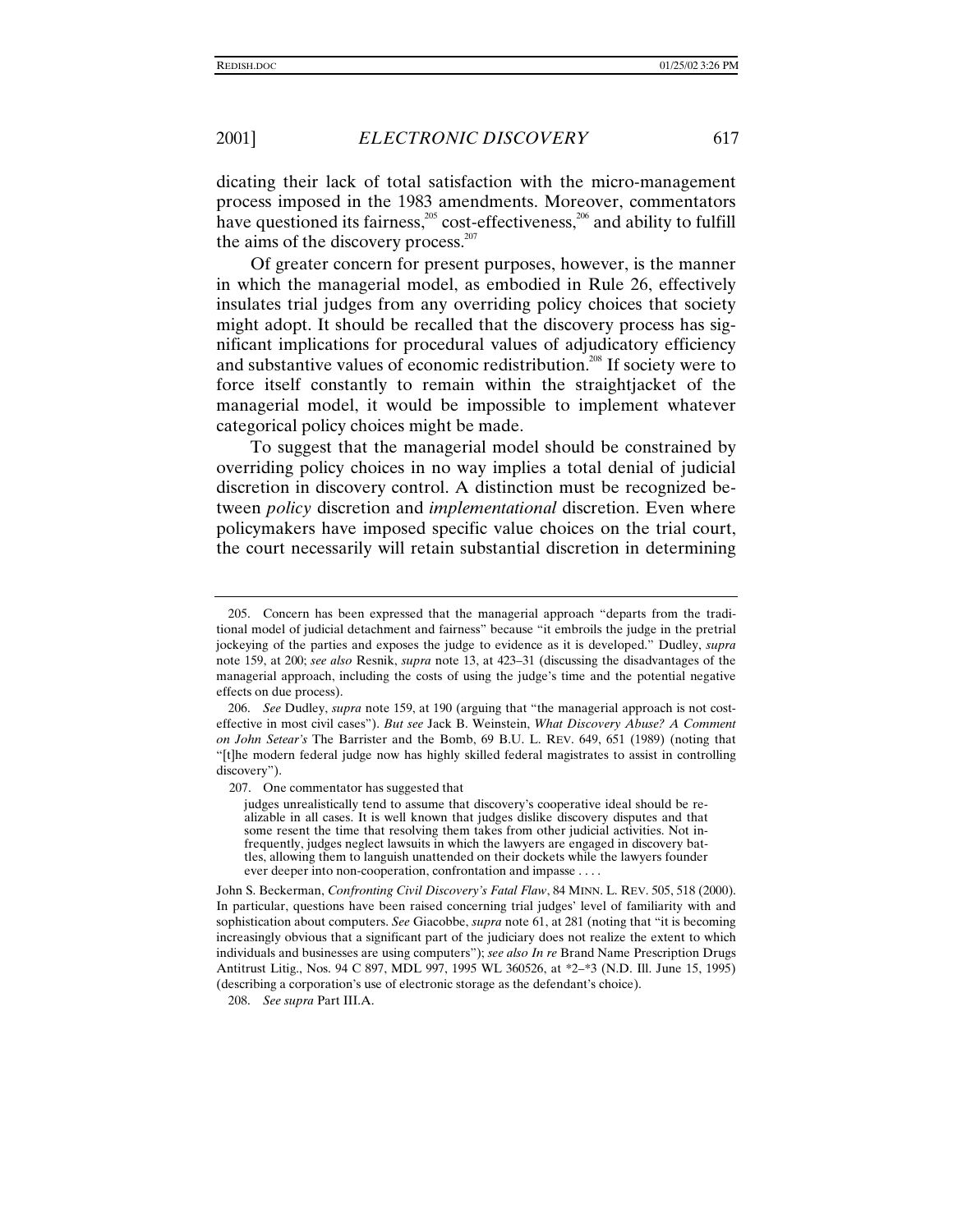how best to apply those value choices under the circumstances of individual cases. However, if policymakers agree that the interest in accurate truth-finding should be limited or even superceded at times by the desire to avoid the unique burdens of electronic discovery, it would be wrong to refuse to codify that value choice in the governing rules for fear of confining judicial discretion in individual cases.

It has not been uncommon for the rules' drafters to attempt to send policy-based messages to trial judges through the amendment process. Ironically, the very adoption of Rule 26(b)(2) in 1983 was a message to the courts to beef up their control of discovery abuse. There is little doubt that even before the 1983 amendment, trial courts possessed sufficient discretion under the broad terms of Rule 26(c) to issue protective orders on grounds similar to those stated expressly in Rule  $26(b)(2)^{209}$  In a technical sense, then, that provision's adoption was superfluous. The amendment nevertheless served a valuable purpose, because it reemphasized the importance of such judicial authority. The same point is made even more starkly by the recent amendment to Rule 26(b)(1), inserting a legally gratuitous reference to Rule  $26(b)(2)$ <sup>210</sup> This amendment in no way expanded judicial power in a legal sense. Its purpose, then, was to remind courts of the extent of their powers. An amendment to the rules to deal with the unique problems of electronic discovery therefore could serve an extremely valuable legal and practical function. It would serve a practical function in that it would remind trial courts of their broad powers in this area. It also would serve important legal functions, in two ways. First, it would remove any doubt in the minds of trial judges that they do, in fact, possess the power, as a general matter, to stratify discovery restrictions on the basis of the nature of the data being discovered. Second, and more importantly, it would unambiguously direct judges who would not of their own initiative choose to draw such a distinction, and who would not impose restraints on the scope of discovery to adhere to these systemic policy choices, even if they run counter to the judges' own predilections. The fact that a court *could*, under the current discovery rules, adopt a structure similar to the conditional cost-shifting model in cases of electronic discovery is of little help when the trial judge would not do so unless unambiguously directed to do so by the rules.

<sup>209.</sup> FED. R. CIV. P. 26(c). The pertinent text is reprinted, *supra*, at note 34.

<sup>210.</sup> FED. R. CIV. P. 26(b)(1).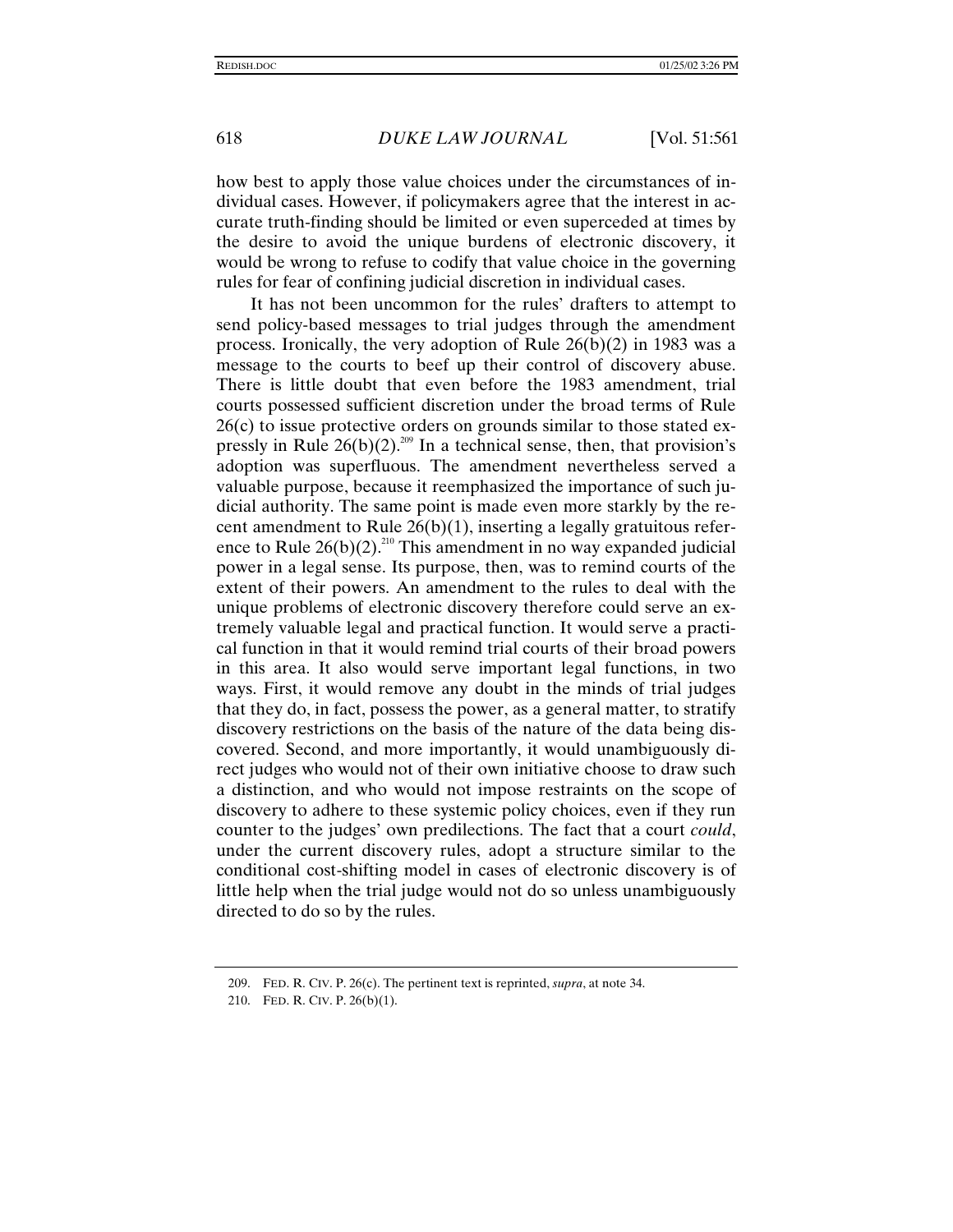## V. SPOLIATION, ELECTRONIC DISCOVERY AND THE LITIGATION MATRIX

Although spoliation issues are not covered by the Federal Rules' discovery provisions, they are intimately related to the success of the discovery process. Spoliation involves a litigant's destruction of evidence that is either relevant to the litigation or reasonably calculated to lead to the discovery of admissible evidence, in violation of a duty to preserve that evidence.<sup>211</sup> The issue is not dealt with directly in the Federal Rules,<sup>212</sup> however, and ambiguities and inconsistencies plague the concept's common law development. Specifically, it is not clearly established at exactly what point in the litigation process the duty not to destroy is imposed, or the level of requisite knowledge or intent on the part of the party who destroyed the evidence.<sup>213</sup> As to the former question, the conceivable options include (1) when the litigant knows or reasonably should know that a suit is about to be filed, (2) when the suit is actually filed, (3) when a discovery request has been made, or (4) when the court has issued a discovery order. Courts have differed on the point.<sup>214</sup> As to the latter question, the options include  $(1)$ 

<sup>211.</sup> *See* William T. Thompson Co. v. Gen. Nutrition Corp., 593 F. Supp. 1443, 1455 (C.D. Cal. 1984) (holding that the court has authority to impose sanctions on a party that destroys documents that it knows or should know will be relevant to the legal action); *see also* Linnen v. A.H. Robins Co., No. 97-2307, 1999 WL 462015, at \*11 (Mass. Super. Ct. June 16, 1999) (stating that "[s]poliation of evidence occurs when there has been negligent or intentional destruction of physical evidence which results in some unfair prejudice to the opposing party").

<sup>212</sup>*.* Although Rule 37(b)(2) authorizes sanctions for the failure to permit discovery, this authority under the rules often has been construed to be confined to situations in which the party destroyed evidence following issuance of a discovery order. *See, e.g*., Capellupo v. FMC Corp., 126 F.R.D. 545, 551 (D. Minn. 1989) (noting that "Rule 37 does not, by its terms, address sanctions for destruction of evidence prior to the initiation of a lawsuit or discovery requests"). In other cases, courts are said to draw on inherent supervisory power. *See* Gates Rubber Co. v. Bando Chem. Indus., Ltd., 167 F.R.D. 90, 107–08 (D. Colo. 1996) (explaining the coexistence of procedural rules that impose sanctions and the court's inherent power to impose sanctions).

<sup>213.</sup> Richard F. Ziegler & Seth A. Stuhl, *Spoliation Issues Arise in Digital Era*, NAT'L L.J., Feb. 16, 1998, at B9:

The murkiest aspect of the spoliation law is the determination of when the obligation to preserve evidence arises. The applicable rules and statutes do not specifically address spoliation and, consequently, offer little guidance on this question. Judges seem to take a fact-based, "I know it when I see it" approach.

<sup>214</sup>*. Compare* Giant Food Stores, Inc. v. K-Mart Corp., No. 94-6817, 1996 U.S. Dist. LEXIS 17831, at \*6–\*7 (E.D. Pa. Dec. 4, 1996) (holding that spoliation cannot be found before suit is commenced), *with* Turner v. Hudson Transit Lines, Inc., 142 F.R.D. 68, 72–73 (S.D.N.Y. 1991) (holding that a duty to preserve arises when the party possessing evidence has notice of its relevance), *William. T. Thompson Co.*, 593 F. Supp. at 1455 ("Sanctions may be imposed against a litigant who is on notice that documents and information in its possession are relevant to litigation, or are reasonably calculated to lead to the discovery of admissible evidence, and destroys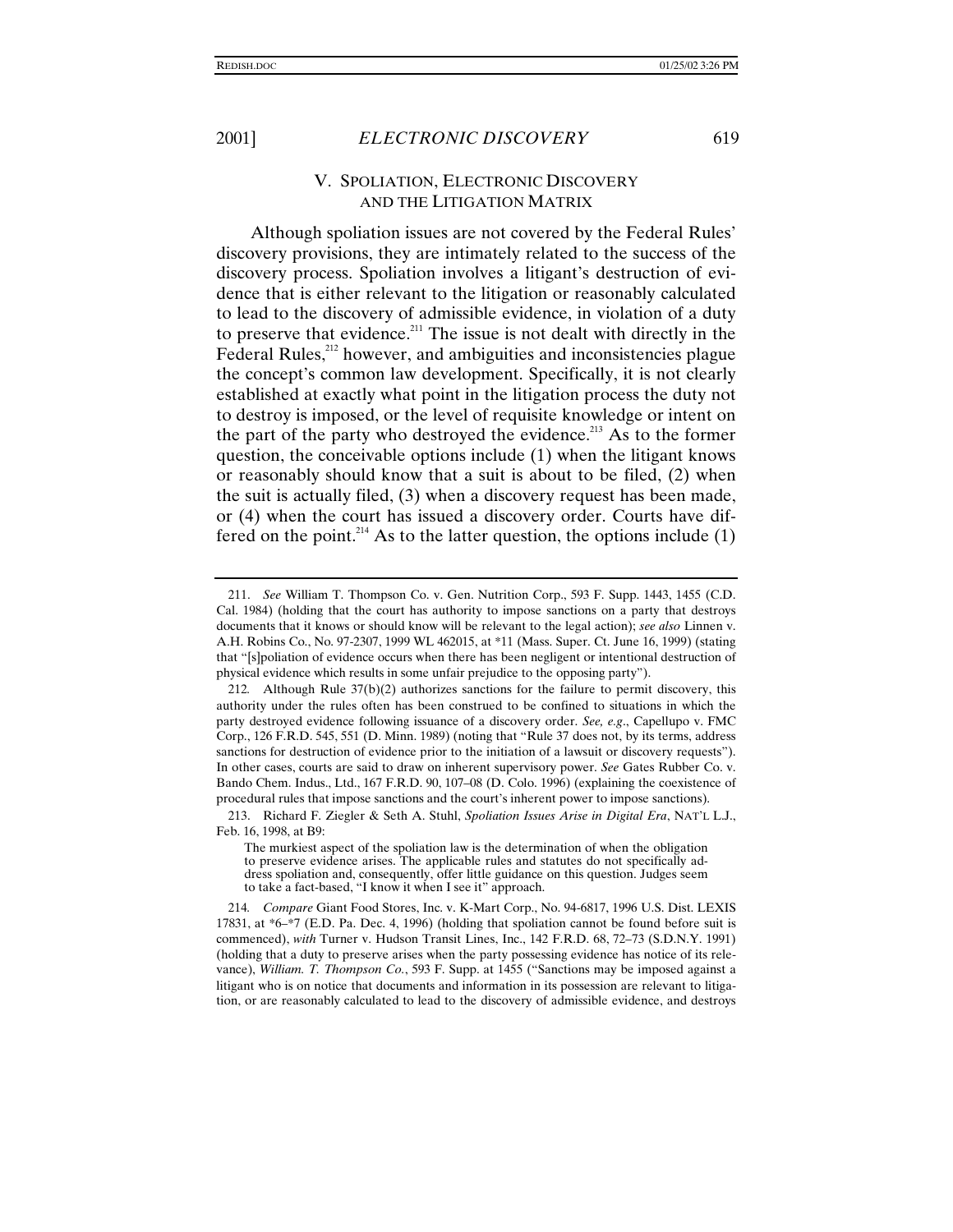a requirement of willful intent, (2) a requirement of negligence, or (3) strict liability. Also unclear is the appropriate sanction to be imposed for violation of the duty of preservation. Traditionally, the primary sanction is an instruction to the jury to infer that the destroyed information would have established the point the opponent sought to utilize the information to establish.<sup>215</sup> In extreme cases of willful destruction, however, outright dismissal or entry of default judgment may be appropriate. $216$ 

The focus of the present inquiry concerns the extent to which spoliation issues should differ when the destroyed evidence is of the electronic variety. Just as the technical uniqueness of electronically stored data must be recognized in fashioning controlling discovery standards, $^{217}$  so too must spoliation rules be modified in the electronic context if the values sought to be furthered by the litigation matrix are to be respected. Indeed, except in cases of willfulness, to treat the spoliation of electronic evidence in the identical manner as spoliation of traditional evidence is to attempt to fit a square peg into a round hole. The distinctions between the two situations fall into two categories: differences in the reasonable presumptions of intent and differences in the reasonableness of requiring retention in the first place.

such documents and information."), *and* Capellupo v. FMC Corp., 126 F.R.D. 545, 546 (D. Minn. 1989) (sanctioning the defendant for the knowing, intentional destruction of documents and evidence three months before a class action employment discrimination suit was filed because the defendant was on notice that suit was about to be brought).

<sup>215.</sup> *See, e.g.*, Kronisch v. United States, 150 F.3d 112, 126 (2d Cir. 1998) ("It is a wellestablished and long-standing principle of law that a party's intentional destruction of evidence relevant to proof of an issue at trial can support an inference that the evidence would have been unfavorable to the party responsible for its destruction.").

<sup>216</sup>*. See, e.g.*, Carlucci v. Piper Aircraft Corp., 102 F.R.D. 472, 486 (S.D. Fla. 1984) (entering a default judgment after finding that the defendant had engaged in an ongoing program of the destruction of all documents that might prove potentially harmful in the suit), *aff'd in part and rev'd in part*, 775 F.2d 1440 (11th Cir. 1985); *cf*. Applied Telematics, Inc. v. Sprint Communications Co., No. 94-4603, 1996 U.S. Dist. LEXIS 14053, at \*13 (E.D. Pa. Sept. 17, 1996) ("The entry of a default judgment or the imposition of a spoliation inference is inappropriate in the instant matter. Although defendant is at fault, it did not willfully or fraudulently destroy evidence with the intent to prevent plaintiff from obtaining it."). Several states view spoliation as tortious conduct, giving rise to a private cause of action. *See, e.g.*, Hazen v. Municipality of Anchorage, 718 P.2d 456, 463 (Alaska 1986) (asserting a "common-law cause of action in tort for intentional interference with prospective civil action by spoliation of evidence"). *But see* Cedars-Sinai Med. Ctr. v. Superior Court, 954 P.2d 511, 521 (Cal. 1998) (holding that a party has no tort claim for spoliation if he knew or should have known of the spoliation before trial or other decision on the merits.)

<sup>217</sup>*. See supra* Part II.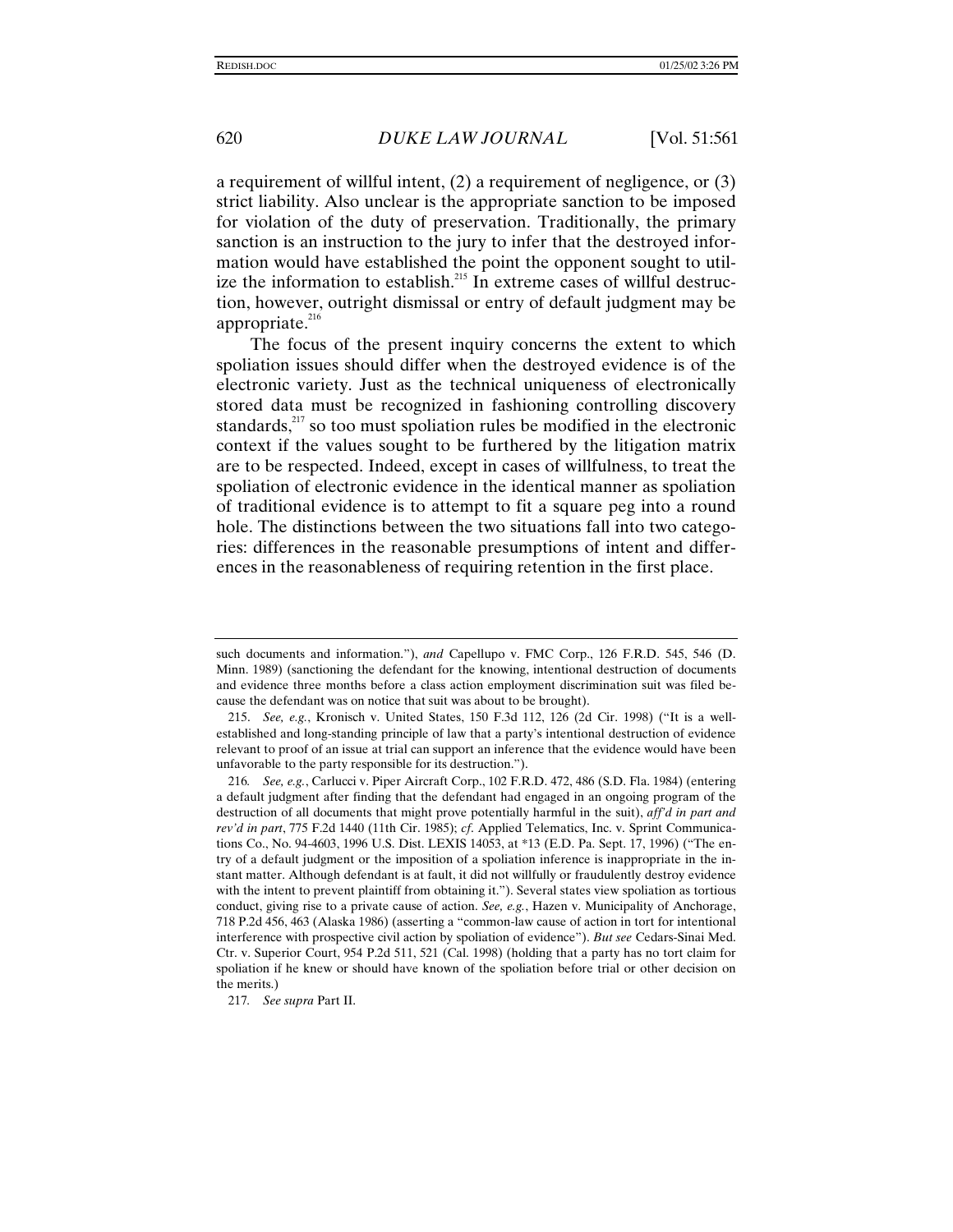Both distinctions flow logically from the obvious and inescapable technological differences between traditional and electronic data storage.<sup>218</sup> Many companies today store information electronically on backup tapes that are capable of retrieval—usually with great difficulty—in the event of system breakdown or natural disaster.<sup>219</sup> For spoliation purposes, two aspects of backup-tape storage are key: First, the tapes record documents as they are created on the system regardless of subject or category. Thus, the tapes are not organized in any categorical manner. Second, because the volume of documents recorded often will be enormous, many systems are programmed to routinely and automatically write over tapes that were used previously, thereby erasing the documents that previously were recorded on the tape.<sup>220</sup> This is not true of traditional paper discovery. In the case of paper documents, copies usually are organized categorically, and an affirmative human act usually is required to destroy the copies.

The implications of these differences for spoliation purposes are simple: (1) Electronic evidence destruction, if done routinely in the ordinary course of business, does not automatically give rise to an inference of knowledge of specific documents' destruction, much less intent to destroy those documents for litigation-related reasons, and (2) to prohibit such routine destruction could impose substantial costs and disruptive burdens on commercial enterprises. $^{221}$  The first implica-

<sup>218</sup>*.* It has been suggested that "[t]he reasonableness of any particular document retention program for electronic data . . . should be a function of the unique facts and circumstances that have driven the electronic revolution. Specifically, the tremendous capacity and efficiency afforded by electronic instrumentalities should compel the implementation of longer retention periods." Christopher V. Cotton, *Document Retention Programs for Electronic Records: Applying a Reasonableness Standard to the Electronic Era*, 24 J. CORP. L. 417, 418 (1999). However, this argument ignores the fact that electronic backup tapes intermingle totally unrelated documents and that it is both expensive and extremely burdensome to retain only specific documents on a particular tape. Thus, retention necessarily means retention of all documents on a particular tape. This, of course, is not a problem requiring retention of paper documents.

<sup>219</sup>*. See supra* notes 85–93 and accompanying text*.*

<sup>220</sup>*.* "[E]lectronic evidence can be easily and inadvertently destroyed through routine retention and backup schedules, because of the processing requirements of the computer system or for many other human, hardware and electronic reasons . . . ." Daryll R. Prescott et al., *Electronic Data Balancing Act: Preserve or Delete?*, NAT'L L.J., Aug. 17, 1998, at B7; *see also* Linnen v. A.H. Robins Co., No. 97-2307, 1999 WL 462015, at \*1 (Mass. Super. Ct. June 16, 1999) ("The recycling of . . . back-up tapes is, under normal circumstances, a widely accepted business practice as, in the absence of a disaster which necessitates the use of the tapes, there is no need to keep them for an indefinite period of time.").

<sup>221</sup>*.* One group of commentators points to a particularly troubling example: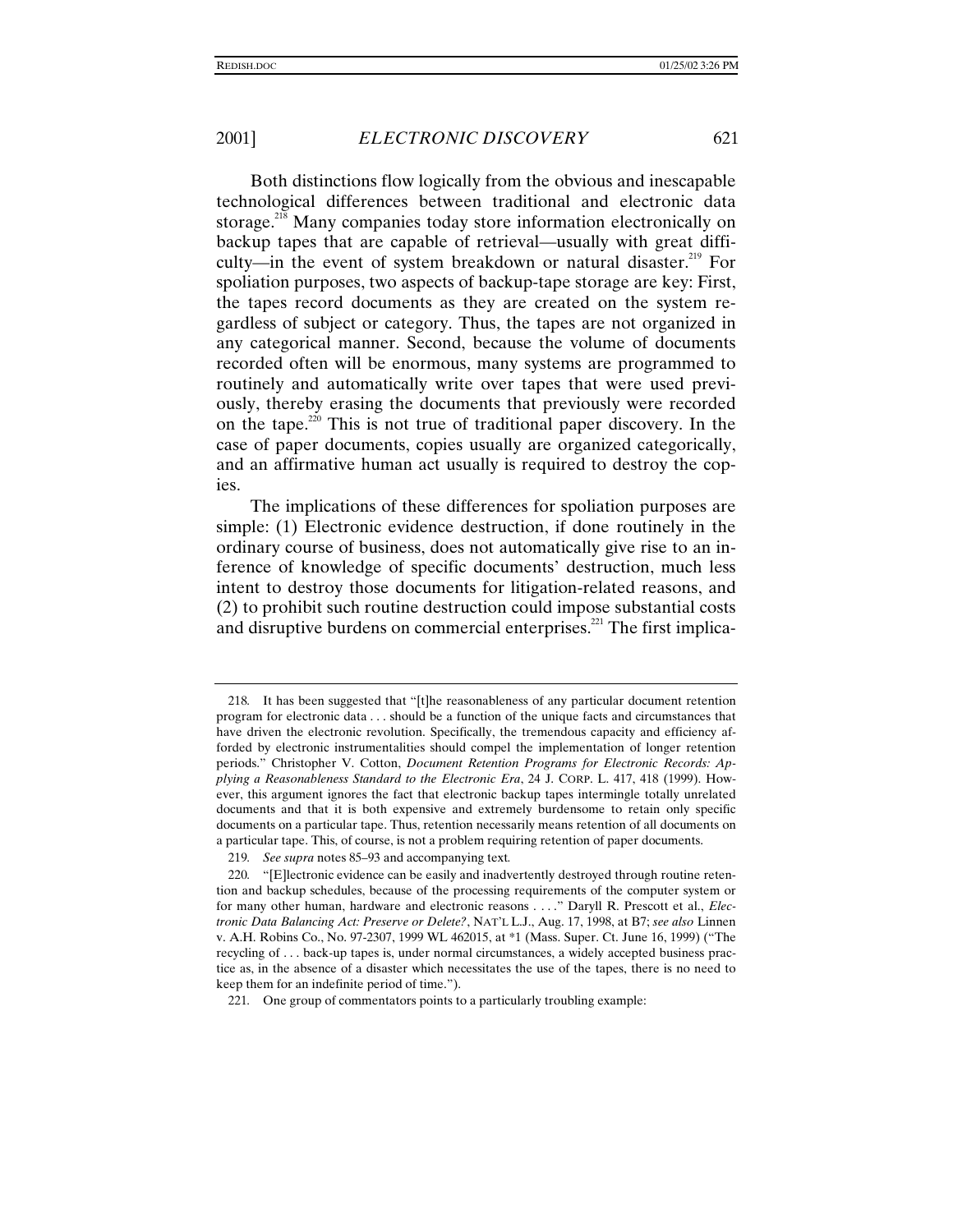tion is arguably important in the spoliation context because some level of fault—whether willfulness or negligence—usually has been required for the imposition of sanctions.<sup> $\frac{5}{22}$ </sup> Indeed, if the logic of a primary spoliation sanction—taking as established the point that the other litigant wished to make on the basis of the destroyed evidence—is the assumption that the party who destroyed potentially relevant evidence did so "out of a realization that the [evidence was] unfavorable," $223$  then imposition of such a sanction in the case of routine electronic destruction in the ordinary course of business is wholly improper. The destruction would have taken place, regardless of surrounding legal circumstances.<sup>224</sup>

We could choose to impose a strict liability standard on potential defendants, giving them the responsibility to affirmatively identify and preserve all documents on their backup tapes that are relevant to or likely to lead to relevant evidence in an ongoing or future litigation

Prescott et al., *supra* note 220, at B7.

Prescott et al., *supra* note 220, at B7 (citation omitted).

223*.* Blinzler v. Marriott Int'l, Inc., 81 F.3d 1148, 1158 (1st Cir. 1996).

224*.* Courts have not foreclosed the possibility that "the good faith disposal of documents pursuant to a *bona fide*, consistent and reasonable document retention policy" might provide an acceptable justification for failing to produce requested documents. Carlucci v. Piper Aircraft Corp., 102 F.R.D. 472, 486 (S.D. Fla. 1984), *aff'd in part and rev'd in part*, 775 F. 2d 1440 (11th Cir. 1985). However, courts also will inquire whether that retention policy is reasonable. The Eighth Circuit has indicated that in making this reasonableness determination the district court should examine the reasonableness of the policy "considering the facts and circumstances surrounding the relevant documents . . . . A three year retention policy may be sufficient for documents such as appointment books or telephone messages, but inadequate for documents such as customer complaints." Lewy v. Remington Arms Co., 836 F.2d 1104, 1112 (8th Cir. 1988). The court also considered whether the retention policy was instituted in bad faith.

<sup>[</sup>O]ne Fortune 500 company recently received a data preservation order that the company believed would cost in excess of \$750,000 to fulfill properly. Based on the information provided by the IT department, the general counsel determined that 60,000 backup tapes in its multisystem, multilocation corporate backup system should be removed from its backup tape rotation schedule. Had the company pursued that total data preservation strategy, it would have incurred the cost of purchasing 60,000 new backup tapes to fill the void in the backup rotation, at a cost of about \$10 per tape, and other appurtenant costs of compliance with the preservation order. . . . Instead, the company . . . hired specialists to conduct a data preservation analysis, which entailed interviewing the company's IT staff about the company's technology infrastructure . . . and other necessary staff . . . . Based on the findings . . . the company reduced the amount of data to be preserved by over half.

<sup>222</sup>*. See supra* notes 215–16 and accompanying text. For a contrary view, consider the opinion of some other commentators:

The duty to preserve becomes especially significant in the arena of electronic data because the courts have upheld sanctions for the inadvertent destruction of data resulting from an organization's normal business practices. Therefore, a company that fails to intercept its record retention and destruction processes in order to ensure preservation of relevant information risks liability for spoliation of evidence.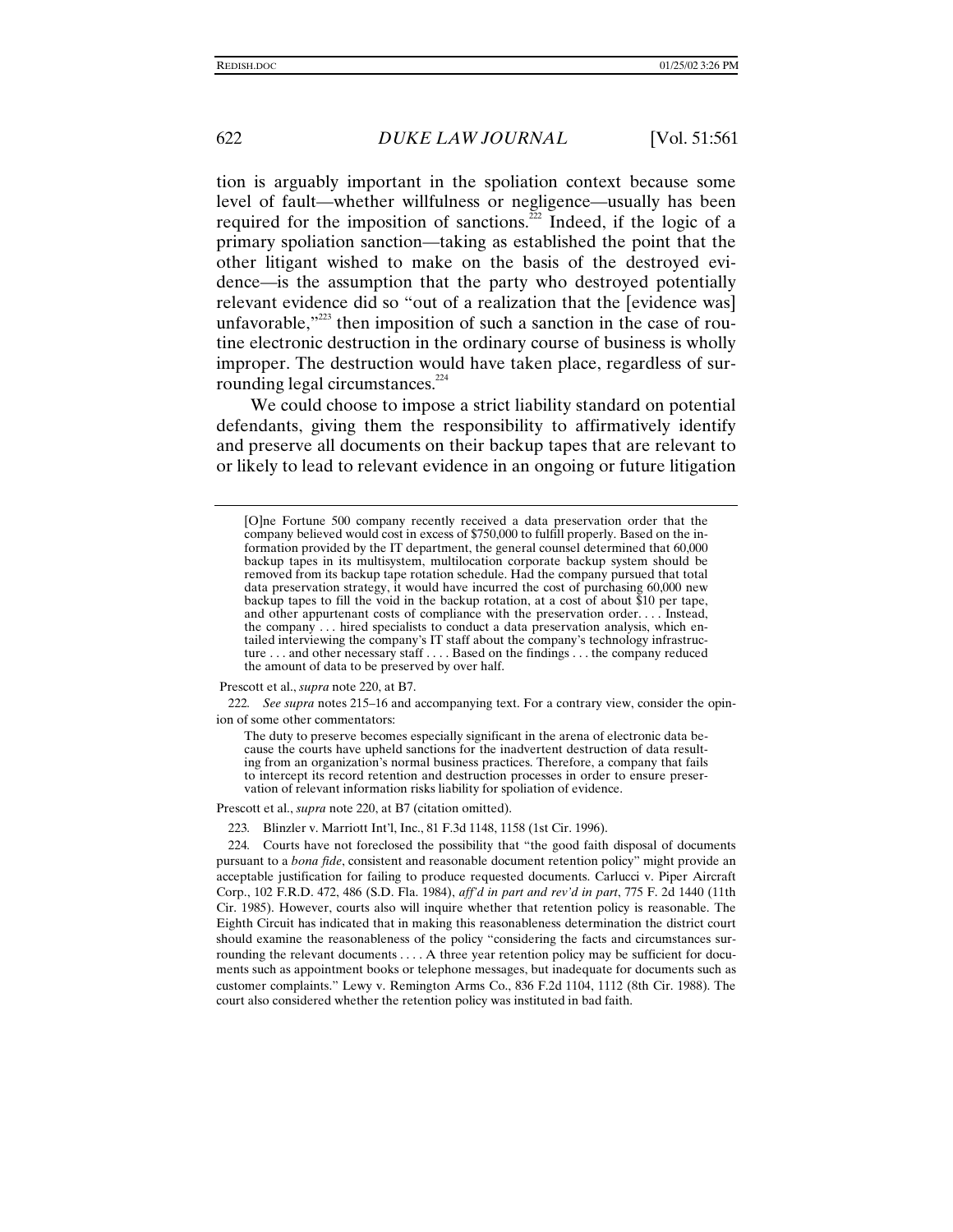of which the party is aware. The rationale for such an approach would not be that one presumes the destructions to have been improperly motivated, but rather that preservation can do much to advance the cause of truth-finding. It is, after all, indisputable that the destruction of documents that might be probative in litigation could undermine attainment of fact-finding accuracy. As in the field of products liability, then, courts would impose a standard of strict liability on defendants, not to punish or deter unacceptable behavior, but to induce a higher standard of defendant behavior, thereby bettering society. But as previously noted, $225$  accuracy has never been deemed the exclusive goal of the litigation matrix; otherwise, society would not allow any evidentiary privileges. At some point, society must be willing to cut back on the search for truth to take account of other values the litigation matrix serves, including the utilitarian concern for efficiency, the need to preserve the procedural-substantive balance, and the need to provide predictable standards of primary behavior.<sup>226</sup> An absolute strict liability retention standard, triggered by the mere potential of suit, would severely threaten attainment of all three goals.

For commercial enterprises that face the constant threat of litigation, adoption of such a standard effectively would mean that the enterprise would be required to constantly review its backup tapes for documents that could, at some later point in the litigation process, be deemed relevant; and if the enterprise predicted incorrectly, it would risk imposition of severe sanctions. The expense of such a process could easily prove prohibitive, because it would require the devotion of an enormous and unending number of person-hours, by knowledgeable individuals, to complete a careful review of unorganized backup tapes. Yet the only realistic alternative to such a burden would be a policy of total retention indefinitely—a practice that, given the geometric increases in document volume in the electronic age, could lead to the physical overrunning of a company with electronic equipment and severe retrieval burdens if and when the documents actually were needed in litigation. These are difficulties never faced in the age of pre-electronic storage. Yet to this point, at least, few courts seem willing to consider the possible need to adjust spoliation standards. The need for such a reconsideration is well at hand.

In reconsidering spoliation standards in light of the modern technology of electronic storage—as I believe must be done—it

<sup>225</sup>*. See supra* Part III.A.

<sup>226</sup>*. See supra* Part III.A.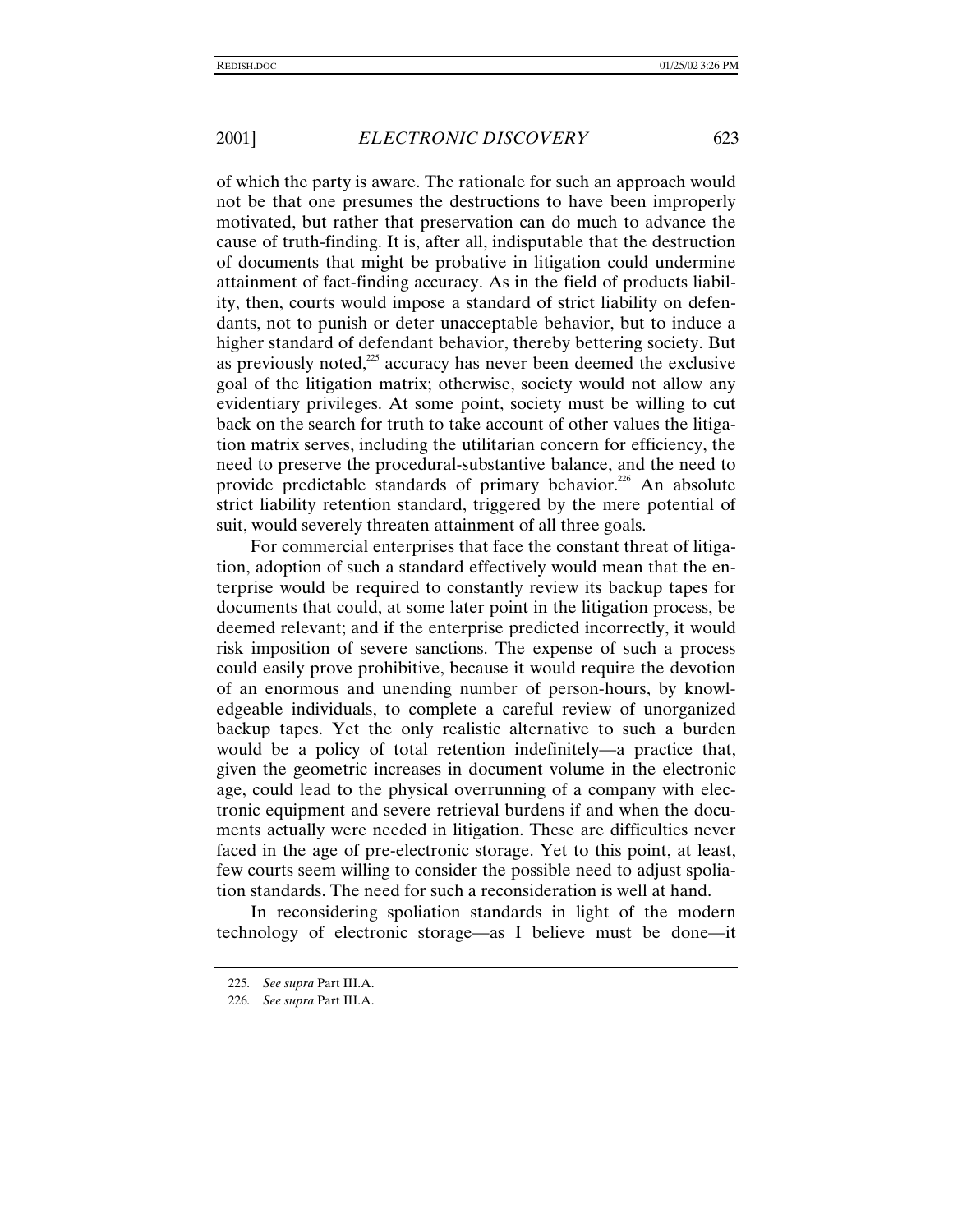probably would make sense to intertwine the seemingly distinct inquiries into the timing of the imposition of duty to preserve and the requisite intent necessary to trigger violations of that duty. For purposes of determining when the duty to preserve is triggered, the question should turn on whether the responding party chooses to object to a particular discovery request. If the responding party does not file such an objection (or seek an appropriate protective order pursuant to Rule 26(c)), then the filing of a discovery request clearly describing the category of documents to be produced should trigger respondent's absolute obligation to preserve all such documents. However, if the respondent does object, consistent with its obligations under the rules, $z<sup>227</sup>$  then the point at which its absolute duty to preserve should be triggered is the issuance of a discovery order by the court. Under these circumstances, a party should not be allowed to defend on the grounds that destruction occurred routinely in the ordinary course of business. When a discovery order issues, the severe disruptive impact caused by anti-spoliation rules is most clearly justified by the interest in truth-finding.

It might be argued that delaying attachment of the duty to preserve until issuance of a discovery order is unacceptable, because a defendant simply could choose to destroy all relevant documents immediately upon receipt of a discovery request. For at least two reasons, however, the argument fails. First, under the standard proposed here, a defendant could delay the obligation to preserve beyond receipt of a discovery request only if it planned to make legitimate objections to the discovery, and such objections are controlled by the obligation under the rules not to interpose discovery objections solely for purposes of delay. Second, as explained more fully below, under my proposed standard *any* destruction other than those regularly scheduled would be sanctionable, if the defendant was aware both of the likelihood of suit and of the likely discoverability of the destroyed documents. Thus, a defendant would not be allowed to willfully destroy documents out of a fear that they may prove harmful in an impending suit.

Although reasonable debate is possible over which moment should trigger the duty to preserve—the moment of a discovery request or the moment of a discovery order—it should be clear that any

<sup>227.</sup> It should be recalled that a party could not, consistent with its obligations under the certificate requirement of Rule  $26(g)$ , file an objection lacking any legitimate basis merely to delay imposition of its obligation to preserve. FED. R. CIV. P. 26(g)(2).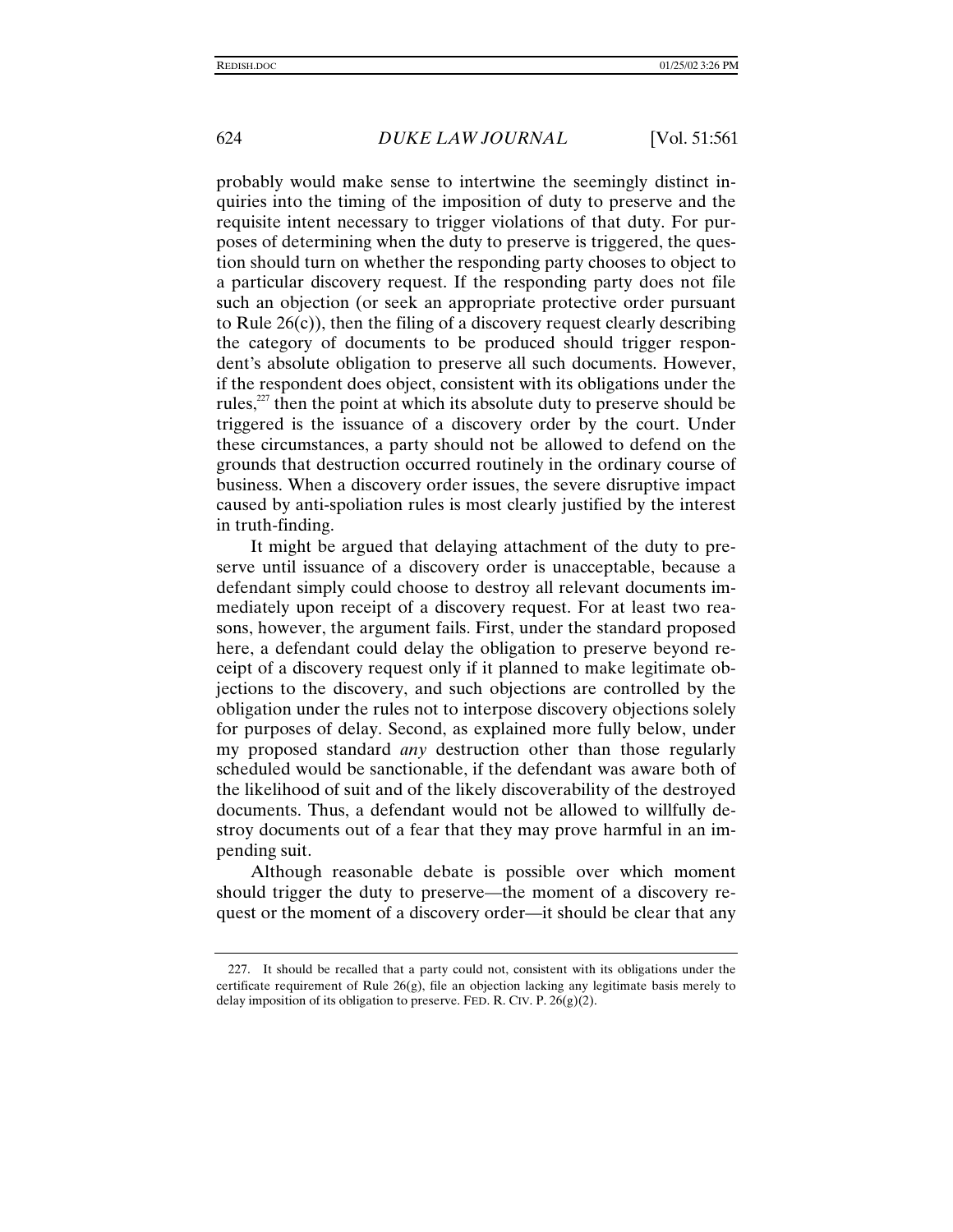earlier point in the litigation process would be inadvisable. Use of any earlier demarcation point could lead to unlimited and chaotic disruption of electronic recordkeeping, as well as to the imposition of unfair and unpredictable standards of behavior on defendants. If defendants were obligated to preserve documents the moment they became aware that a suit might be filed, large companies that regularly face the possibility of suit would be required constantly to disrupt their normal practices, presumably adopted because of their efficiency, $^{228}$ merely because a suit was threatened. Nor is the time of filing a complaint a more appropriate demarcation point for the obligation to preserve electronically stored evidence, again because the disruption for industries regularly subject to suit could be enormous.

To the extent that document destruction took place outside the ordinary course of business (and it would be appropriate to put the burden of proof on that point on the responding party), sanctions could be imposed at a much earlier point in the litigation process. In such a situation, if the discovering party can establish that the responding party was aware (or should reasonably have been aware) of both the likelihood or actual existence of suit and the likely relevance of the documents in question to that suit, then any document destruction outside the ordinary course of business would be sanctionable. Thus, if the discovering party can establish that the documents in question were overwritten before the time when they would have been scheduled for destruction under the normal operation of the system, then sanctions could be imposed.

The result of this process is not entirely satisfactory, since it could easily lead to the routine destruction of potentially significant evidence and thereby undermine attainment of fact-finding accuracy. The alternatives, however, are even less satisfactory. In many cases, it will be impossible for a potential defendant to predict exactly which documents a court will, at a subsequent point, deem relevant, and, as stated above, the burdens of segregating such documents from backup tapes would be enormous. Yet for reasons already discussed, the alternative of total retention is equally troublesome because of the obvious and severe disruption it would cause to commercial record-keeping practices. The only point at which such burdens should be imposed is after a discovery request has been made absent objec-

<sup>228.</sup> Under my model, to the extent the discovering party can establish that the defendant's data storage system fails to represent the current state of efficient document retention followed by similar enterprises, the defense of "ordinary course of business" may be lost.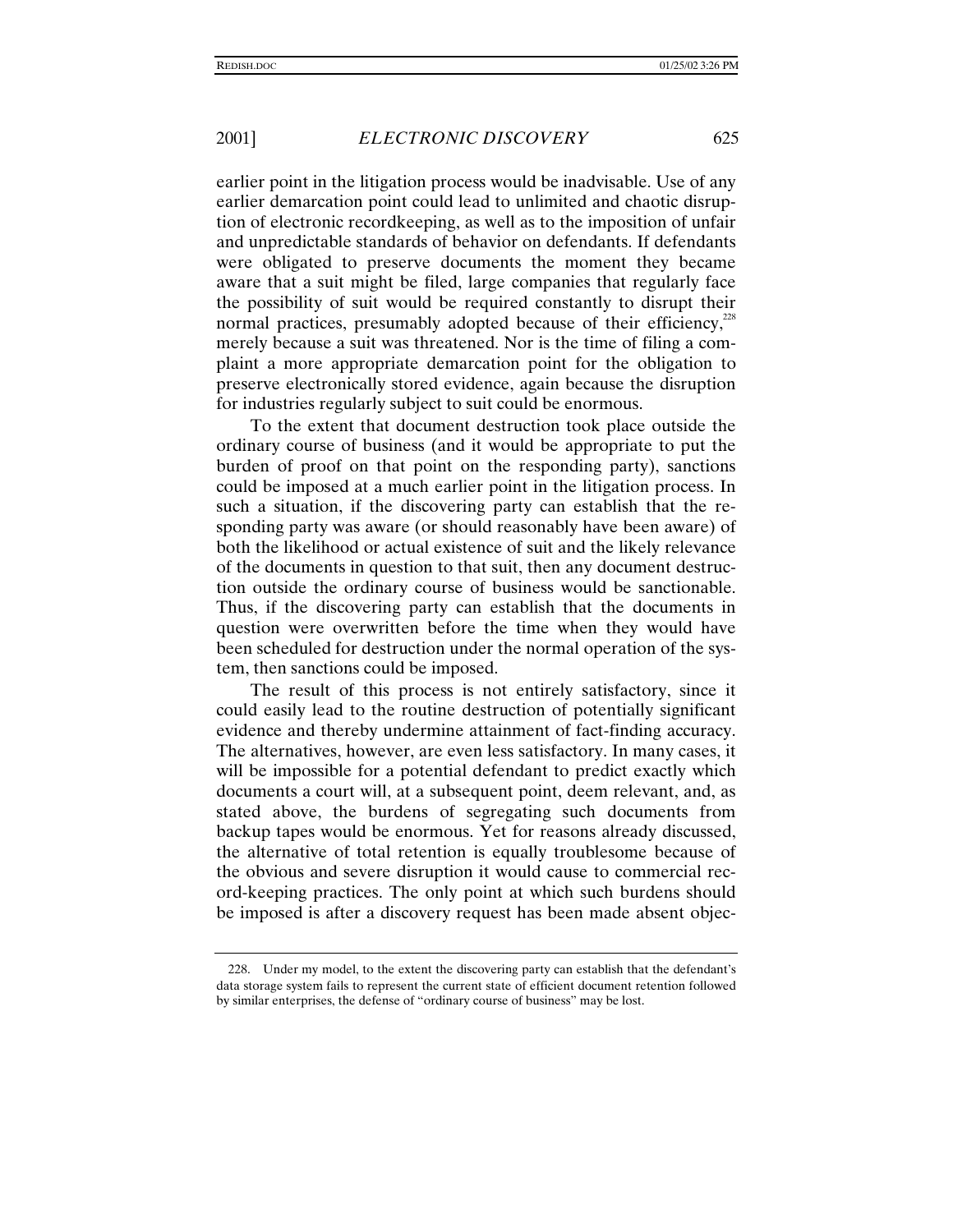tion, or, if objection is made, after a discovery order has been issued. At that point, routine destruction should not be allowed to continue, and a litigant should no longer be permitted to rely on the defense that destruction took place in the ordinary course of business.

It is conceivable that even under this structure, plaintiffs could, immediately following the filing of a suit, seek a court order prohibiting defendants from destroying discoverable records. In theory, such a course of action could protect both parties' rights. It would protect the plaintiff's interest in assuring the availability of possibly probative evidence, while at the same time removing any uncertainty from the defendant concerning the nature and extent of its responsibilities. However, if a court were to routinely grant a restraining order covering all of defendant's electronically stored records, then such a process would be no more satisfactory than what currently exists. If the plaintiff-initiated process were to work satisfactorily, the court would be required to employ the standards embodied in the third step of the conditional cost-shifting model, fashioned here to govern the discovery process.<sup>229</sup> Thus, a court would not be permitted to begin with a blanket presumption in favor of retention but would instead be required to conduct a careful weighing process, giving appropriate recognition to the possibly enormous costs, disruptions, and burdens of widespread retention.

I should emphasize that the procedure just described to deal with the spoliation of electronic evidence is by no means intended to be written in stone. It is, rather, merely a suggested starting point for debate. The point to be emphasized, however, is that whatever structure ultimately is adopted, if it is to remain viable in the twenty-first century it will have to take account of the technological realities of the computer age.

#### CONCLUSION: BRINGING DISCOVERY INTO THE COMPUTER AGE

It should hardly be surprising that the discovery rules need to be modified substantially to take account of the use of computers and other electronic means of data storage. After all, other professions have taken as a given the need to alter their rules, practices, and standards to deal with the implications of these technological changes. For example, to teach architecture today the way it was taught in 1970 would be nonsensical in light of the dramatic impact of the computer

<sup>229.</sup> *See supra* Part IV.A.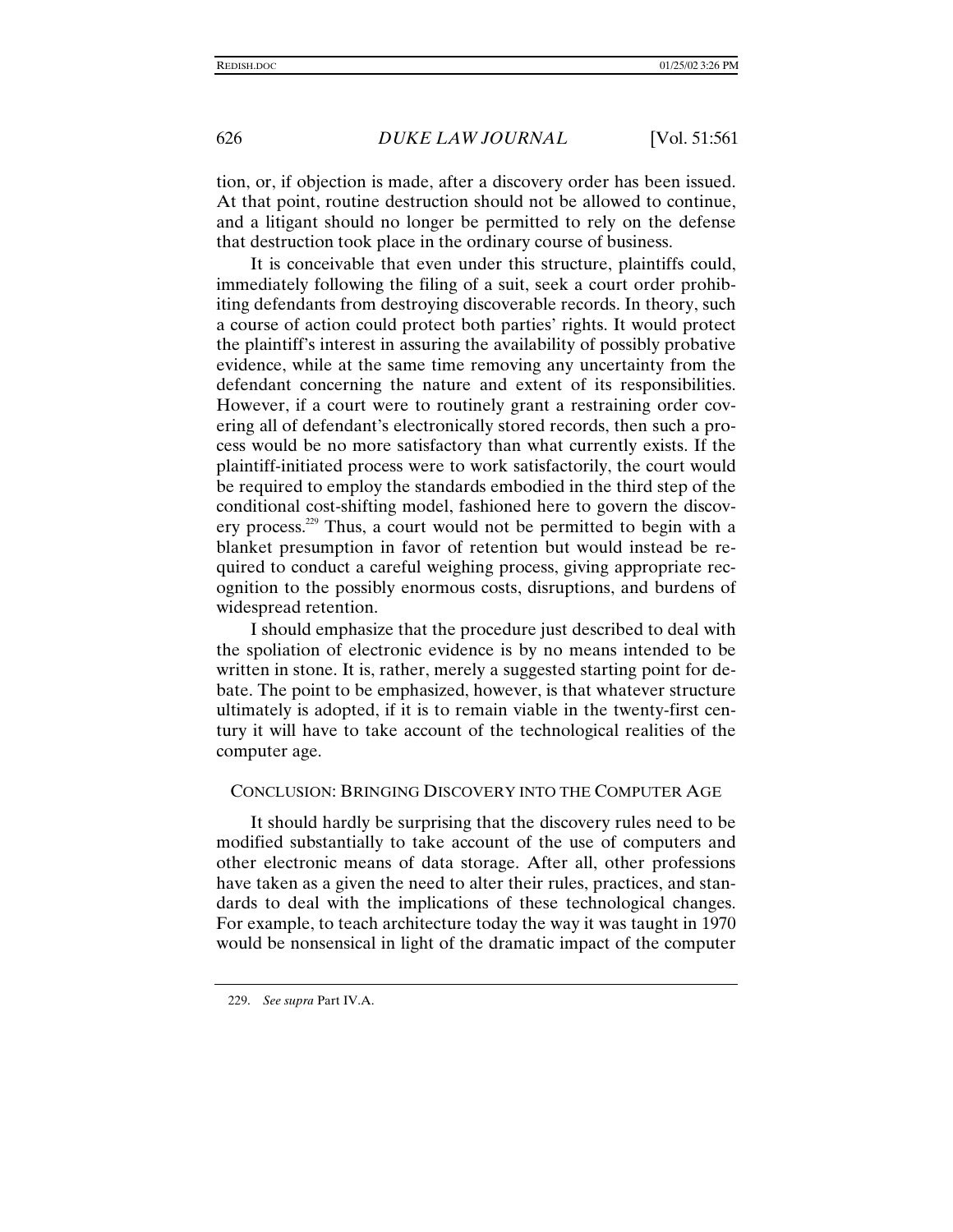age on the profession. The same could be said of teaching legal research at law schools. While certain fundamental concepts have remained constant, it would be dangerous to ignore the significant practical impact of technological change. It should shock no one, therefore, that similar modernizing changes are called for in the discovery area.

This conclusion does not necessarily imply that the issues raised by electronic discovery differ completely from those raised by traditional discovery. As has been true elsewhere, introduction of computer technology has not so dramatically altered the preexisting working structure as to render that structure completely irrelevant. The goal must be to determine the subtle but potentially significant ways in which the onset of the computer age has altered the professional topography, as well as the best ways to deal with those newly created difficulties. The introduction of electronically based storage has not altered the DNA of discovery; the process's value to the attainment of the litigation matrix's goals is just as significant as it always has been, and the troubling problems to which the process traditionally has given rise continue to exist. Yet, the development of electronic storage has introduced important new problems and substantially intensified many preexisting ones. As a result, though discovery's DNA may not have changed, the problems discovery creates have increased, and the stakes have risen substantially. To continue to employ pre–computer age discovery standards in the age of electronically stored data, then, would be the technological equivalent of driving a horse and buggy down Interstate 94.

In this Article, I have undertaken several tasks. Initially, I explored the fundamental technological differences between traditional and electronic storage and examined the practical implications of those differences for discovery. I also considered the inherent and often overlooked ways the discovery process, as traditionally structured, has failed to further the complex mixture of normative meta-goals underlying the adjudicatory system embodied in what I have called the litigation matrix.

I then sought to view those traditional failures in light of the computer age, arguing that they have expanded exponentially, much the way that electronically based storage systems have exponentially increased storage capacities. I then proposed a conditional costshifting model to deal with the problems of electronic discovery and a spoliation model to deal with the routine destruction of electronically stored data that plays a central role in modern storage systems. I fully